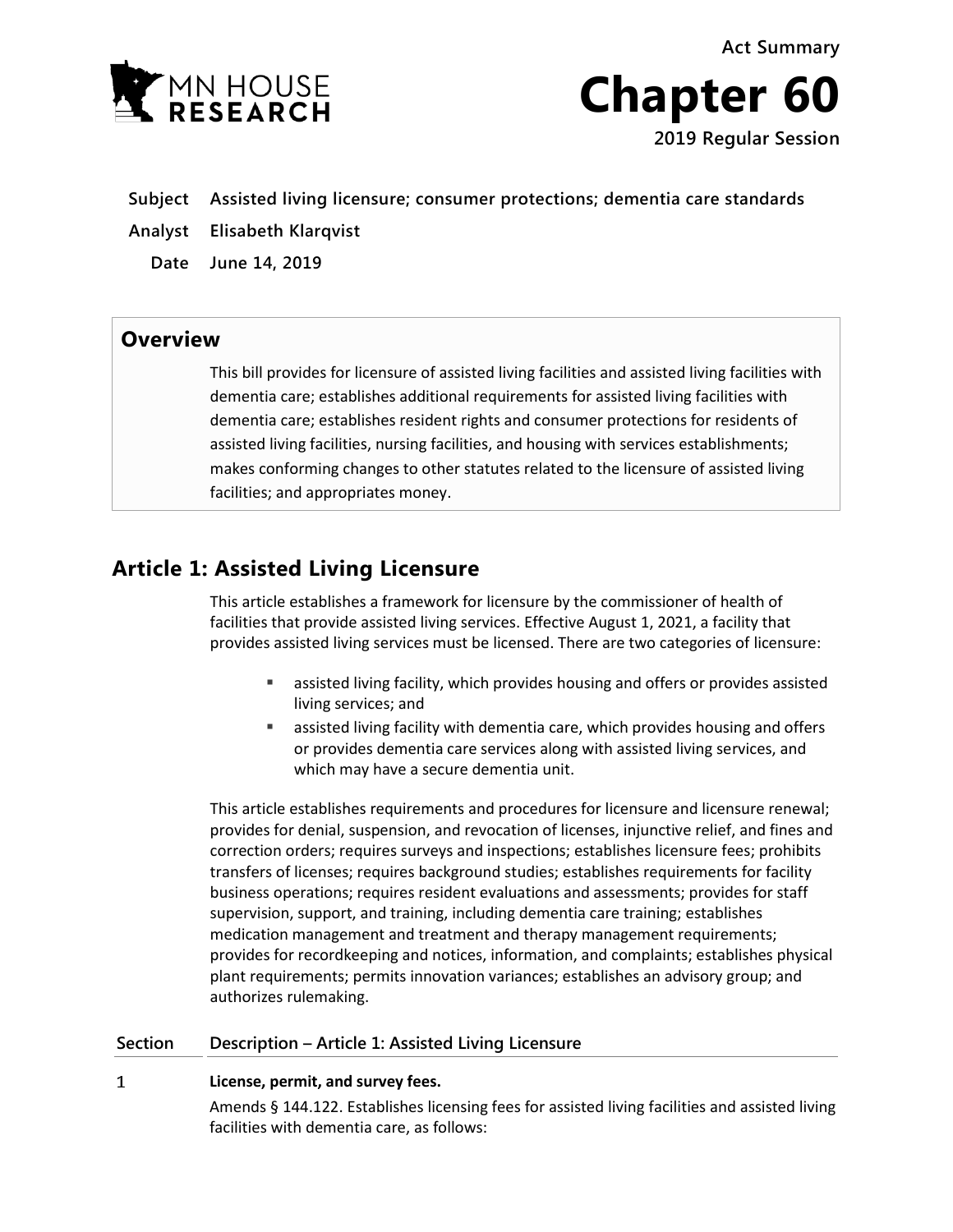- for assisted living facilities with dementia care, \$3,000 plus \$100 per resident; and
- for assisted living facilities, \$2,000 plus \$75 per resident.

Permits the commissioner to adjust the fees assessed on assisted living facilities and assisted living facilities with dementia care under paragraph (d) in a revenue-neutral manner to allow facilities with more than 50 percent of its capacity filled with clients receiving waiver services to pay fees up to ten percent lower than the listed fees, and to require facilities with less than 50 percent of its capacity filled with clients receiving waiver services to pay fees up to ten percent higher than the listed fees. Allows the commissioner to adjust these percentages annually and requires the commissioner to coordinate the administration of this paragraph with the commissioner of human services.

#### $\overline{2}$ **Definitions.**

Adds § 144I.01. Defines terms for this chapter.

**Subd. 7. Assisted living facility.** Defines assisted living facility as a licensed facility that provides sleeping accommodations to one or more adults and provides assisted living services.

**Subd. 8. Assisted living facility with dementia care.** Defines assisted living facility with dementia care as a licensed assisted living facility that also provides specialized care for individuals with dementia and that may have a secured dementia care unit.

**Subd. 9. Assisted living services.** Lists services that constitute assisted living services.

**Subd. 17. Dementia care services.** Defines dementia care services as ongoing care for behavioral and psychological symptoms of dementia, including planned group and individual programming and person-centered care practices that support activities of daily living for people living with dementia.

#### 3 **Assisted living facility license.**

Adds § 144I.02. Requires licensure of assisted living facilities, and establishes penalties for operating without a license.

**Subd. 1. License required.** Beginning August 1, 2021, prohibits operation of an assisted living facility unless it is licensed under this chapter.

**Subd. 2. Licensure categories.** Establishes two licensure categories: an assisted living facility category for assisted living facilities that only provide assisted living services; and an assisted living facility with dementia care category for assisted living facilities that provide assisted living services and dementia care services.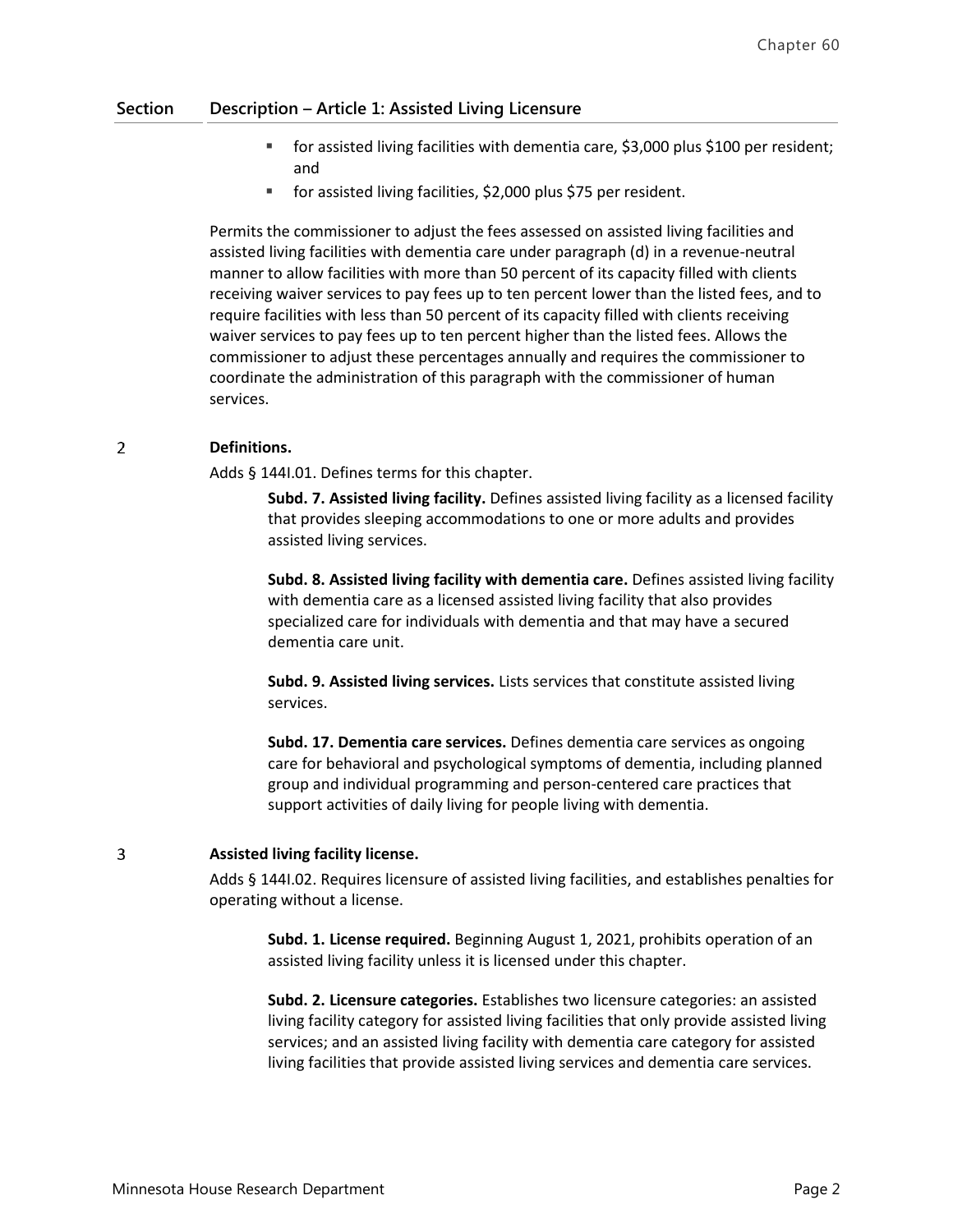**Subd. 3. Licensure under other law.** Provides that assisted living facilities licensed under this chapter are not also required to be licensed under chapter 157.

**Subd. 4. Violations; penalty.** Makes operating a facility without a license a misdemeanor, and also allows the commissioner to impose a fine. Also makes a controlling individual of a facility operating without a license guilty of a misdemeanor. Provides that sanctions in this section do not restrict other available sanctions.

#### $\overline{4}$ **Provisional license.**

Adds § 144I.03. Establishes requirements for provisional licenses for assisted living facilities.

**Subd. 1. Provisional license.** Beginning August 1, 2021, for new assisted living facility license applicants, requires the commissioner to issue a provisional license from one of the established licensure categories, and makes provisional licenses valid for one year unless extended.

**Subd. 2. Initial survey; licensure.** Requires the commissioner to survey the licensee after the provisional licensee has residents and is providing services. Requires the provisional licensee to notify the commissioner when it begins serving residents. Allows the commissioner to extend the provisional license in certain circumstances. Provides if the provisional licensee is in substantial compliance with the survey the commissioner shall issue a facility license, and specifies what happens if the provisional licensee is not in substantial compliance.

**Subd. 3. Reconsideration.** Allows a provisional licensee that disagrees with the commissioner's conclusions in denying licensure or conditioning licensure, to request reconsideration by the commissioner. Specifies reconsideration procedures.

**Subd. 4. Continued operation.** Lists circumstances under which a provisional licensee whose license is denied may continue operating.

**Subd. 5. Requirements for notice and transfer.** Requires a provisional licensee whose license is denied to comply with the requirements for notification and the coordinated move of residents.

**Subd. 6. Fines.** Establishes a fine of \$1,000 if a provisional licensee fails to comply with notification requirements when relocating a resident.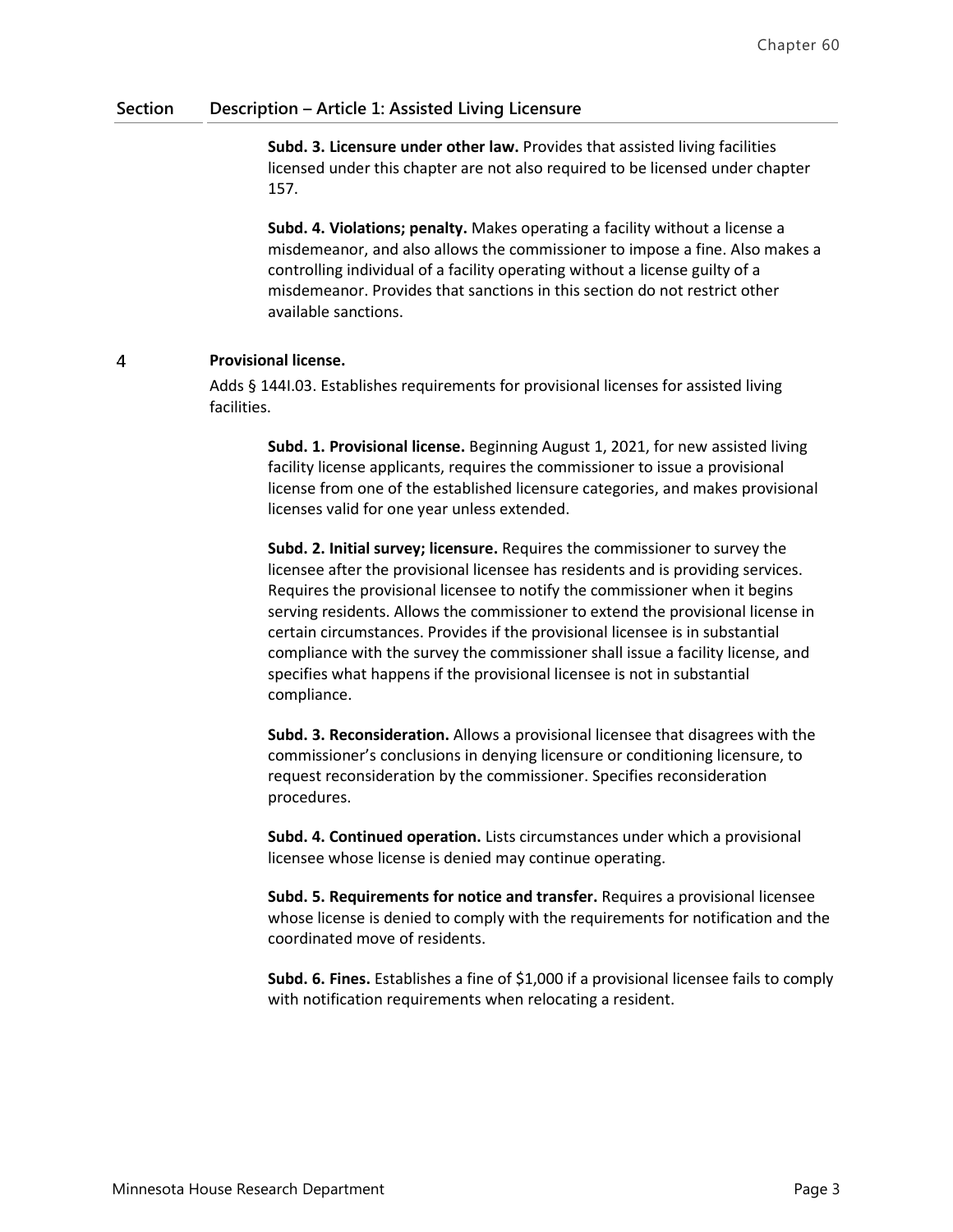#### 5 **Application for licensure.**

Adds § 144I.04. Establishes requirements for applications for licensure.

**Subd. 1. License applications.** Lists information that an applicant for licensure must provide to the commissioner in an application.

**Subd. 2. Authorized agents.** Requires an application for licensure or license renewal to specify the individuals who are authorized agents and can accept service on behalf of the licensee.

**Subd. 3. Fees.** Requires an applicant for initial licensure, license renewal, or filing a change of ownership to submit the required application fee, and establishes a penalty for late submission of a renewal application. Specifies where fees and fines are deposited, and annually appropriates money from fines to the commissioner to implement recommendations of the home care and assisted living advisory council.

6 **Transfer of license prohibited.**

Adds § 144I.05.

**Subd. 1. Transfers prohibited.** Prohibits an assisted living facility license from being transferred to another party.

**Subd. 2. New license required.** Requires a prospective licensee to obtain a new license if the current licensee's legal entity structure is converted or changes to a different type of legal entity structure; if the licensee dissolves or merges with another legal organization and the licensee's legal organization does not survive; if there is a transfer of 50 percent or more of the licensee within the past 24 months; or in the case of any other event that results in a substitution, elimination, or withdrawal of the licensee's responsibility for the facility. Requires the prospective licensee to provide notice to the department at least 60 days before the anticipated date of the change of the licensee.

**Subd. 3. Survey required.** For new licensees after a change of ownership, requires the commissioner to complete a survey within six months after the new license is issued.

#### $\overline{7}$ **Background studies.**

Adds § 144I.06. Establishes background study requirements for individuals with direct ownership interest, managerial officials, employees, contractors, and regularly scheduled volunteers of assisted living facilities.

**Subd. 1. Background studies required.** Requires a managerial official who provides direct contact or a person with a direct ownership interest in an assisted living facility to undergo a background study, before the commissioner issues or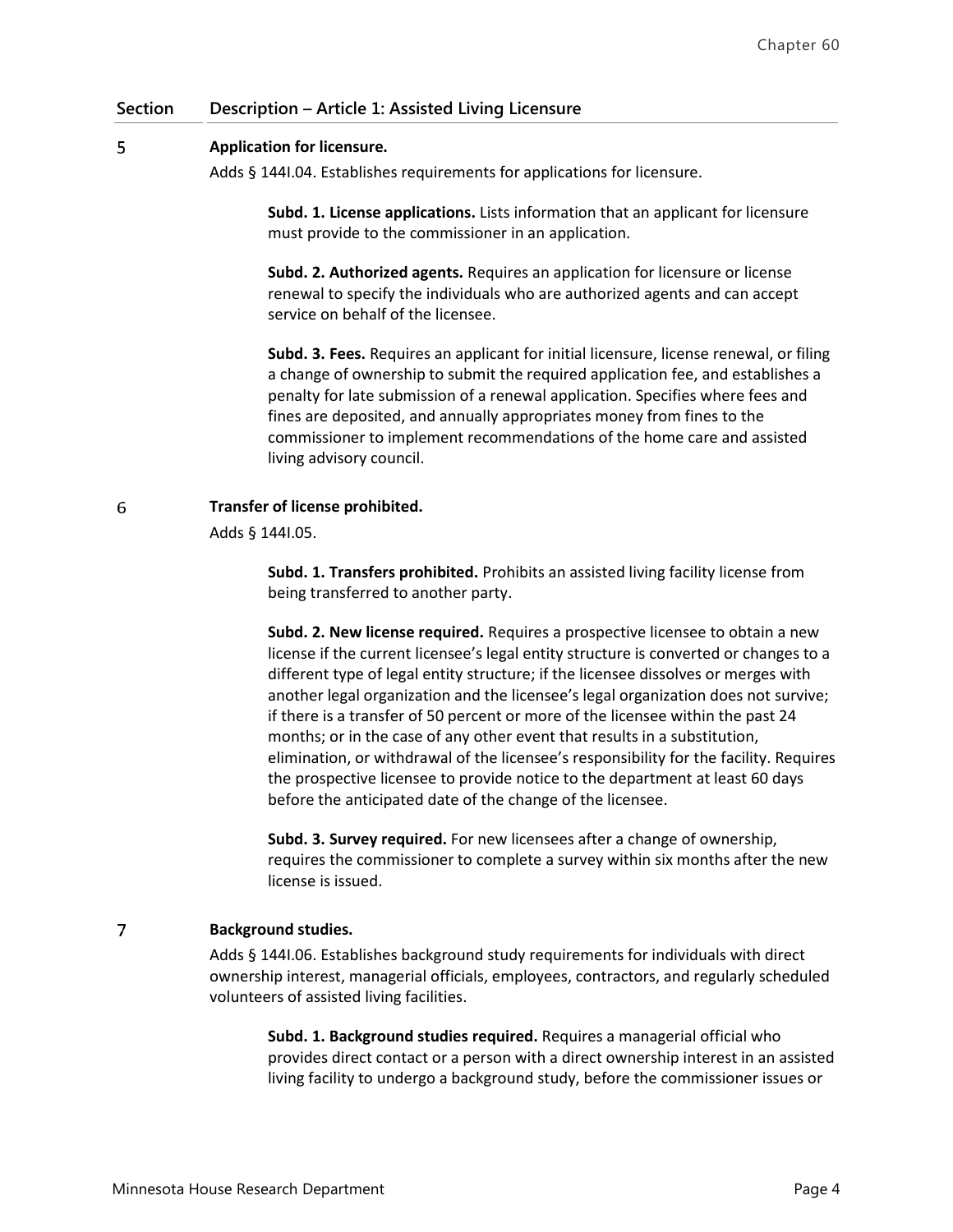renews a license. Also requires background studies of employees, contractors, and regularly scheduled volunteers at the facility.

**Subd. 2. Reconsideration.** Allows an individual who is disqualified to request reconsideration of the disqualification. Allows an individual to be involved in the management, operation, or control of a facility if the disqualification is set aside or rescinded but prohibits an individual whose disqualification is affirmed from being involved in the management, operation, or control of the facility.

**Subd. 3. Data classification.** Classifies background study data as private data on individuals.

**Subd. 4. Termination in good faith.** Provides that an assisted living facility is not subject to civil liability or liability for unemployment benefits for terminating an employee in good faith reliance on background study information.

#### 8 **License renewal.**

Adds § 144I.07. Allows a license, other than a provisional license, to be renewed for up to one year upon submission of an application for renewal, required fees, information sufficient to show the applicant meets the requirements for licensure, and any other information required by the commissioner.

#### 9 **Notification of changes in information.**

Adds § 144I.08. Requires a provisional licensee or licensee to notify the commissioner in writing before any financial or contractual change and within 60 days after any change in certain information required in the application for licensure (the business name, legal entity name, and address of the licensee; the name and email address of the managing agent and manager; the licensed resident capacity and license category; statistical information required by the commissioner; and other information required by the commissioner).

#### 10 **Consideration of applications.**

Adds § 144I.09. Before issuing a provisional license or renewing a license, requires the commissioner to consider the applicant's compliance history in providing care in a facility that cares for children, the elderly, ill persons, or persons with disabilities. Lists grounds related to applications, inspections, impeding the work of the commissioner or other government entities, noncompliance with state or federal regulations, or violations of chapter 144I, on which the commissioner may deny, revoke, suspend, or refuse to renew a license.

#### 11 **Minimum assisted living facility requirements.**

Adds § 144I.10.

**Subd. 1. Minimum requirements.** Requires assisted living facilities to distribute the assisted living bill of rights, comply with the Nurse Practice Act, use personcentered planning and service delivery, have a system for delegating health care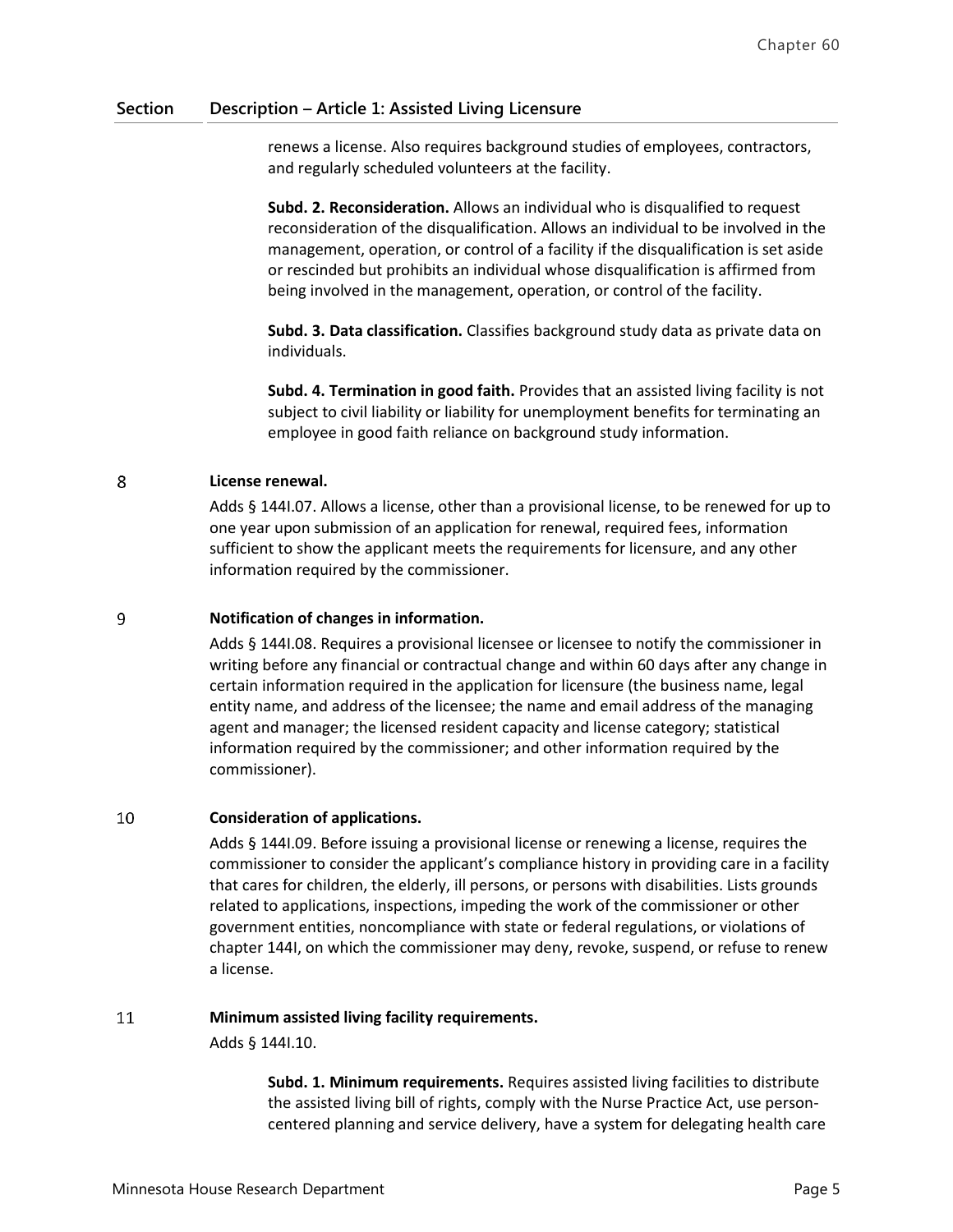activities to unlicensed personnel, provide a way for residents to request assistance for health and safety needs on an ongoing basis, allow residents to furnish and decorate the unit, allow residents access to food at any time, allow residents to choose their visitors, notify residents of their right to have and use a lockable door, develop and implement a staffing plan, and offer or make available the listed services. Allows a resident's right to visitors and social participating, personal and treatment privacy, and to access food to be restricted only if necessary for health and safety reasons.

**Subd. 2. Policies and procedures.** Lists policies and procedures that a facility must have and keep current.

**Subd. 3. Infection control program.** Requires a facility to maintain an infection control program.

**Subd. 4. Clinical nurse supervision.** Requires a facility to have a clinical nurse supervisor.

**Subd. 5. Resident councils.** Requires a facility to provide a resident council with space and privacy for meetings. Allows staff, visitors, and guests to attend resident council meetings when invited. Requires a facility to designate a staff person who is responsible for providing assistance and responding to written requests from meetings. Requires a facility to consider the views of the resident council and respond promptly to grievances.

**Subd. 6. Family councils.** Requires a facility to provide a family council with space and privacy for meetings. Requires a facility to designate a staff person who is responsible for providing assistance and responding to written requests from meetings. Requires a facility to consider the views of the family council and respond promptly to grievances.

**Subd. 7. Resident grievances; reporting maltreatment.** Requires a facility to post in a conspicuous place information about a facility's grievance procedure and the name and contact information of the individuals responsible for handling grievances. Also requires the notice to include information on reporting suspected maltreatment.

**Subd. 8. Protecting resident rights.** Requires a facility to provide information about how to contact consumer advocacy or legal services organizations.

**Subd. 9. Payment for services under disability waivers.** Provides that for new assisted living facilities that did not operate as registered housing with services establishments prior to August 1, 2021, home and community-based services are not available when the new facility is adjoining to or on the same property as an institution.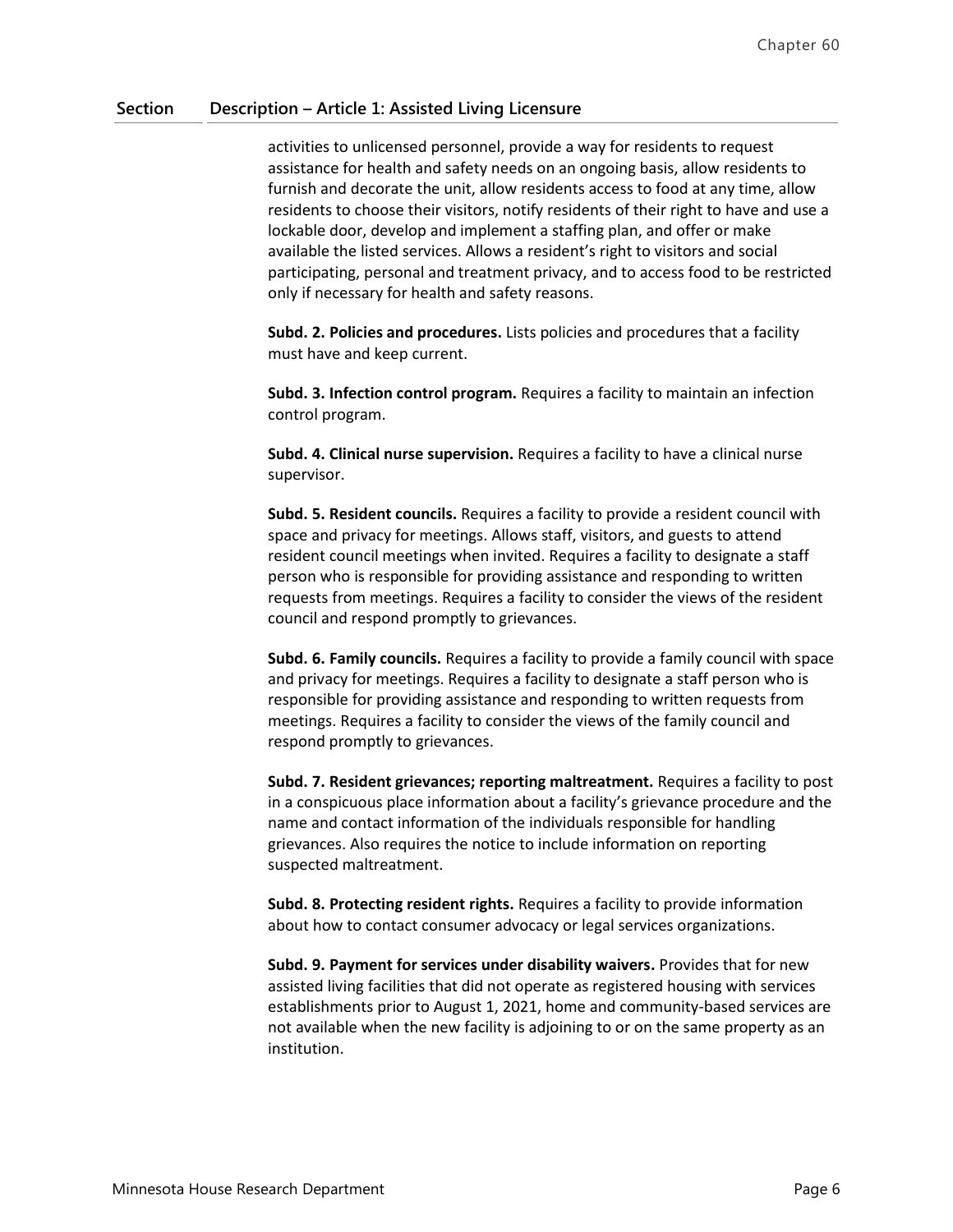#### 12 **Assisted living bill of rights.**

Adds § 144I.101. Establishes an assisted living bill of rights for residents of assisted living facilities.

**Subd. 1. Applicability.** Specifies that this section applies to residents living in assisted living facilities.

**Subd. 2. Legislative intent.** States the legislative intent for this section.

**Subd. 3. Information about rights.** Before receiving services, provides that residents have the right to be informed of the rights granted in this section and the recourse residents have if rights are violated. Requires the information to be in plain language and in terms residents can understand, and requires reasonable accommodations for residents with communication disabilities and residents who speak languages other than English.

**Subd. 4. Appropriate care and services.** Provides that residents have the right to appropriate care and assisted living services based on the resident's needs and according to an up-to-date service plan, and the right to receive care and services with continuity from properly trained, competent people.

**Subd. 5. Refusal of care or services.** Provides that residents have the right to refuse care or services and to be informed by the facility of the consequences of refusing care or services.

**Subd. 6. Participation in care and service planning.** Provides that residents have the right to actively participate in planning, modifying, and evaluating their care and services. Specifies what this right includes.

**Subd. 7. Courteous treatment.** Provides that residents have the right to be treated with courtesy and respect and to have their property treated with respect.

**Subd. 8. Freedom from maltreatment.** Provides that residents have the right to be free from physical, sexual, and emotional abuse; neglect; financial exploitation; and all forms of maltreatment covered under the Vulnerable Adults Act.

**Subd. 9. Right to come and go freely.** Provides that residents have the right to enter and leave the facility as they choose, and allows this right to be restricted as allowed by other law and consistent with the resident's service plan.

**Subd. 10. Individual autonomy.** Provides that residents have the right to individual autonomy, initiative, and independence in making life choices.

**Subd. 11. Right to control resources.** Provides that residents have the right to control personal resources.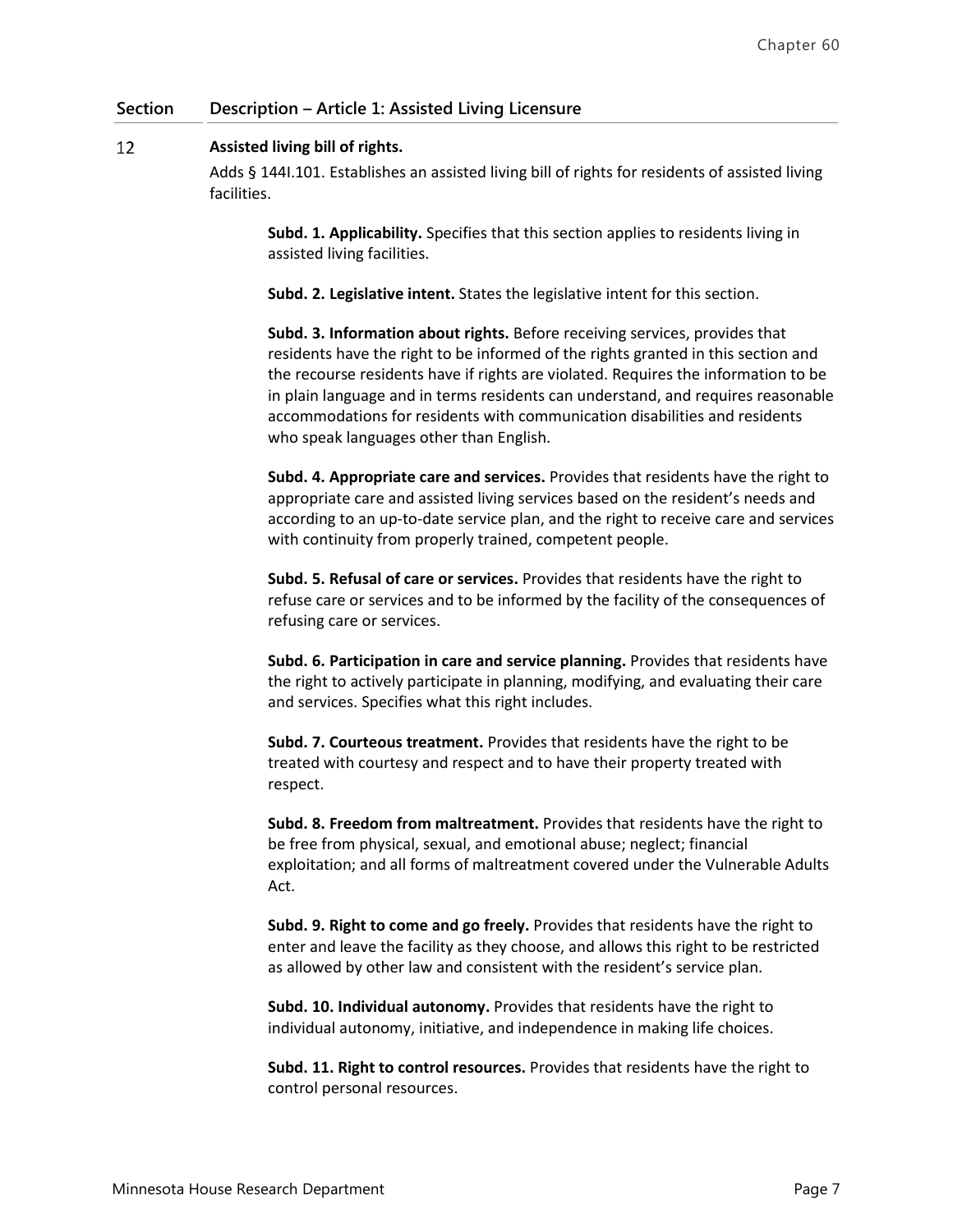**Subd. 12. Visitors and social participation.** Provides that residents have the right to receive and meet with visitors and people of the resident's choosing. Allows this right to be restricted if necessary for the resident's health and safety and documented in the resident's service plan. Also provides that residents have the right to engage in community life and activities of their choice.

**Subd. 13. Personal and treatment privacy.** Provides that residents have the right to consideration of their privacy, requires staff to respect the privacy of a resident's space, allows residents to have and use a lockable door but allows this right to be restricted in certain circumstances, and provides that residents have the right to privacy and respect regarding their service plan.

**Subd. 14. Communication privacy.** Provides that residents have the right to communicate privately with persons of their choice.

**Subd. 15. Confidentiality of records.** Provides that residents have the right to have personal, financial, and medical information kept private, to approve or refuse to approve releases of information, and to be informed of policies and procedures for disclosure of information. Also requires residents to be notified when an outside party requests personal records, and states that residents have the right to access their own records.

**Subd. 16. Right to furnish and decorate.** Provides that residents have the right to furnish and decorate the resident's unit within the terms of the assisted living contract.

**Subd. 17. Right to choose roommate.** Provides that residents have the right to choose a roommate if sharing a unit.

**Subd. 18. Right to access food.** Provides that residents have the right to access food at any time. Allows this right to be restricted if necessary for the resident's health and safety and if documented in the resident's service plan.

**Subd. 19. Access to technology.** Provides that residents have the right to access Internet service at their expense.

**Subd. 20. Grievances and inquiries.** Provides that residents have the right to make and receive a timely response to a complaint or inquiry, and to know the name and contact information of a person designated by the facility to handle and resolve complaints.

**Subd. 21. Access to counsel and advocacy services.** Provides that residents have the right to access by legal counsel, representatives of the protection and advocacy system, and representatives of the Office of Ombudsman for Long-Term Care.

**Subd. 22. Information about charges.** Provides that residents have the right to be notified of charges for housing and services, limits on housing and services,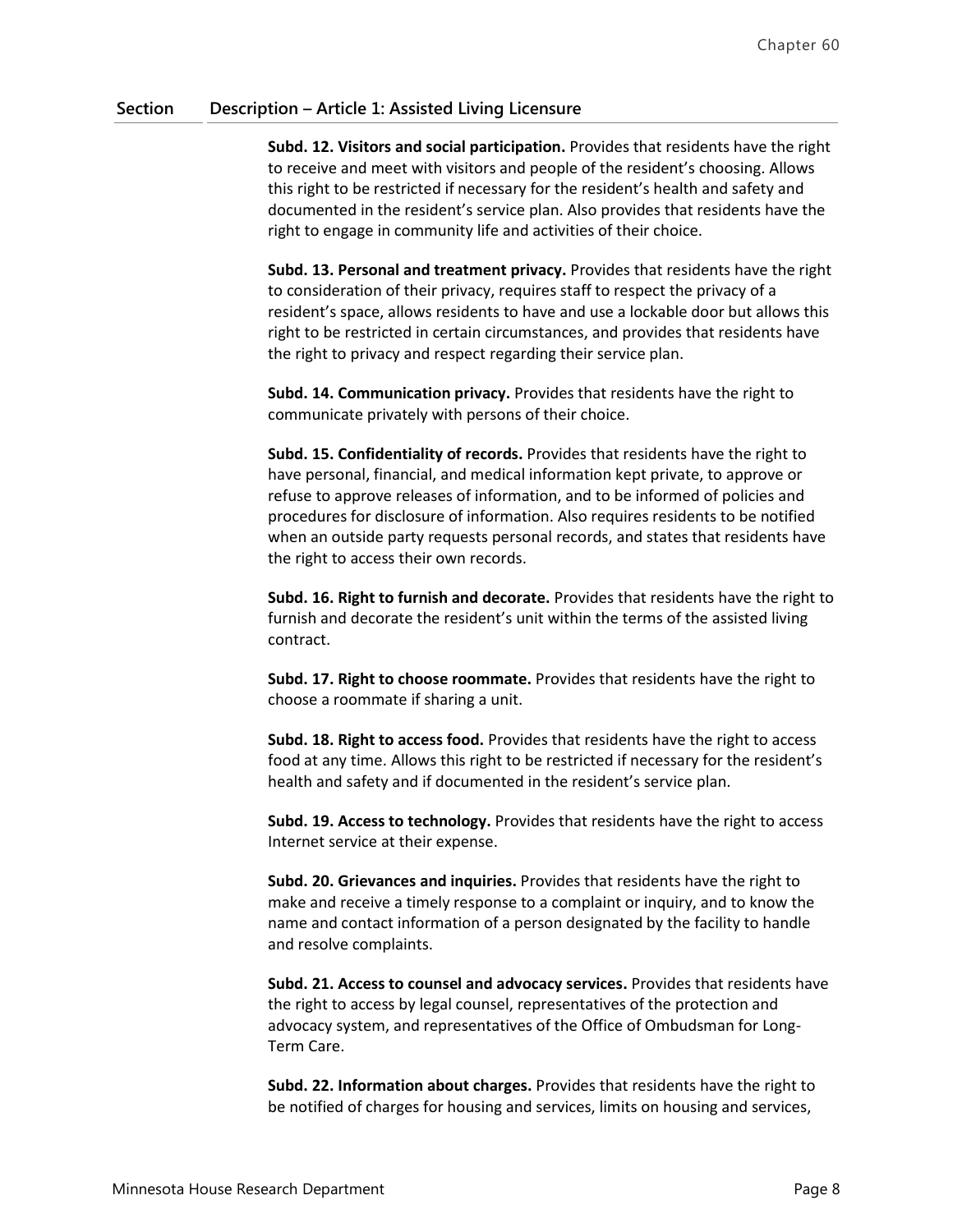expected payment amounts from insurance or public health care programs, and charges the resident may be responsible for paying.

**Subd. 23. Information about individuals providing services.** Before receiving services, provides that residents have the right to be told the type and disciplines of staff who will be providing services, the frequency of visits, and other choices available to address resident needs.

**Subd. 24. Information about other providers and services.** Provides that residents have the right to be informed that other public and private services may be available and that the resident may obtain services from a provider other than the assisted living facility.

**Subd. 25. Resident councils.** Provides that residents have the right to organize and participate in resident councils.

**Subd. 26. Family councils.** Provides that residents have the right to participate in family councils formed by families or residents.

#### 13 **Housing and services.**

Adds § 144I.11.

**Subd. 1. Responsibility for housing and services.** Provides that the facility is directly responsible to the resident for all housing and service-related matters, and specifies what these matters include.

**Subd. 2. Uniform checklist disclosure of services.** Requires an assisted living facility to provide all prospective residents with a disclosure of the facility's licensure category, a written checklist listing all services permitted under the facility's license that identifies services the facility provides and services it does not provide, and an oral explanation of these services. Requires the commissioner, in consultation with stakeholders, to design this uniform checklist.

**Subd. 3. Reservation of rights.** Provides that a resident is not required to use services in a facility, a facility is not prohibited from requiring a resident to pay for a package of services even if the resident does not use the services, a facility does not have to fundamentally alter the nature of the facility's operation in order to accommodate a resident, and a facility has a duty to respond to requests for reasonable accommodations.

#### 14 **Transfer of residents within facility.**

Adds § 144I.12.

**Subd. 1. Definition.** Defines transfer for this section as a move of a resident within a facility to a different room or other private living unit.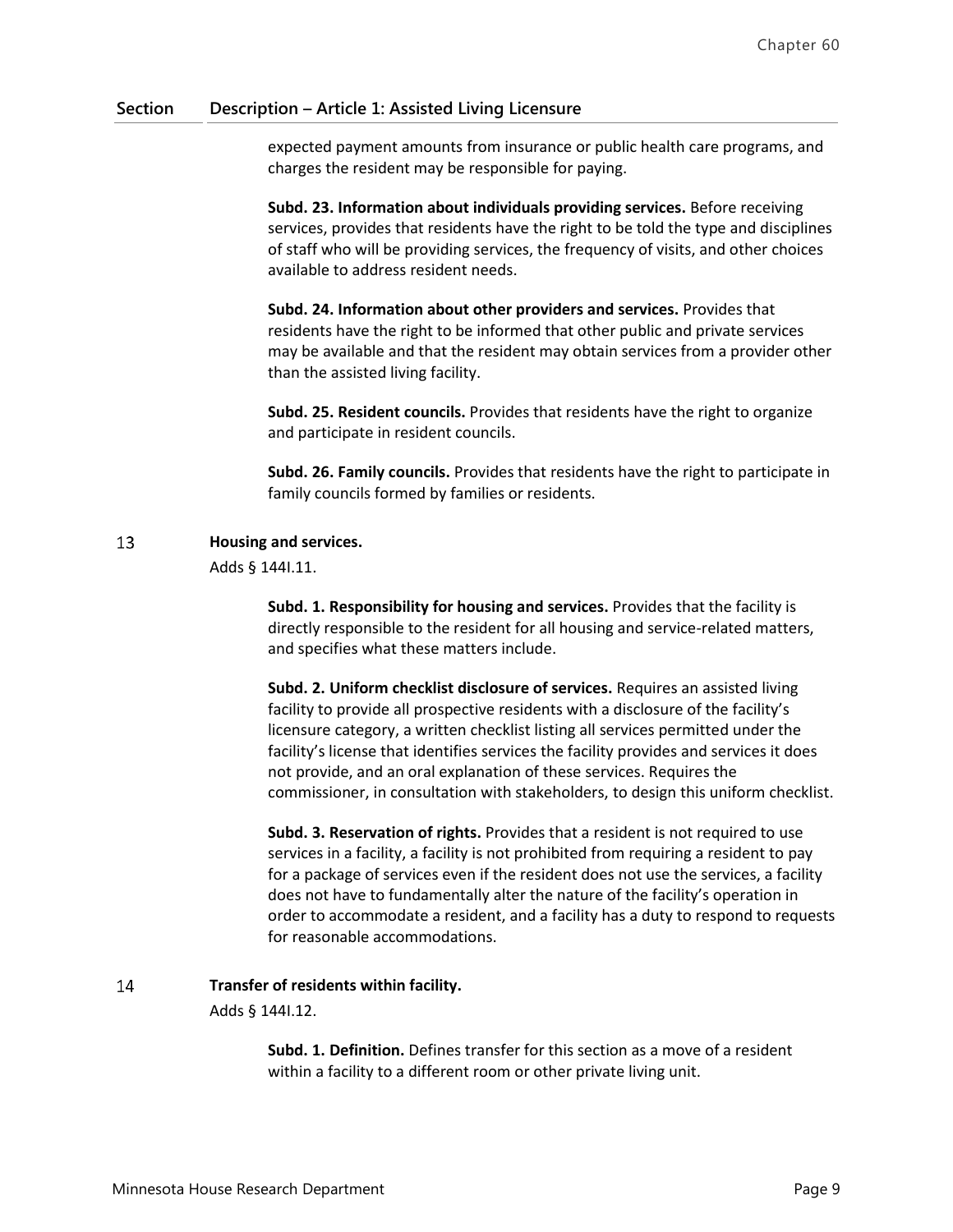**Subd. 2. Orderly transfer.** Requires a facility to provide for the safe, orderly, coordinated, and appropriate transfer of residents within the facility.

**Subd. 3. Notice required.** Requires a facility to provide at least 30 calendar days' written notice to a resident and others of a facility-initiated transfer. Lists what the notice must include. Allows a facility to transfer a resident with less than 30 days' written notice if the transfer is necessary because conditions render the resident's room uninhabitable, because of the resident's urgent medical needs, or because of a risk to the health or safety of another resident.

**Subd. 4. Consent required.** Prohibits a facility from transferring a resident without the resident's consent, unless the resident's room or living unit is uninhabitable or there is a change in facility operations.

**Subd. 5. Change in facility operations.** When there is a curtailment, reduction, or capital improvement that makes transfers necessary, requires a facility to minimize the number of transfers made, consider individual resident needs and preferences, provide reasonable accommodations for individual residents, and provide notice to two ombudsman's offices regarding the needed transfers.

**Subd. 6. Evaluation.** If a resident consents to a transfer, requires a facility to make reasonable modifications to the new room or private living unit to accommodate the resident's disabilities, after an evaluation of the resident's individual needs to determine whether the room or private living unit is appropriate for the resident.

**Subd. 7. Disclosure.** When entering into an assisted living contract, requires a facility to provide conspicuous notice of the circumstances under which the facility may require a transfer.

#### 15 **Business operation.**

Adds § 144I.13.

**Subd. 1. Display of license.** Requires the facility to display its original, current license at the facility's main entrance and to provide a copy of the license to any person who requests it.

**Subd. 2. Quality management.** Requires the facility to engage in quality management activities, and specifies what quality management activities include.

**Subd. 3. Facility restrictions.** Except in certain cases, prohibits a facility or staff person from accepting power of attorney, appointment as a guardian or conservator, or appointment as a resident representative.

**Subd. 4. Handling residents' finances and property.** Allows a facility to assist residents with household budgeting, but otherwise prohibits a facility from managing a resident's property. When a resident deposits funds with a facility, provides that the licensee retains fiduciary and custodial responsibility for the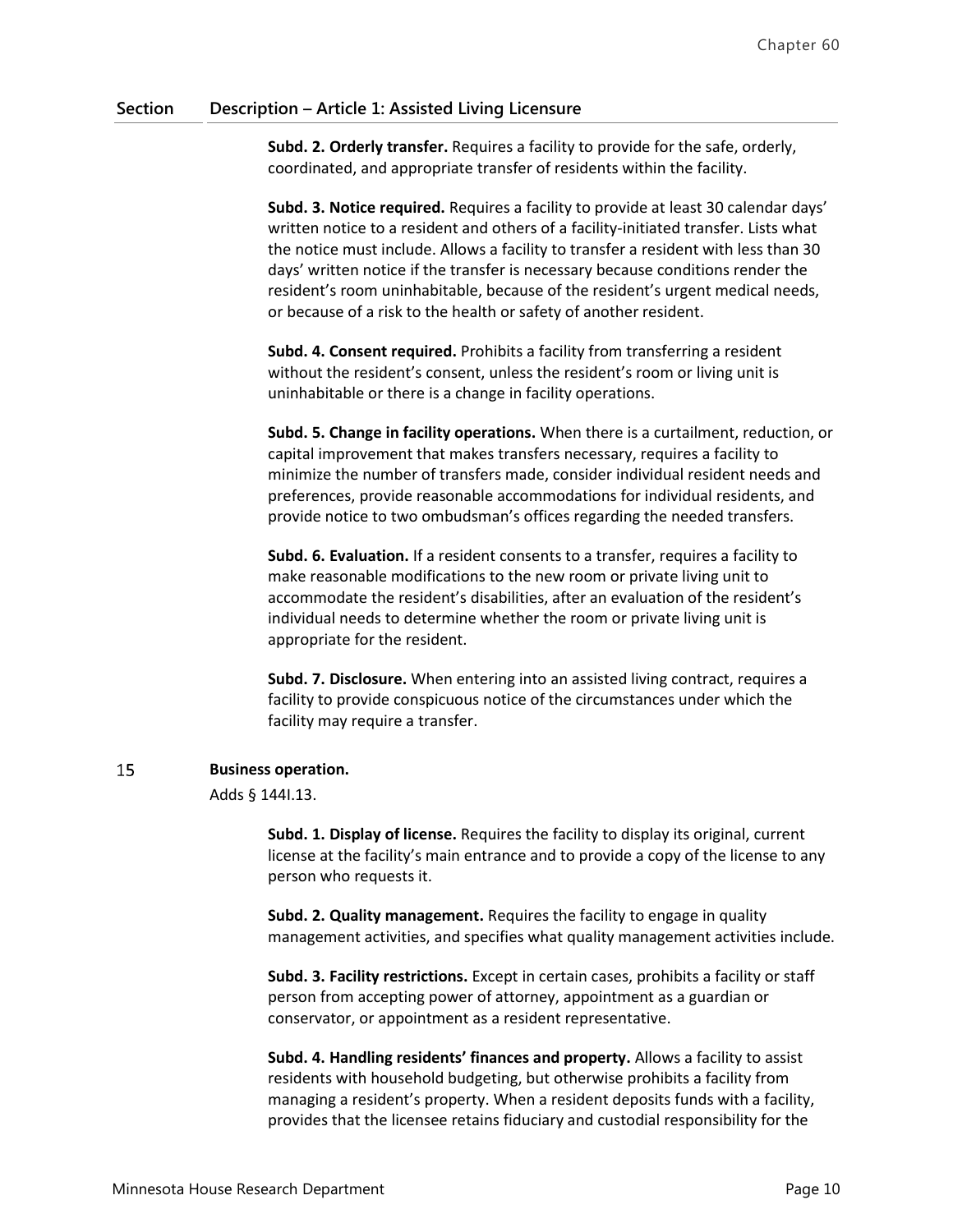funds, is directly accountable to the resident, and must maintain records and provide receipts for all transactions and purchases made with the resident's funds. If daily responsibility for resident funds is delegated to a manager, requires the manager to give the licensee a monthly accounting of resident funds and to meet all legal requirements for holding and accounting for resident funds. Requires the facility to ensure that the party responsible for holding or managing resident funds is bonded or insured.

**Subd. 5. Final accounting; return of money and property.** Within 30 days of a termination of housing or services or a resident's death, requires a facility to provide the resident and others with a final statement of account, provide any refunds due, return any money or property held by the facility, and refund the resident's security deposit unless it is applied to the first month's charges.

**Subd. 6. Compliance with requirements for reporting maltreatment of vulnerable adults; abuse prevention plan.** Requires a facility to comply with requirements to report maltreatment of vulnerable adults, requires a procedure for ensuring cases of maltreatment are reported, and requires development of an individual abuse prevention plan for each vulnerable adult.

**Subd. 7. Posting information for reporting suspected crime and maltreatment.** Requires a facility to post certain information to help residents report suspected criminal activity or vulnerable adult maltreatment.

**Subd. 8. Employee records.** Requires a facility to maintain current records for each paid employee, regularly scheduled volunteer, and individual contractor. Lists what the facility records for these persons must include.

**Subd. 9. Tuberculosis prevention and control.** Requires a facility to maintain a comprehensive tuberculosis prevention and control program.

**Subd. 10. Disaster planning and emergency preparedness plan.** Specifies requirements for having and posting information about emergency disaster plans, emergency exits, and procedures for missing residents. Requires emergency and disaster training for all staff during initial orientation and annually thereafter.

#### 16 **Staffing and supervisory requirements.**

Adds § 144I.14.

**Subd. 1. Qualifications, training, and competency.** Requires staff providing assisted living services to be trained and competent in the provision of services.

**Subd. 2. Licensed health professionals and nurses.** Requires licensed health professionals who are facility employees to be Minnesota-licensed, and competent in assessing resident needs, planning appropriate services, implementing services, and supervising staff.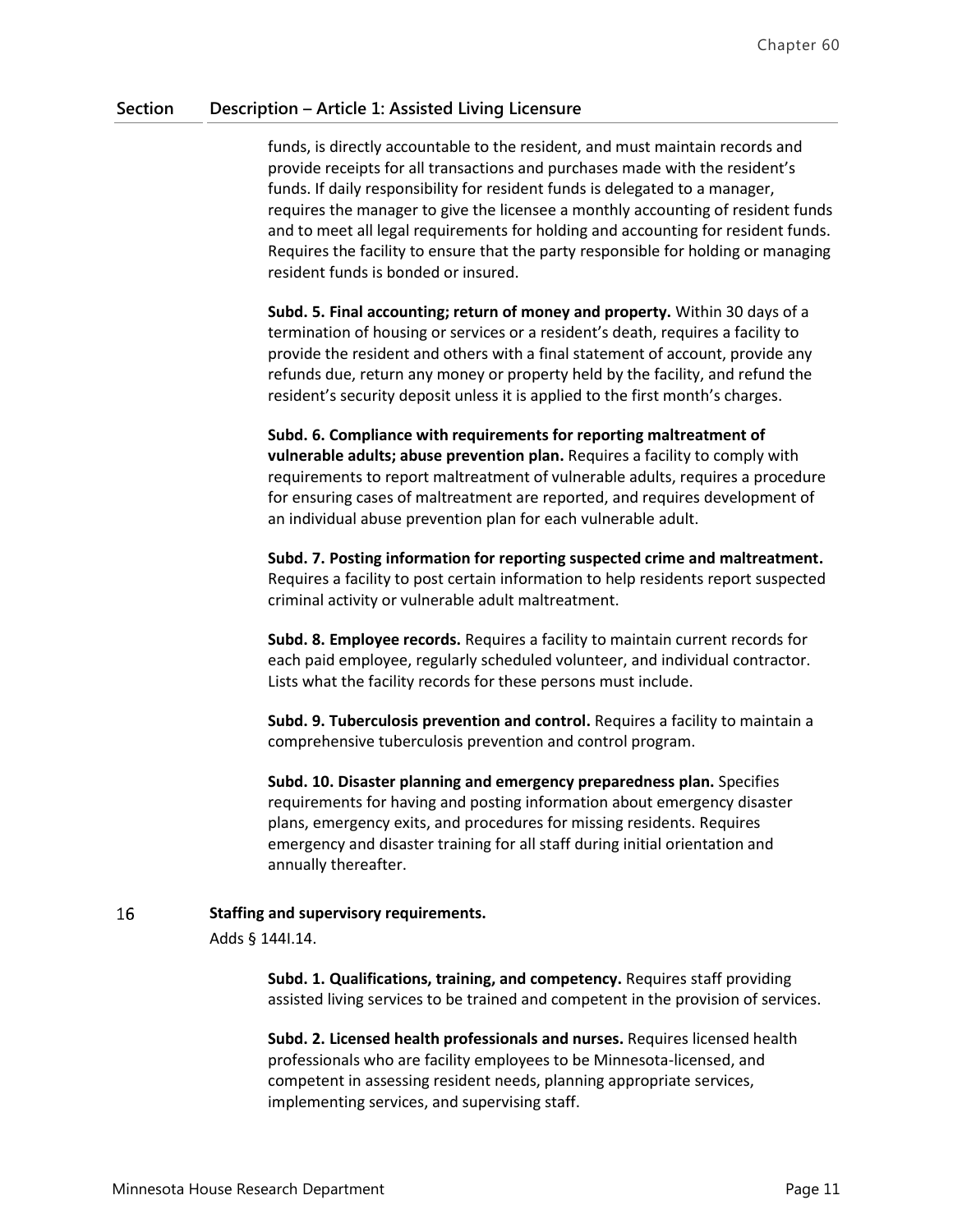**Subd. 3. Unlicensed personnel.** Lists required qualifications for unlicensed personnel.

**Subd. 4. Availability of contact person to staff.** Requires an assisted living facility to have a registered nurse available for consultation by staff performing delegated nursing tasks, and to have an appropriate licensed health professional available if staff are performing other delegated services. Requires this contact person to be available in person, by phone, or by other means when staff is providing services.

**Subd. 5. Supervision of staff.** Requires staff who provide a limited set of assisted living services to be supervised periodically to verify the services are being provided competently and to identify any problems and solutions. Specifies what supervision includes.

**Subd. 6. Supervision of staff providing delegated nursing or therapy tasks.** Requires staff who perform delegated nursing or therapy tasks to be supervised by an appropriate licensed health professional or registered nurse to verify the services are being provided competently and to identify any problems and solutions. Specifies that direct supervision must be provided within 30 days of the date on which the individual first performs the delegated tasks for residents and thereafter as needed.

**Subd. 7. Delegation of assisted living services.** Allows a registered nurse or licensed health professional to delegate tasks to staff who are competent and possess the required skills and knowledge to perform the task. Requires the facility to communicate current information to nurses or licensed health professionals regarding staff available and their competencies.

**Subd. 8. Documentation.** Requires a facility to retain documentation of supervision in staff personnel records.

**Subd. 9. Temporary staff.** Requires temporary staff to meet the same requirements as facility employees.

**Subd. 10. Instructor and competency evaluation requirements; training for unlicensed personnel.** Establishes qualifications for instructors and competency evaluators. Specifies what training and competency evaluations for unlicensed personnel must include. Requires a person delegating a task to ensure that the unlicensed personnel is trained to properly perform the task being delegated.

#### 17 **Requires notices.**

Adds § 144I.15.

**Subd. 1. Assisted living bill of rights; notification to residents.** Requires the facility to provide the resident with a written notice of the assisted living bill of rights, a statement about how to file a complaint or report suspected maltreatment, and other contact information regarding complaints. Requires the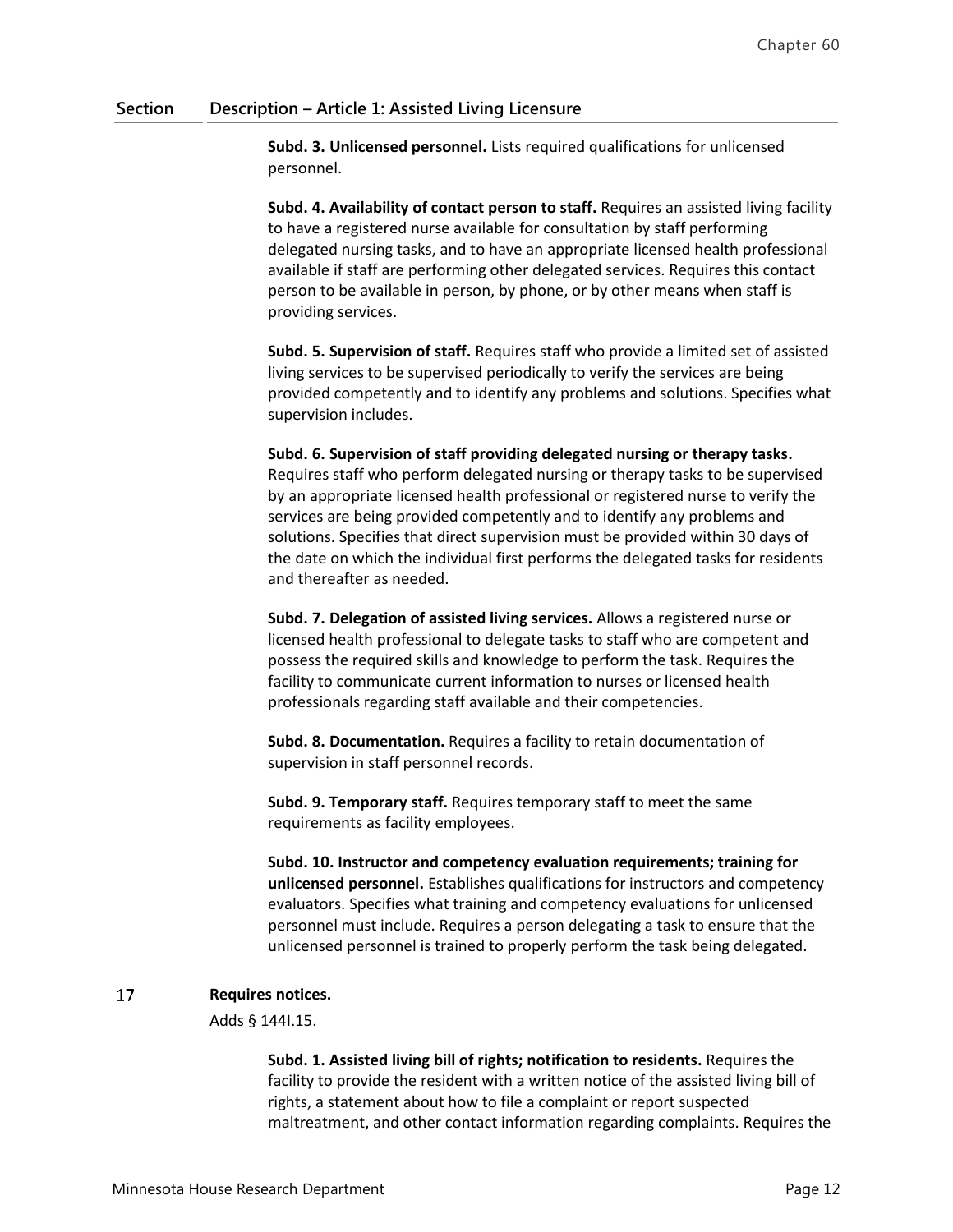facility to obtain written acknowledgment of the resident's receipt of this information or document why an acknowledgment cannot be obtained.

**Subd. 2. Notices in plain language; language accommodations.** Requires a facility to provide notices in plain language and make reasonable accommodations for residents with communication disabilities or who speak languages other than English.

**Subd. 3. Notice of dementia training.** Requires a facility that provides services to residents with dementia to provide a description of its employee training program.

**Subd. 4. Notice of available assistance.** Requires a facility to provide a resident with information about who the resident can contact for assistance with health care or supportive services.

**Subd. 5. Notice to residents; change in ownership or management.** Requires a facility to notify a resident, legal representative, or designated representative of certain changes in facility ownership or management.

#### 18 **Services.**

Adds § 144I.16.

**Subd. 1. Acceptance of residents.** Prohibits a facility from accepting a person as a resident unless the facility has sufficient staff to adequately provide services agreed to in the assisted living contract.

**Subd. 2. Initial reviews, assessments, and monitoring.** States that residents who are not receiving services are not required to undergo an initial nursing assessment. Requires a facility to conduct a nursing assessment of a prospective resident and propose a temporary service plan before the prospective resident enters into a contract with the facility or the date the resident moves in, whichever is earlier. Requires a reassessment within 14 days after initiation of services. For residents only receiving certain assisting living services, requires an individualized initial review of the resident's needs and preferences within 30 days of the start of services and every 90 days thereafter. Requires the facility to provide information about long-term care consultation services.

**Subd. 3. Temporary service plan.** Requires a facility to complete a temporary service plan and agreement with the resident, effective for up to 72 hours, when a facility initiates services and the individualized assessment has not been completed.

**Subd. 4. Service plan, implementation, and revisions to service plan.** Requires a facility to finalize a service plan within 14 days after beginning to provide services. Establishes requirements for the service plan, and requires the facility to provide all services required by the current service plan. Requires the service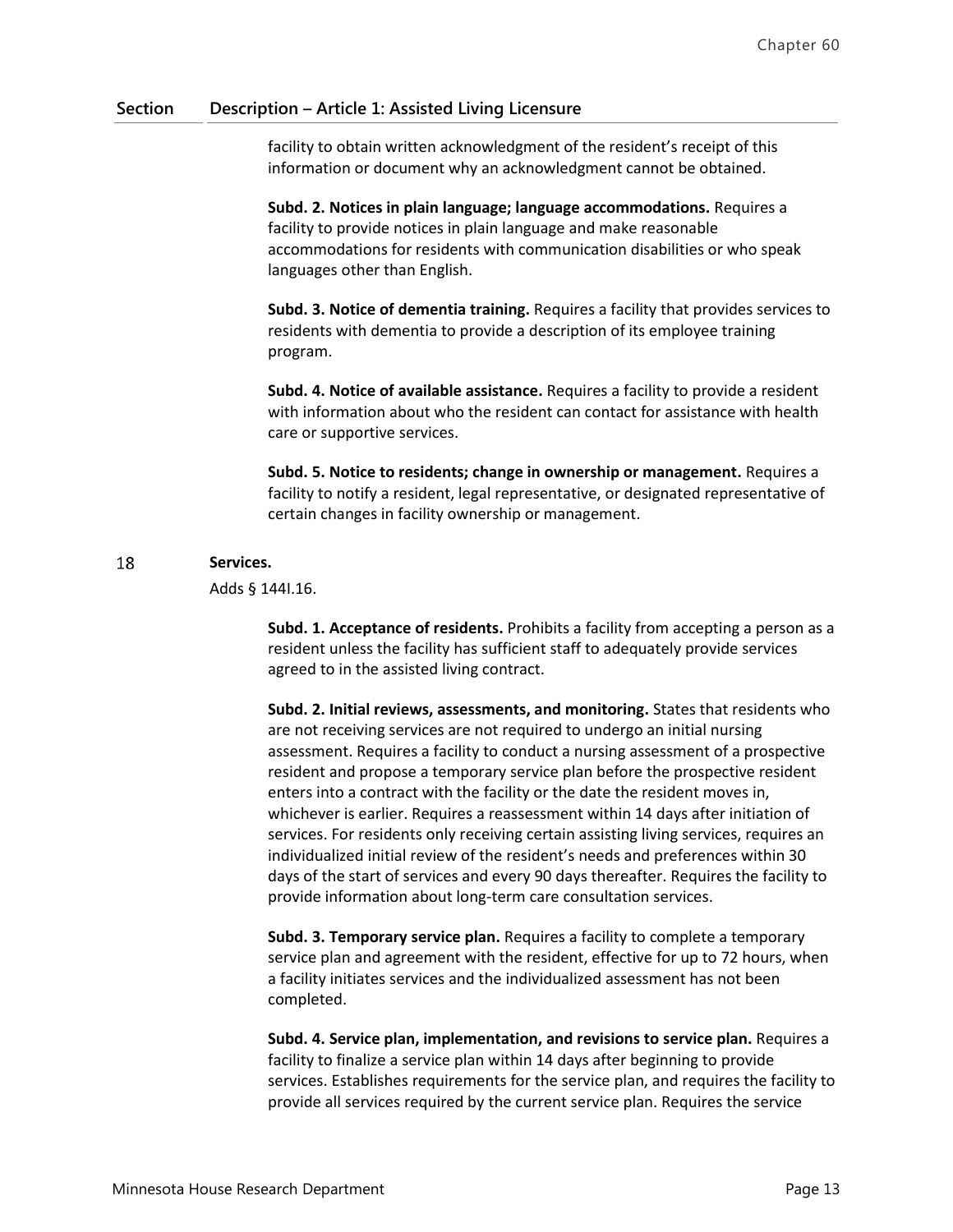plan to be entered into the resident's record, and requires staff providing services to be informed of the current service plan.

**Subd. 5. Referrals.** If a facility determines a resident needs additional services, requires the facility to consult with the resident and inform the resident of resources available to help the resident obtain additional services.

**Subd. 6. Medical cannabis.** Allows facilities to adopt reasonable restrictions on the use of medical cannabis by residents.

**Subd. 7. Request for discontinuation of life-sustaining treatment.** If a resident or certain others requests discontinuation of a life-sustaining treatment, requires a facility employee to inform a supervisor of the resident's request, and requires facility to inform the health care provider who ordered the treatment of the resident's request and to work with the resident and the health professional to comply with requirements in chapter 145C. Provides that this subdivision does not diminish the rights of residents to control their treatment and does not require a facility to discontinue treatment.

**Subd. 8. Applicability of other law.** Makes assisted living facilities subject to chapter 504B, and requires facilities to comply with that chapter.

#### 19 **Medication management.**

Adds § 144I.17.

**Subd. 1. Medication management services.** Requires an assisted living facility that provides medication management services to have medication management policies and procedures. Specifies requirements for development of these policies and procedures, and lists what these policies and procedures must address.

**Subd. 2. Provision of medication management services.** Requires a resident to have a face-to-face assessment before a facility provides medication management services, and specifies what the assessment must include.

**Subd. 3. Individualized medication monitoring and reassessment.** Requires a facility to monitor and reassess a resident at least annually and when a resident presents symptoms or issues that may be medication related.

**Subd. 4. Resident refusal.** Requires a facility to document in the resident's record a resident's refusal of an assessment for medication management.

**Subd. 5. Individualized medication management plan.** For each resident receiving medication management services, requires a facility to include information on medication management services in the resident's service plan, requires the facility to maintain an individualized medication management record for each resident, and lists what this record must include.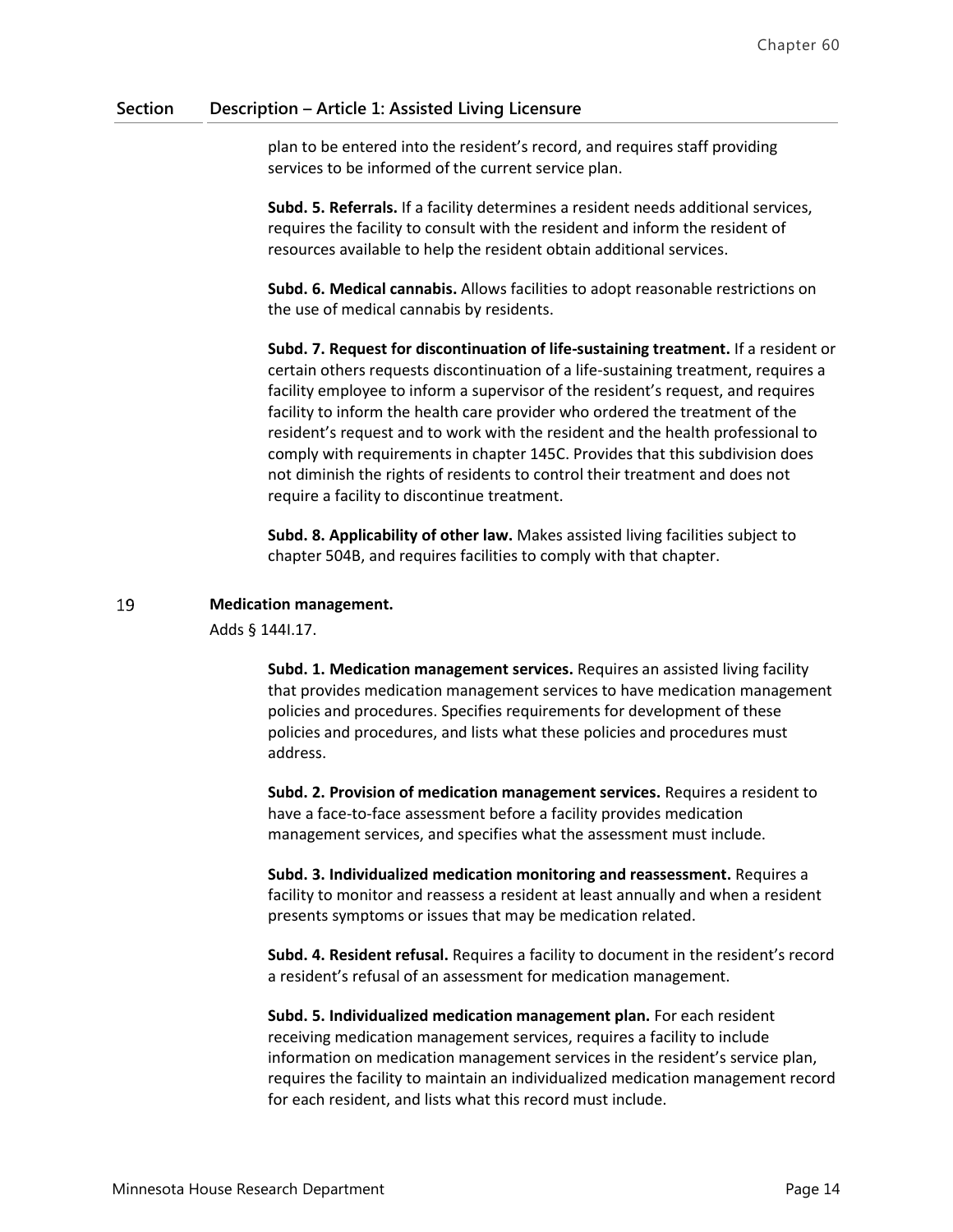**Subd. 6. Administration of medication.** Allows medications to be administered by a nurse, physician, other licensed health practitioner authorized to administer medications, or unlicensed personnel who have been delegated medication administration tasks.

**Subd. 7. Delegation of medication administration.** Establishes requirements for delegating medication administration to unlicensed personnel.

**Subd. 8. Documentation of administration of medications.** Requires medications that are administered to be documented in the resident's record, and lists what the documentation must include.

**Subd. 9. Documentation of medication setup.** Lists the information that must be documented at the time of medication setup.

**Subd. 10. Medication management for residents who will be away from home.** Requires a facility to implement procedures to provide medications to residents during planned or unplanned time away from the facility. Lists what the procedures must include.

**Subd. 11. Prescribed and nonprescribed medication.** Directs a facility to determine whether the facility will require a prescription for all medications the facility manages, including over-the-counter drugs and dietary supplements.

**Subd. 12. Medications; over-the-counter drugs; dietary supplements not prescribed.** Requires a facility providing medication management for over-thecounter drugs and dietary supplements to maintain those items in their original labeled containers and verify that the medications are up to date and appropriately stored.

**Subd. 13. Prescriptions.** Requires a prescription for each prescribed medication the facility is managing for the resident.

**Subd. 14. Renewal of prescriptions.** Requires a prescription to be renewed at least every 12 months or more frequently if indicated by a resident assessment.

**Subd. 15. Verbal prescription orders.** Requires verbal prescription orders to be received by a nurse or pharmacist and handled according to requirements for verbal prescription orders in Board of Pharmacy rules.

**Subd. 16. Written or electronic prescription.** Requires a written or electronic prescription to be communicated to the registered nurse in charge and placed in the resident's record.

**Subd. 17. Records confidential.** Requires prescriptions to be kept confidential.

**Subd. 18. Medications provided by resident or family members.** Requires staff to document in the resident's record any medications or dietary supplements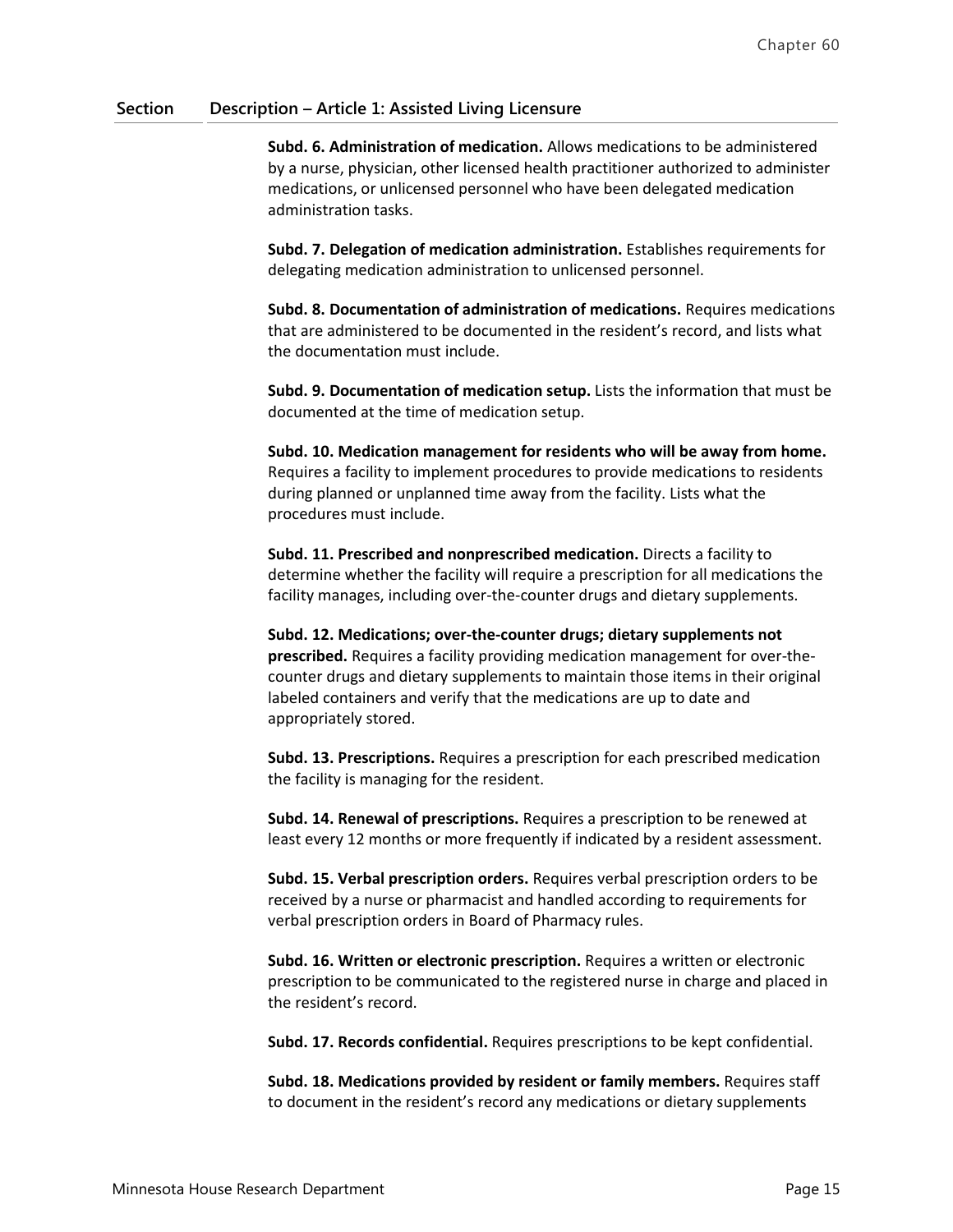that are being used by the resident but that are not included in the medication management assessment.

**Subd. 19. Storage of medications.** Requires medications to be stored in locked compartments.

**Subd. 20. Prescription drugs.** Requires prescription drugs to be kept in their original containers.

**Subd. 21. Prohibitions.** Prohibits a prescription drug supply for one resident from being used by anyone other than that resident.

**Subd. 22. Disposition of medications.** Requires medications to be returned to the resident or representative when the service plan ends or when medication management services are no longer being provided. Establishes requirements for disposal of medications.

**Subd. 23. Loss or spillage.** Requires a facility providing medication management to implement procedures for loss or spillage of controlled substances.

#### 20 **Treatment and therapy management services.**

Adds § 144I.18.

**Subd. 1. Treatment and therapy management services.** Provides that this section only applies to assisted living facilities providing treatment and therapy management services.

**Subd. 2. Policies and procedures.** Requires a facility that provides treatment and therapy management services to maintain policies and procedures for these services, and specifies what the policies and procedures must include.

**Subd. 3. Individualized treatment or therapy management plan.** For each resident receiving treatment or therapy management, requires a facility to include in the resident's service plan a written statement of the treatment or therapy services that will be provided, and to maintain an individualized treatment and therapy management record for each resident. Lists what this record must include.

**Subd. 4. Administration of treatments and therapy.** Specifies who may administer therapies or treatments, and establishes requirements for delegating administration of treatments or therapies.

### **Subd. 5. Documentation of administration of treatments and therapies.**

Requires a facility to document administration of treatments and therapies in the resident's record, and lists what the documentation must include.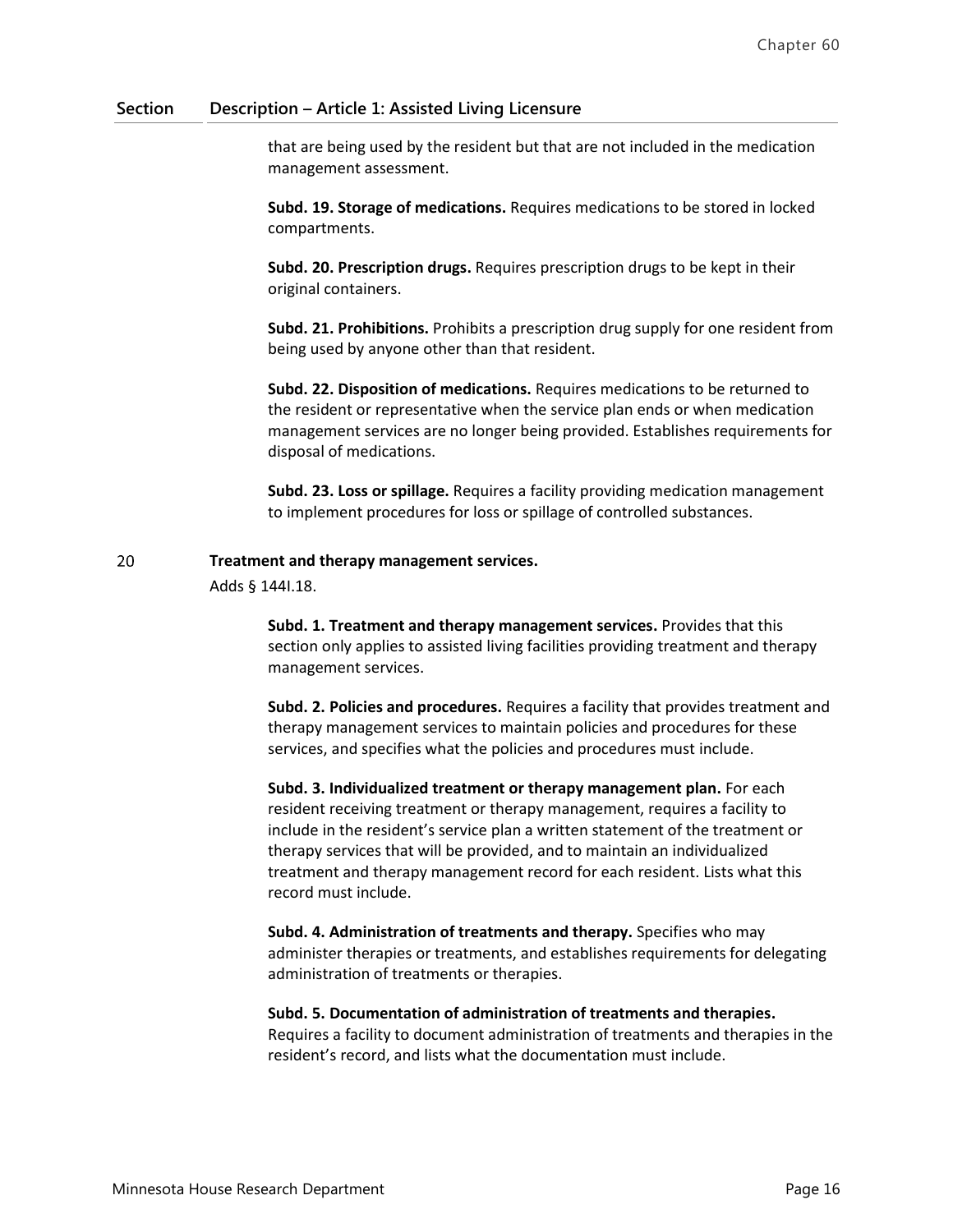**Subd. 6. Treatment and therapy orders.** Requires there to be an order from an authorized prescriber for all treatments and therapies, and specifies what the order must include.

**Subd. 7. Right to outside service provider; other payors.** Provides that a resident is free to retain treatment and therapy services from an off-site service provider, and requires a facility to help residents obtain information about whether a public program will pay for these services.

#### 21 **Resident record requirements.**

Adds § 144I.19.

**Subd. 1. Resident record.** Requires a facility to maintain records for each resident for whom it provides services, and requires these records to be protected from loss, tampering, or unauthorized disclosure. Prohibits a facility from disclosing any personal, financial, or medical information except in the listed circumstances.

**Subd. 2. Access to records.** Requires a facility to ensure that the appropriate records are available to employees and contractors authorized to access the records and to the commissioner.

**Subd. 3. Contents of resident record.** Lists the information that must be included in a resident record.

**Subd. 4. Transfer of resident records.** Requires a facility to ensure there is a coordinated transfer of a resident's record if the resident transfers to another health care facility or provider.

**Subd. 5. Record retention.** Requires a facility to retain a resident record for at least five years following a resident's discharge or termination of services, or for another period of time if so required in state or federal law.

#### 22 **Orientation and annual training requirements.**

Adds § 144I.20.

**Subd. 1. Orientation of staff and supervisors.** Requires staff providing and supervising direct services to complete an orientation to assisted living licensing requirements before providing assisted living services to residents. Requires the orientation to be completed once, and provides that it cannot be transferred to another facility.

**Subd. 2. Content.** Lists required content for the orientation.

**Subd. 3. Verification and documentation of orientation and training.** Requires a facility to maintain documentation that staff completed the orientation and training required in this section.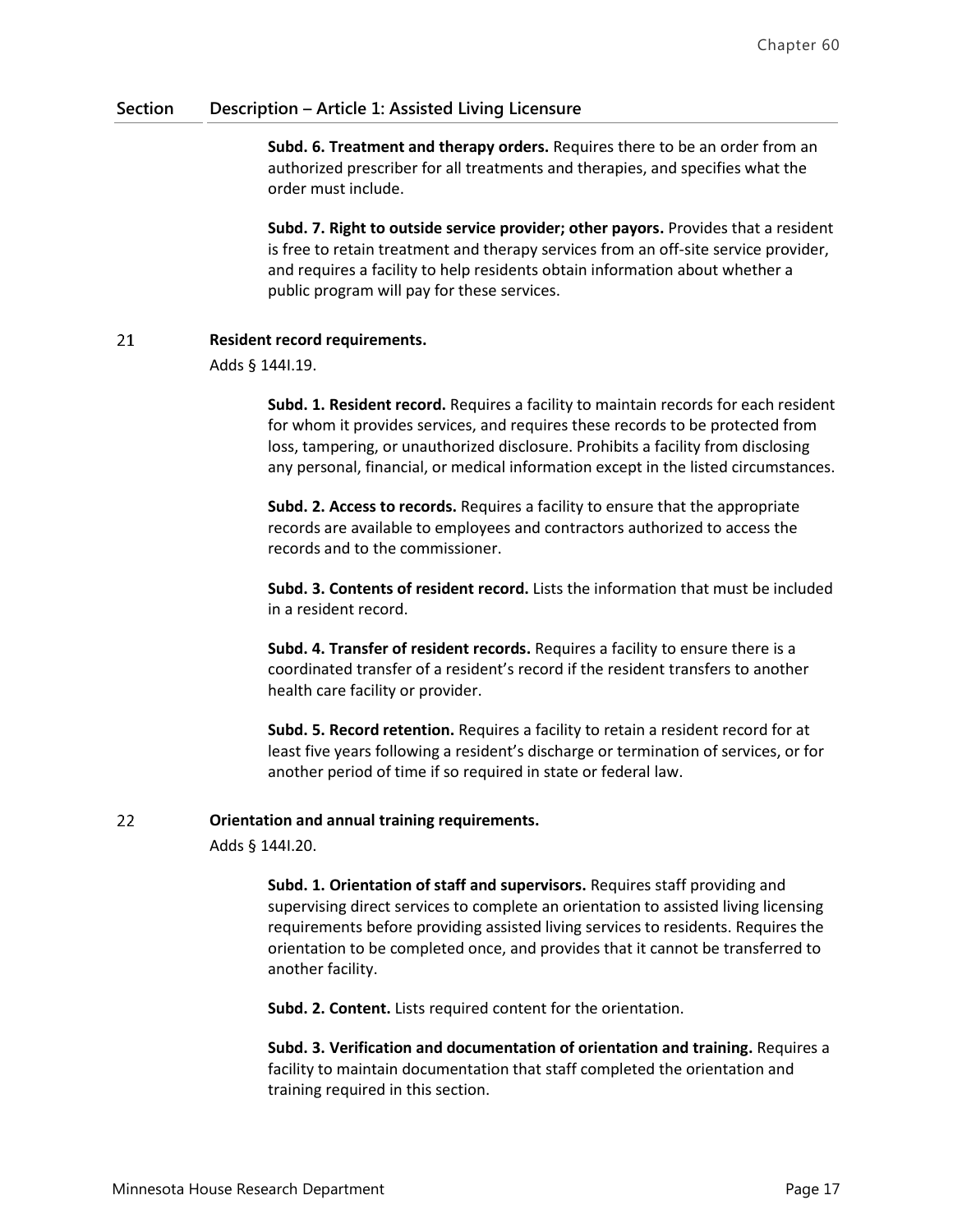**Subd. 4. Orientation to resident.** Requires staff providing services to be oriented specifically to each individual resident and their services.

**Subd. 5. Training required related to dementia.** Requires all direct care staff and supervisors providing direct services to receive training related to dementias.

**Subd. 6. Required annual training.** Requires all staff that provide direct services to complete at least eight hours of training annually. Lists topics the annual training must cover.

**Subd. 7. Implementation.** Requires a facility to implement all orientation and training topics listed in this section.

#### 23 **Training in dementia care required.**

Adds § 144I.21. Requires assisted living facilities to meet the listed training requirements for training on dementia topics. Supervisors must receive at least eight hours of training within 120 hours of beginning work and two hours annually thereafter. Direct care employees must receive at least eight hours of training within 160 hours of beginning work and two hours annually thereafter. Staff who do not provide direct care must receive at least four hours of training within 160 hours of beginning work and at least two hours annually thereafter. Staff providing direct care in an assisted living facility with dementia care must complete at least eight hours of training with 80 hours of beginning work and at least two hours annually thereafter. Allows new employees to satisfy the initial training by submitting proof of having completed the training within the past 18 months. Lists areas of required training, and requires facilities to provide consumers with a description of the training program.

#### 24 **Controlling individual restrictions.**

Adds § 144I.22.

**Subd. 1. Restrictions.** Allows the commissioner to bar a controlling individual of a facility if that person was a controlling individual at a nursing home or facility that incurred specified numbers of uncorrected or repeated violations or was convicted of a felony or gross misdemeanor related to the operation of the nursing home or facility or that directly affected resident safety or care. Allows a controlling individual barred under this subdivision to appeal the commissioner's decision under chapter 14.

**Subd. 2. Exception.** Provides that the bar on controlling individuals in subdivision 1 does not apply to a controlling individual who had no legal authority to affect or change decisions of the operation of the nursing home or assisted living facility that incurred the uncorrected violation.

**Subd. 3. Stay of adverse action required by controlling individual restrictions.** Instead of revoking, suspending, or refusing to renew a facility's license where a controlling individual was disqualified for incurring certain numbers of uncorrected or repeated violations, allows the commissioner to stay the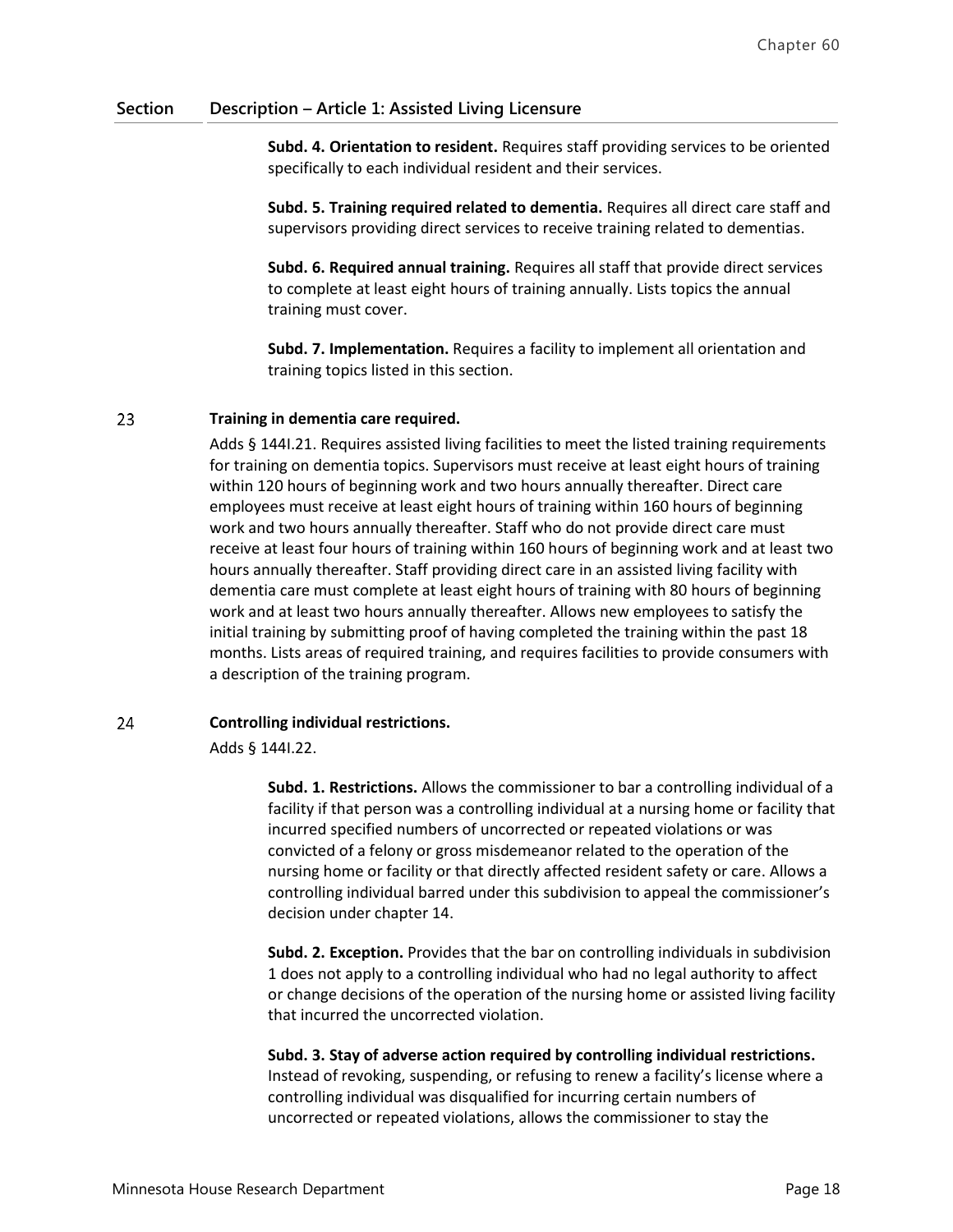revocation, suspension, or nonrenewal. Establishes procedures for issuing a stay, makes the controlling individual responsible for compliance with the conditions and restrictions in the stay, and specifies consequences for failure to comply with the conditions and restrictions in the stay.

#### 25 **Minimum site, physical environment, and fire safety requirements.**

Adds § 144I.24.

**Subd. 1. Requirements.** Lists site requirements for all facilities, and additional requirements for assisted living facilities with dementia care.

**Subd. 2. Fire protection and physical environment.** Requires facilities to have a comprehensive fire protection system and lists what that system must include. Also requires fire drills to be conducted.

**Subd. 3. Local laws apply.** Requires facilities to comply with state and local laws for fire safety, building, and zoning requirements.

**Subd. 4. Design requirements.** Establishes minimum design standards for assisted living facilities that serve six or more residents.

**Subd. 5. Assisted living facilities; life safety code.** Requires an assisted living facility that serves six or more residents to comply with the specified life safety code. Establishes a procedure for the commissioner to update the life safety code and to specify a date on which facilities must comply with the updated life safety code.

**Subd. 6. Assisted living facilities with dementia care and secured dementia care unit; life safety code.** Requires an assisted living facility with dementia care and a secured dementia care unit to comply with the specified life safety code. Establishes a procedure for the commissioner to update the life safety code and to specify a date on which facilities must comply with the updated life safety code.

**Subd. 7. New construction; plans.** For all new licensure and construction beginning on or after August 1, 2021, requires the following to be provided to the commissioner:

- **EXECUTER:** architecture and engineering plans and specifications for new construction that are signed by architects and engineers;
- final architectural plans and specifications that include the listed requirements; and
- final mechanical and electrical plans and specifications that address the listed requirements.

If construction is begun more than one year after approval of the plans, requires the drawing to be resubmitted to the commissioner. Requires the commissioner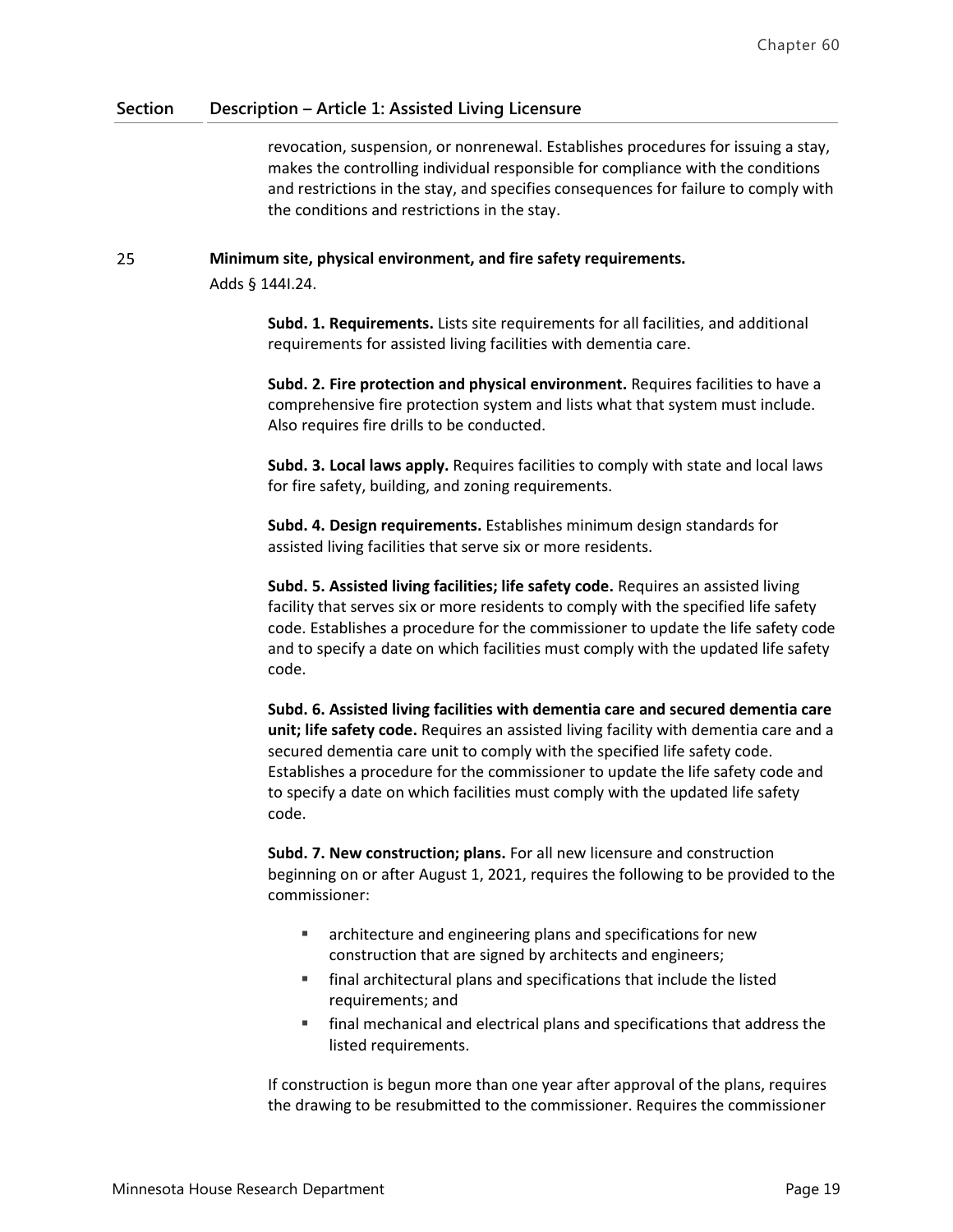to be notified within 30 days before completion of construction so a final inspection may be arranged. Requires a set of life safety plans to be kept on file in the facility.

**Subd. 8. Variances or waivers.** Allows a facility to request a variance or waiver, and establishes a process for applications, review, revocation, denial, or refusal to renew a variance or waiver, and to contest a denial, revocation, or refusal to renew.

#### 26 **Assisted living contract requirements.**

Adds § 144I.25.

**Subd. 1. Contract required.** Requires a facility to execute a written contract with a resident before providing housing or services to the resident. Specifies who must sign the contract, and establishes requirements for providing prospective residents and the Office of Ombudsman for Long-Term Care with unsigned contracts and for providing residents with a copy of the signed contract. Requires the contract to contain all the terms on the provision of housing, assisted living services, and the resident's service plan, if applicable. Requires a resident to be given the opportunity to identify a designated representative.

**Subd. 2. Contents and contract; contact information.** Lists information a contract must contain.

**Subd. 3. Designation of representative.** Before or at the time of execution of an assisted living contract, requires an assisted living facility to offer a resident a chance to identify a designated representative in writing, and requires the contract to contain a space for the name and contact information of the designated representative or a space to indicate the resident declines to identify a designated representative.

**Subd. 4. Filing.** Requires the contract and related documents to be maintained by the facility in resident files and to be available on-site for inspection by the commissioner and the resident and designated representative.

**Subd. 5. Waivers of liability prohibited.** Prohibits a contract from including a waiver of facility liability for the health and safety or personal property of a resident. Also prohibits deceptive, unlawful, or unenforceable provisions.

#### 27 **Assisted living contract terminations.**

Adds § 144I.26.

**Subd. 1. Definition.** Defines termination to mean a facility-initiated termination of housing; or a facility-initiated termination or nonrenewal of all assisted living services.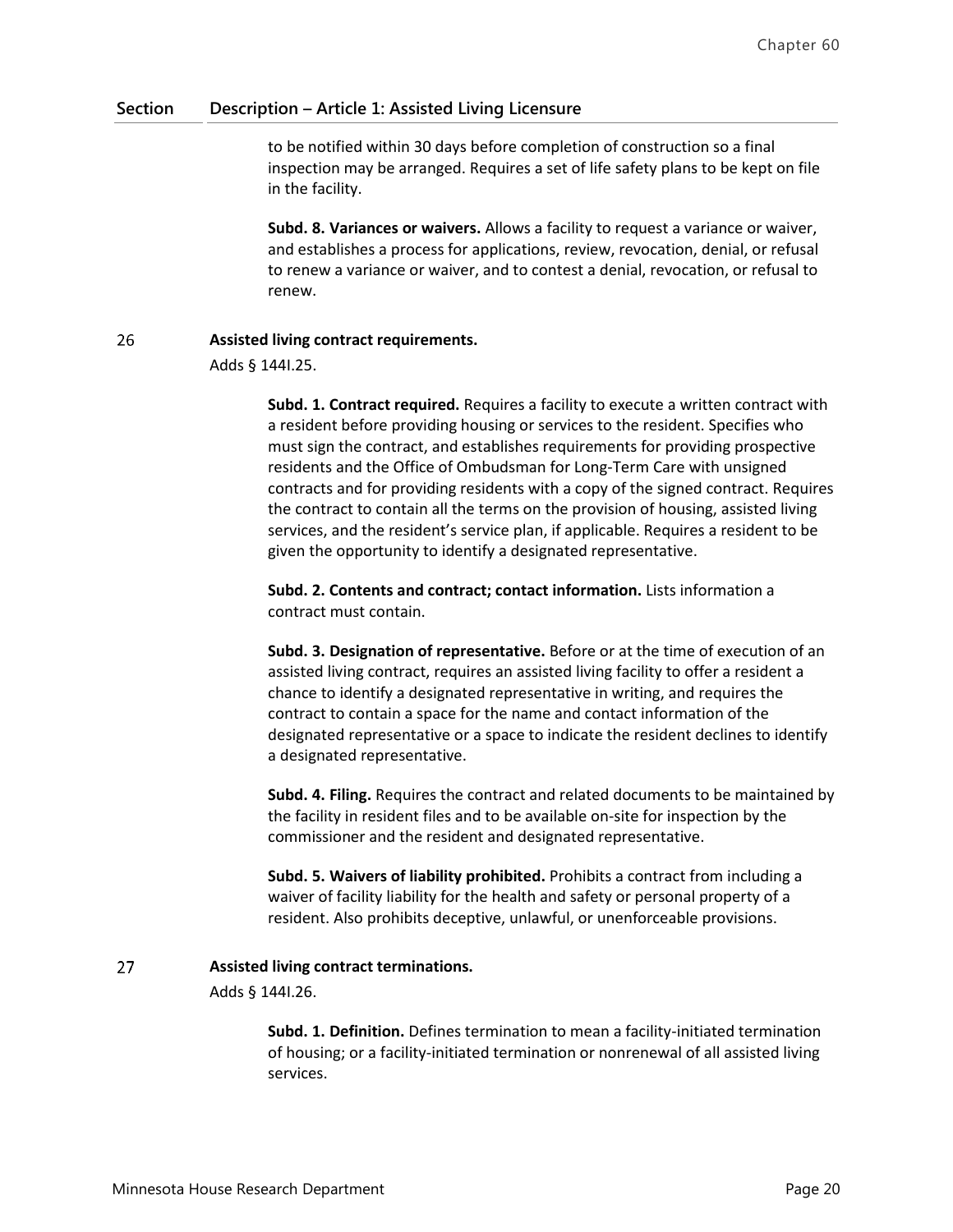**Subd. 2. Prerequisite to termination of a contract.** Before issuing a notice of termination, requires a facility to schedule and participate in a meeting with the resident and representatives to explain the reason for the proposed termination and identify and offer reasonable accommodations or alternatives to the termination. Requires the meeting to be scheduled at least seven days before a notice of termination is issued, and allows the resident to invite people of the resident's choice to the meeting. In the event of an emergency relocation when an in-person meeting is impractical or impossible, allows a meeting to take place by other means.

**Subd. 3. Termination for nonpayment.** Allows a facility to initiate a termination of housing or services because of nonpayment. Requires the facility to inform the resident that public benefits may be available and to provide contact information for the Senior LinkAge Line.

**Subd. 4. Termination for violation of the assisted living contract.** Allows a facility to initiate a termination of the assisted living contract if the resident violates a lawful provision of the contract and the resident does not cure the violation within a reasonable amount of time. Provides a facility is not required to offer an opportunity to cure if a violation threatens the health or safety of the resident or another individual in the facility, or if a violation constitutes illegal conduct.

**Subd. 5. Expedited termination.** Allows a facility to initiate an expedited termination of housing or services if a resident's conduct substantially interferes with the rights, health, or safety of other residents or facility staff or if the resident commits certain unlawful acts that interfere with the rights, health, or safety of other residents. Also allows a facility to initiate an expedited termination of services if the resident's conduct substantially interferes with the resident's health or safety, the resident's needs exceed the scope of the services agreed upon and not included in the services the facility provides, or in extraordinary circumstances.

**Subd. 6. Right to use provider of resident's choosing.** Prohibits a facility from terminating a contract if the underlying reason for the termination could be resolved if the resident obtains services from another provider.

**Subd. 7. Notice of contract termination required.** Requires a facility terminating a contract to issue a written notice of termination to the resident, the Office of Ombudsman for Long-Term Care, resident case managers, and legal and designated representatives. Notice must be provided at least 30 days before the effective date of the termination, except that a notice for an expedited termination must be provided at least 15 days before the effective date of the termination.

**Subd. 8. Content of notice of termination.** Lists what the notice of termination must include.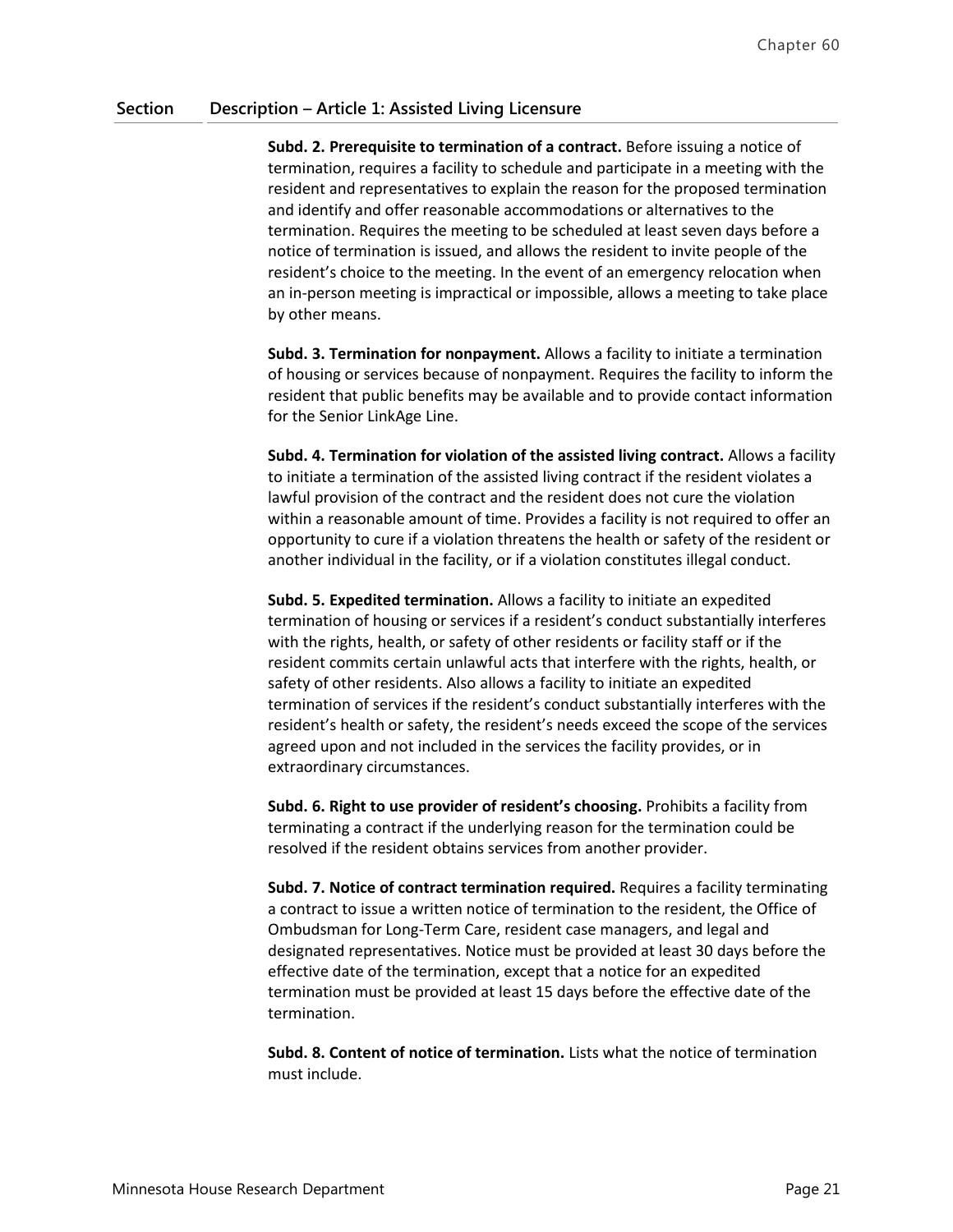**Subd. 9. Emergency relocation.** Allows a facility to remove a resident in an emergency if necessary due to the resident's emergency medical needs or an imminent risk the resident poses to the health or safety of others in the facility. Lists information a written notice of emergency relocation must include and specifies who must receive the notice.

**Subd. 10. Right to return.** If a resident is absent from the facility for any reason, prohibits the facility from refusing to allow the resident to return if a termination of housing has not been effectuated.

#### 28 **Nonrenewal of housing.**

Adds § 144I.261. If a facility decides to not renew a resident's housing, requires the facility to either provide the resident with 60 calendar days' notice of the nonrenewal and assistance with relocation planning, or follow the termination procedures. Specifies what the notice of nonrenewal must include and who must receive it. Requires the facility to ensure a coordinated move to a safe location or appropriate service provider, consult with the resident and others to make arrangements for the move, and prepare a written plan for the move. Allows a resident to decline to move to the location or provider identified by the facility.

#### 29 **Appeals.**

Adds § 144I.262.

**Subd. 1. Right to appeal.** Gives residents the right to appeal the termination of an assisted living contract.

**Subd. 2. Permissible grounds to appeal termination.** Allows a resident to appeal a termination if there was a factual dispute of whether the facility had a permissible basis to initiate the termination, if the termination would result in great harm or the potential for great harm, if the resident cured the reason for the termination or demonstrated the ability to cure the reason, or if the facility terminated the contract in violation of law.

**Subd. 3. Appeals process.** Requires the Office of Administrative Hearings to conduct an expedited hearing no later than 14 days after receiving the request, unless the parties agree otherwise or the chief administrative law judge deems the timing unreasonable. Specifies where the hearing must be held, and provides the hearing is not a formal contested case hearing unless determined necessary by the chief ALJ. Limits the hearing to the amount of time necessary for the participants to present the facts of the case.

**Subd. 4. Burden of proof for appeals of termination.** Places the burden of proof on the facility for certain terminations and on the resident for certain terminations.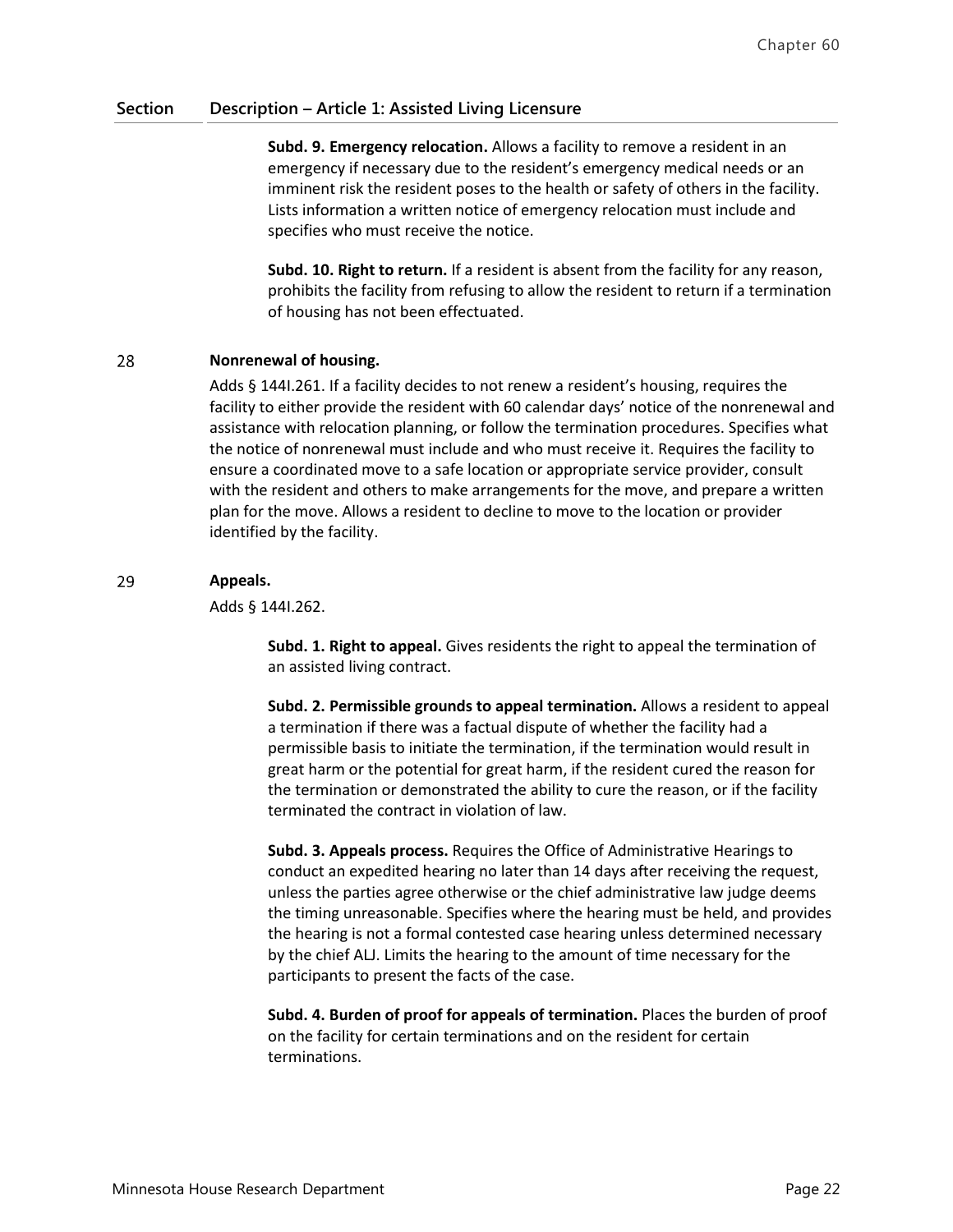**Subd. 5. Determination; appeal of determination.** Requires the resident's termination to be rescinded if the resident prevails in the appeal.

**Subd. 6. Service provision while appeal pending.** Prohibits a termination of housing or services while an appeal is pending. Makes the resident responsible for any additional services needed while an appeal is pending.

**Subd. 7. Application of chapter 504B to appeals of terminations.** Prohibits a resident from bringing an action under chapter 504B to challenge a termination of housing if the termination has been upheld under this section.

#### **Coordinated moves.** 30

Adds § 144I.263.

**Subd. 1. Duties of facility.** If a facility terminates an assisted living contract, reduces services so that a resident needs to move, or conducts a planned closure, requires the facility to:

- ensure a coordinated move to a safe location or an appropriate service provider; and
- consult and cooperate with the resident and others to make arrangements to move the resident.

Provides a resident may decline to move to the facility or provider identified by the facility. Lists information that must be provided to the resident in a notice at least 60 days before the facility plans to reduce or eliminate one or more services for a resident. In cases of an unanticipated reduction in services, a facility must provide notice as soon as possible. If a resident will have to move to another location, requires the facility to ensure a coordinated move and to provide notice to the Office of Ombudsman for Long-Term Care.

**Subd. 2. Safe location.** Provides a safe location is not a private home where the occupant won't or can't care for the resident; a homeless shelter; a hotel; or a motel. Prohibits a facility from terminating housing or services if the resident will become homeless or if an adequate and safe location or adequate and needed services have not been identified.

**Subd. 3. Relocation plan required.** Requires a facility to prepare a relocation plan to prepare for the move to a new location or service provider.

**Subd. 4. License restrictions.** If a facility's license is restricted so that a resident must move or obtain a new service provider, requires the facility to comply with this section.

**Subd. 5. No waiver.** Provides the rights in this section do not limit rights available under other law, and prohibits a facility from requesting or requiring that a resident waive the resident's rights at any time, for any reason.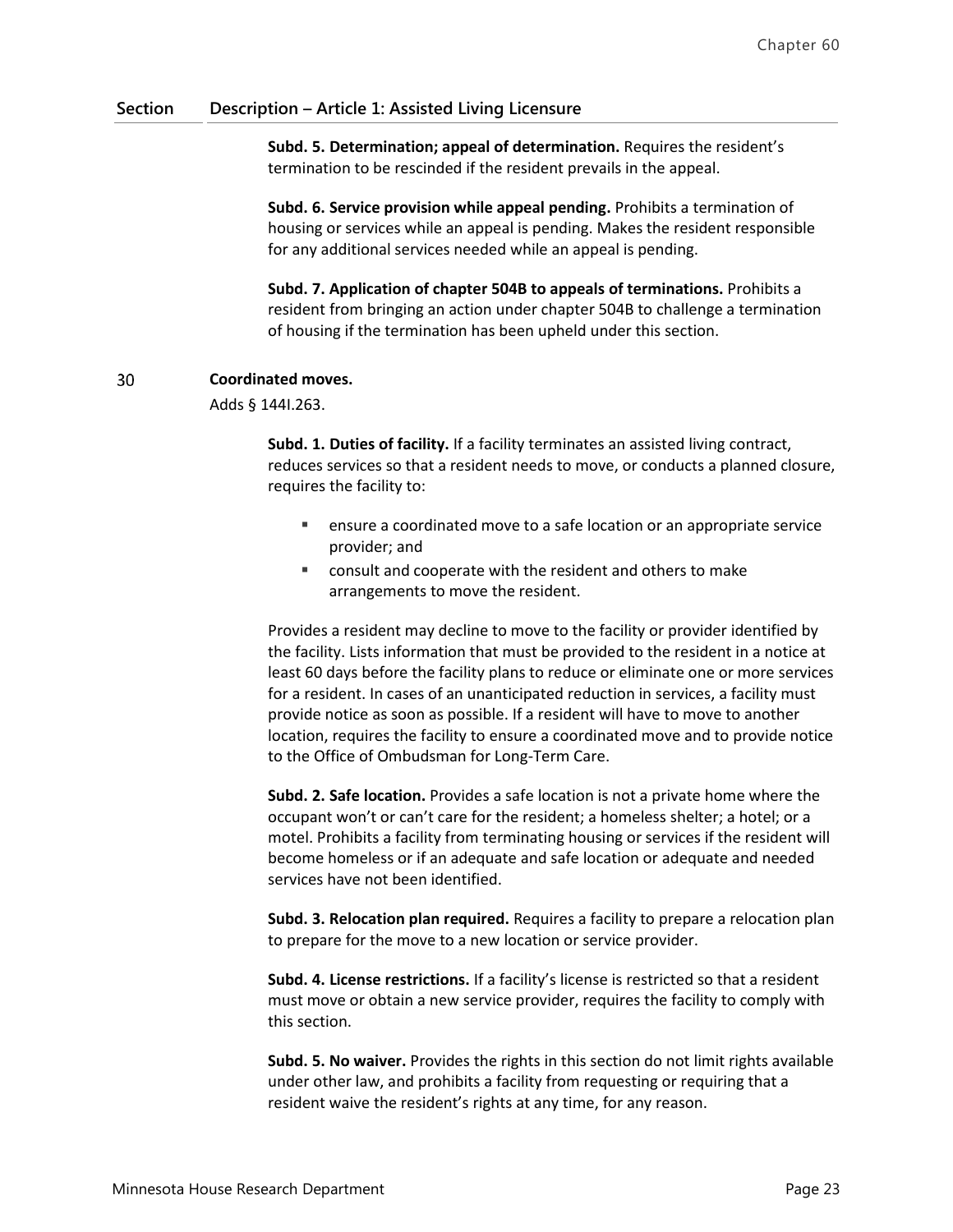#### 31 **Arbitration.**

Adds § 144I.264. Requires a facility to clearly and conspicuously disclose any arbitration provision that precludes, limits, or delays the ability of a resident to take a civil action. Prohibits an arbitration requirement from including a choice of law or choice of venue provision, and requires assisted living contracts to follow Minnesota law, federal law, and applicable local laws.

#### 32 **Office of Ombudsman for Long-Term Care.**

Adds § 144I.265.

**Subd. 1. Immunity from liability.** States that the Office of Ombudsman for Long-Term Care and office representatives are immune from liability for acts that are within the scope of the person's responsibilities as an ombudsman or designee, that do not constitute willful or reckless misconduct, and that are taken in good faith.

**Subd. 2. Data classification.** States that forms and notices received by the Office of Ombudsman for Long-Term Care are classified as private data on individuals or nonpublic data.

#### 33 **Planned closures.**

Adds § 144I.27.

**Subd. 1. Closure plan required.** If a facility voluntarily chooses to close, requires the facility to notify the commissioner and the Office of Ombudsman for Long-Term Care by submitting a proposed closure plan.

**Subd. 2. Content of closure plan.** Lists what a facility's closure plan must include.

**Subd. 3. Commissioner's approval required prior to implementation.** Makes the facility's closure plan subject to the commissioner's approval and subdivision 6. Prohibits a facility from taking action to close the facility before the commissioner approves the plan, and requires the commissioner to respond to the plan as soon as practicable.

**Subd. 4. Termination planning and final accounting requirements.** Before termination, requires the facility to follow termination planning requirements and final accounting and return requirements, and requires the facility to implement the plan approved by the commissioner and ensure that arrangements to relocate residents are effectuated before closure.

**Subd. 5. Notice to residents.** After the commissioner has approved the relocation plan and at least 60 days before closing, requires the facility to notify residents and others of specific information related to the closure.

**Subd. 6. Emergency closures.** If a facility is closing because the commissioner decides it can no longer remain open, requires the facility to meet the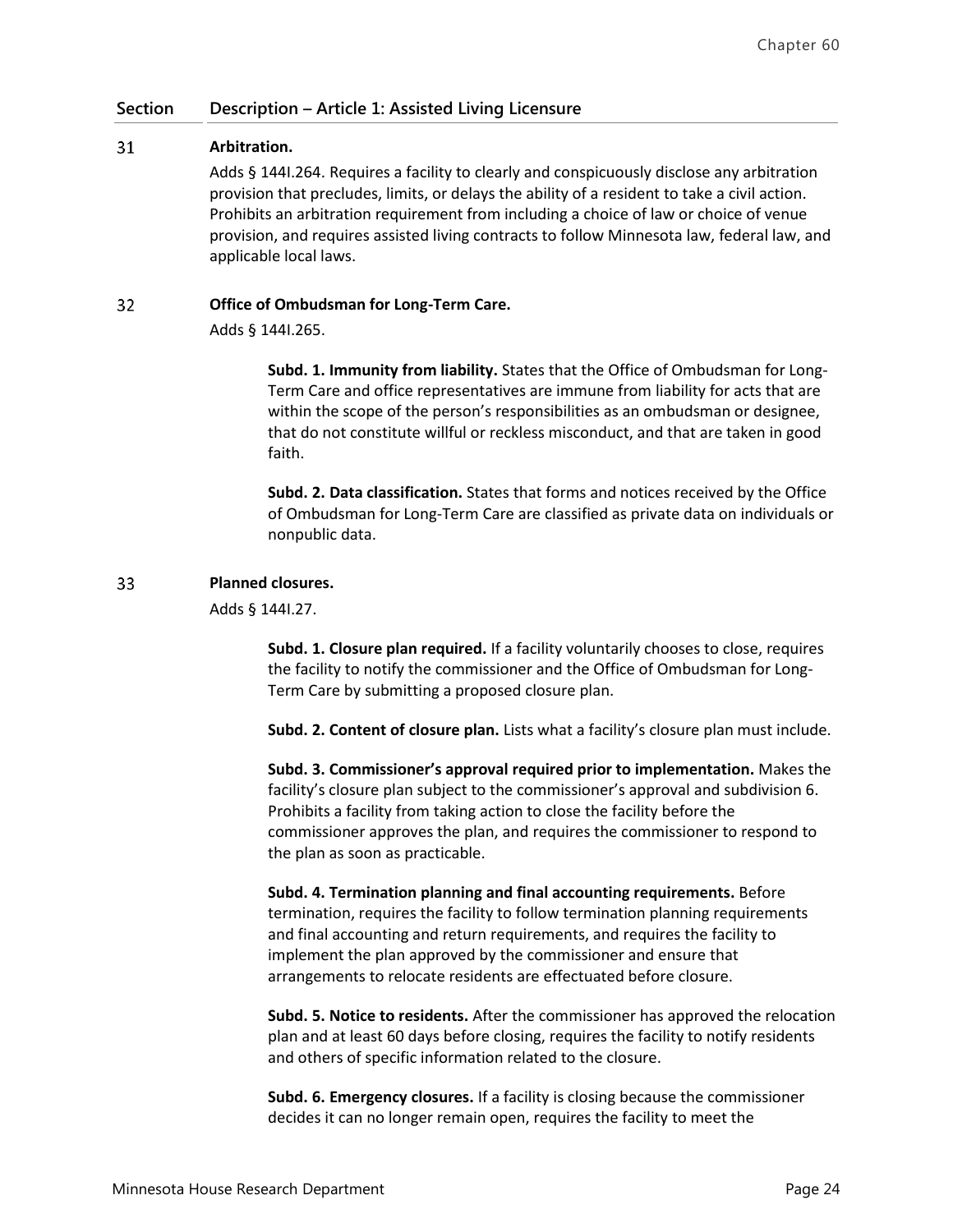requirements of this section unless a requirement would endanger resident health or safety. If the facility must close with less than 60 days' notice to residents, requires the facility to provide the notice as soon as practicable or as directed by the commissioner. If the commissioner so requests, requires the facility to provide the commissioner with any documentation about the appropriateness of the relocation plan.

**Subd. 7. Other rights.** Provides that nothing in this section affects the rights and remedies available under chapter 504B.

**Subd. 8. Fine.** Allows the commissioner to impose a fine for failure to follow this section.

#### 34 **Commissioner oversight and authority.**

Adds § 144I.29.

**Subd. 1. Regulations.** Lists aspects of facilities regulated by the commissioner.

**Subd. 2. Regulatory functions.** Lists the commissioner's duties related to licensing, surveying, monitoring, investigating, and taking enforcement actions.

#### 35 **Surveys and investigations.**

Adds § 144I.30.

**Subd. 1. Regulatory powers.** Names the Department of Health as the state agency responsible for surveying and investigating facilities and enforcing this chapter. Requires the commissioner to be given access to relevant information and records to discharge the commissioner's responsibilities.

**Subd. 2. Surveys.** Requires the commissioner to survey each facility at least once every two years or more frequently as needed.

**Subd. 3. Follow-up surveys.** Describes circumstances and procedures for followup surveys.

**Subd. 4. Scheduling surveys.** Requires surveys to be conducted without notice, except allows a surveyor to contact the facility the day of the survey to ensure someone is on-site.

**Subd. 5. Information provided by facility.** Requires a facility to provide accurate, truthful information to the department during a survey, investigation, or other activity.

**Subd. 6. Providing resident records.** Upon request, requires a facility to provide a list of current and past residents and legal and designated representatives and their contact information.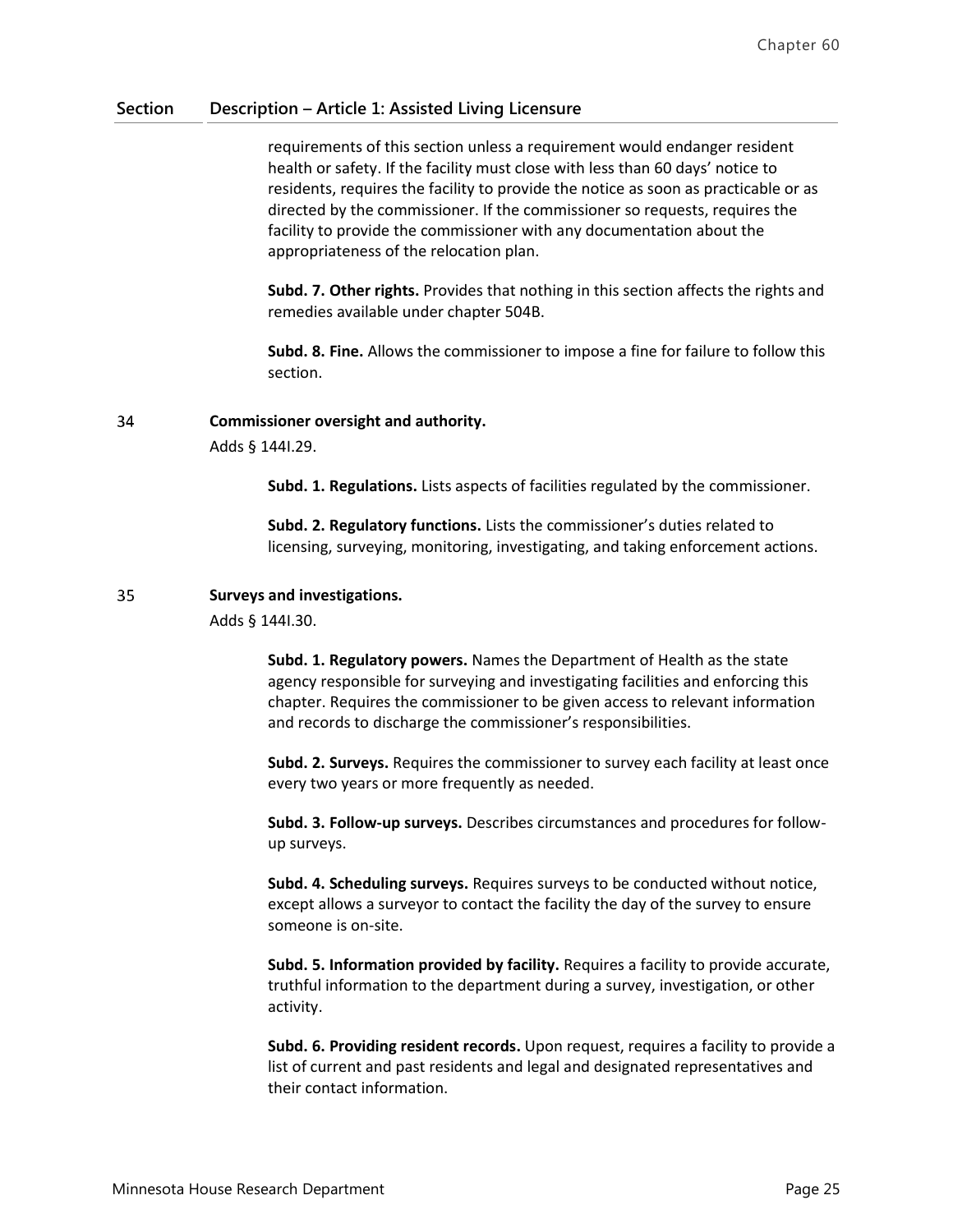**Subd. 7. Correction orders.** Specifies circumstances in which a correction order may be issued and procedures for issuing correction orders.

**Subd. 8. Required follow-up surveys.** For facilities with a Level 3 or 4 violation, requires a follow-up survey within 90 days of the initial survey.

#### 36 **Violations and fines.**

Adds § 144I.31.

**Subd. 1. Fine amounts.** Lists fine amounts for Level 1, Level 2, Level 3, and Level 4 violations, and for maltreatment violations. Provides that when a fine is assessed against a facility for substantiated maltreatment, the commissioner cannot also impose an immediate fine under this chapter for the same incident.

**Subd. 2. Level and scope of violation.** Provides that correction orders are categorized by both level and scope of the violation.

**Subd. 3. Notice of noncompliance.** If the facility has not corrected violations by a specified date, requires the commissioner to provide a notice of noncompliance with a correction order.

**Subd. 4. Immediate fine; payment.** Allows the commissioner to issue an immediate fine for every Level 3 or 4 violation, in addition to any other enforcement mechanism. Requires a licensee to pay the fines assessed on or before the payment date, and allows the commissioner to assess a second fine or suspend a license until the licensee pays the fine. Requires the facility to notify the commissioner when the violation is corrected. Gives a facility a right to reconsideration or a hearing under chapter 14.

**Subd. 5. Payment of fine required.** Prohibits a facility from avoiding payment of a fine by closing, selling, or transferring its license.

**Subd. 6. Additional penalties.** Allows the commissioner to assess an additional penalty amount based on costs related to an investigation that results in a final order assessing a fine, or other enforcement action.

**Subd. 7. Deposit of fines.** Provides that fines collected under this section must be credited to a separate account in the state government special revenue fund and, subject to appropriation, be used for special projects to improve home care in Minnesota.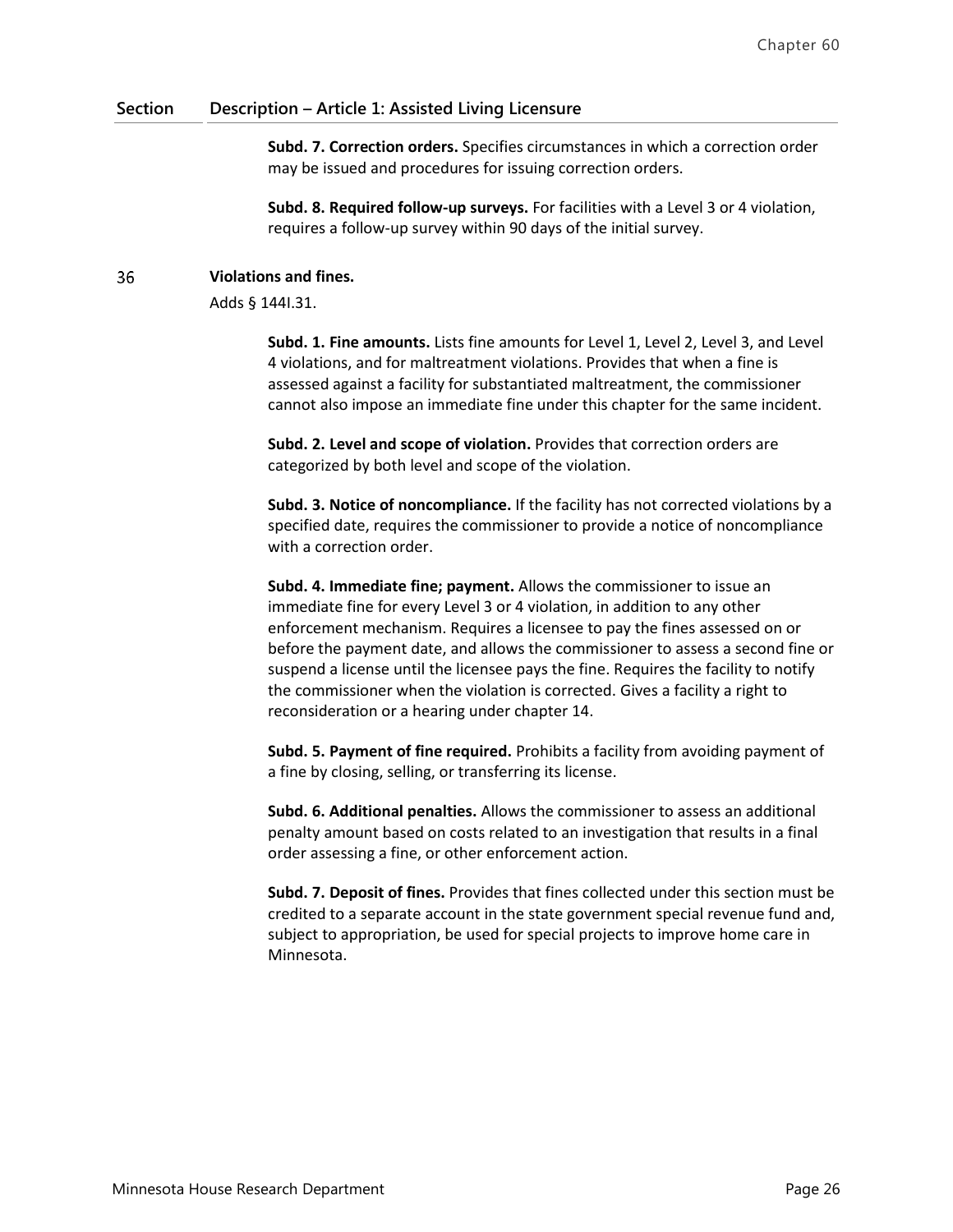#### 37 **Reconsideration of correction orders and fines.**

Adds § 144I.32.

**Subd. 1. Reconsideration process required.** Requires the commissioner to make a correction order reconsideration process available to the facility. If a facility requests reconsideration, stays the correction order during the process.

**Subd. 2. Reconsideration process.** Specifies the process for reconsidering a correction order.

**Subd. 3. Findings.** Lists findings that may be issued following a reconsideration.

**Subd. 4. Updating the correction order website.** If correction order findings are changed by the commissioner, requires the commissioner to update the correction order website.

**Subd. 5. Provisional licensees.** Provides that the reconsideration process is not available to provisional licensees.

#### **Enforcement.** 38

Adds § 144I.33.

**Subd. 1. Conditions.** Allows the commissioner to deny an application for provisional licensure, refuse to renew a license, refuse to issue a license due to a change in ownership, suspend or revoke a license, or impose conditions on the license if the applicant, owner, controlling individual, or employee committed one of the listed acts.

**Subd. 2. Terms to suspension or conditional license.** Allows a suspension or conditional license to include terms that must be met before the suspension or designation is lifted. Lists terms that may be included.

**Subd. 3. Immediate temporary suspension.** Allows the commissioner to immediately temporarily suspend a license, prohibit delivery of housing or services for up to 90 days, or issue a conditional license, if there are Level 4 violations or violations that pose an imminent risk of harm to the health or safety of residents. Allows appeals of immediate temporary suspensions.

**Subd. 4. Mandatory revocation.** Requires the commissioner to revoke a license if a controlling individual is convicted of a felony or gross misdemeanor that relates to the operation of the facility or directly affects resident safety or care.

**Subd. 5. Mandatory proceedings.** Requires the commissioner to initiate proceedings within 60 days of notification to suspend or revoke a facility license or refuse to renew a facility license, if the listed events occurred in the preceding two years.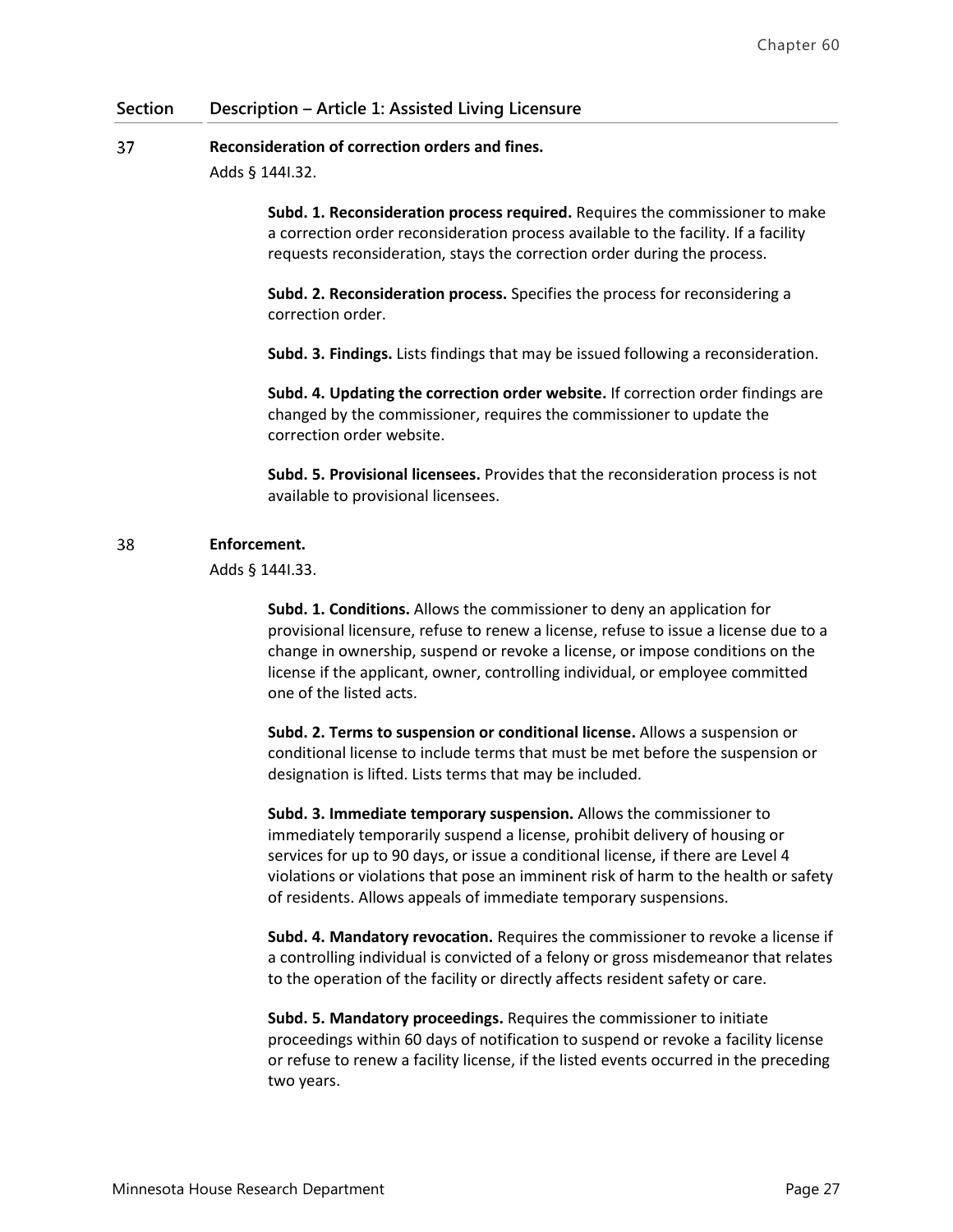**Subd. 6. Notice to residents.** Requires a controlling individual or designee to provide the commissioner and the ombudsman with the names and addresses of residents and their representatives, if a facility's license is being suspended, revoked, or not renewed. Also requires the controlling individual to provide updated information each month until the proceeding is concluded, and establishes penalties for failing to provide required information. Within ten business days after initiating proceedings to revoke, suspend, or refuse to renew a license, requires the commissioner to send notice of this action to facility residents and their representatives.

**Subd. 7. Notice to facility.** Before a suspension, revocation, or refusal to renew a license, gives a facility a right to notice and a hearing under chapter 14. Provides for temporary suspensions for Level 3 or 4 violations without meeting the notice requirements in this subdivision.

**Subd. 8. Request for hearing.** Establishes a time frame for a licensee to request a hearing, and establishes requirements that the request must meet.

**Subd. 9. Plan required.** Requires a process of suspending, revoking, or refusing to renew a license to include a plan for transferring affected residents to other providers. Lists information a facility must provide the commissioner and others within three days of being notified of a final revocation. Requires the facility to cooperate with the commissioner and others while transferring residents to qualified providers. Allows a facility to continue to operate while residents are being transferred to other providers.

**Subd. 10. Hearing.** Requires the commissioner to request a hearing within 15 business days of receiving a licensee's appeal of a sanction, and establishes requirements for these hearings. Also specifies circumstances in which the commissioner must immediately temporarily suspend the license while an appeal is pending.

**Subd. 11. Expedited hearing.** Requires the commissioner to request assignment of an administrative law judge within five business days of a licensee's appeal of a temporary suspension or issuance of a conditional license, and establishes requirements for these hearings. Prohibits a licensee from operating pending a commissioner's final order if the order issued by the administrative law judge affirms an immediate suspension. Requires a licensee whose license is temporarily suspended to comply with requirements to notify residents and requirements to transfer residents.

**Subd. 12. Time limits for appeals.** Requires a facility to request a hearing within 15 business days after receiving notice of an action against a license.

**Subd. 13. Owners and managerial officials; refusal to grant license.** Prohibits an owner or managerial official whose facility license has been revoked or not renewed, from being granted an assisted living facility license. Also prohibits the commissioner from issuing or renewing a license, or requires a license to be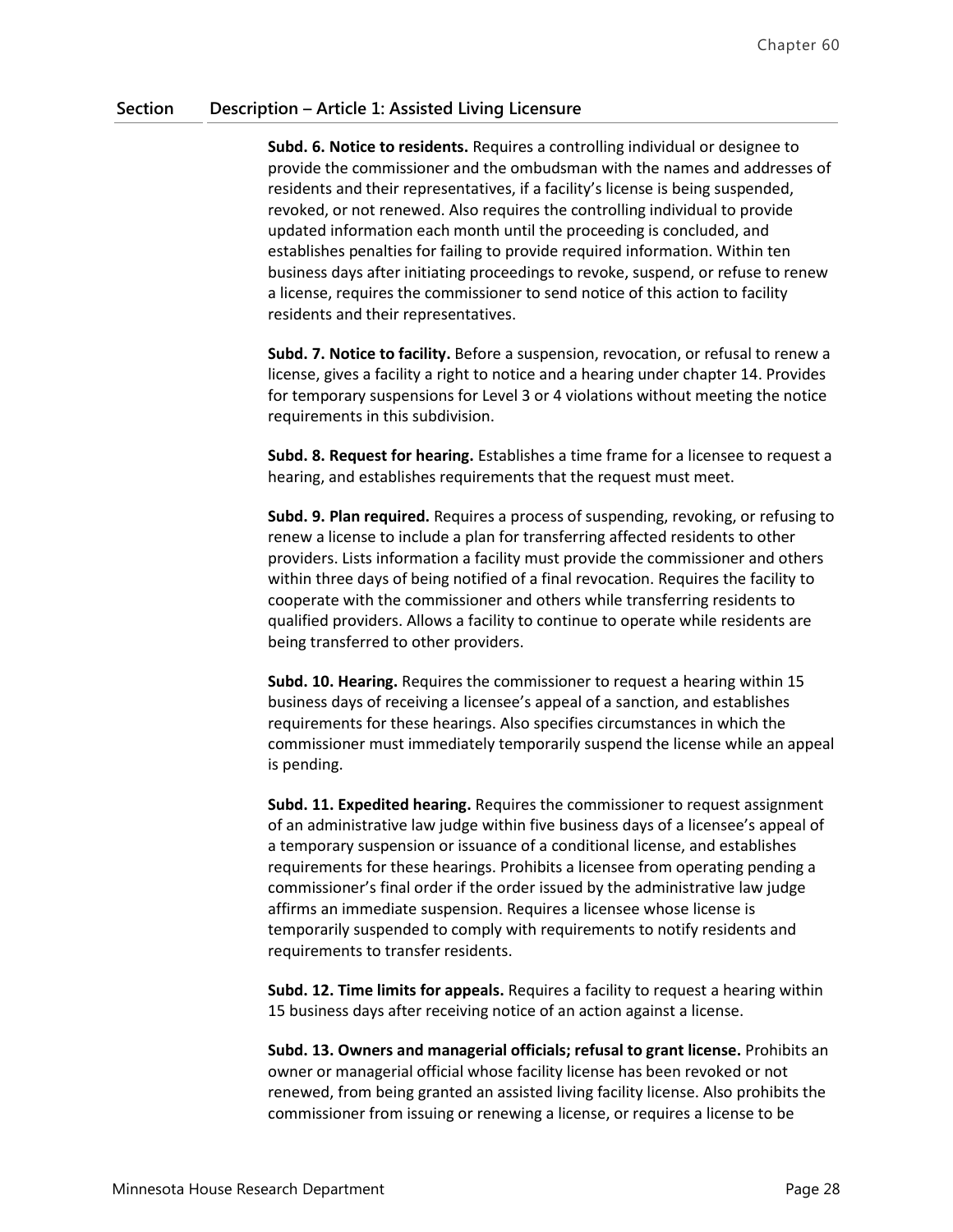suspended or revoked, if an owner or managerial official was affiliated with a facility whose license was not renewed or revoked in the past five years. Establishes requirements for notice and issuance of stays.

**Subd. 14. Relicensing.** Allows the commissioner to consider a new application for licensure from an applicant whose license was revoked, if the conditions on which the revocation were based have been corrected.

**Subd. 15. Informal conference.** Allows the commissioner and an applicant or facility to hold an informal conference at any time to clarify issues, exchange information, or resolve issues.

**Subd. 16. Injunctive relief.** Allows the commissioner to bring an action for injunctive relief in district court. Allows the court to grant a temporary restraining order if a person's acts would create an imminent risk of harm to a resident.

**Subd. 17. Subpoena.** Allows the commissioner to issue subpoenas and compel attendance of witnesses and the production of necessary documents or evidentiary materials. Provides for serving and enforcement of subpoenas.

#### 39 **Innovation variance.**

Adds § 144I.34.

**Subd. 1. Definition; granting variances.** Defines innovation variance for this section, and allows an innovation variance to be granted to allow a facility to offer services that are innovative; will not adversely affect the health, safety, or welfare of residents; or change any resident rights.

**Subd. 2. Conditions.** Allows the commissioner to impose conditions on granting an innovation variance.

**Subd. 3. Duration and renewal.** Allows the commissioner to limit the duration of an innovation variance.

**Subd. 4. Applications; innovation variance.** Lists what an application for an innovation variance must include.

**Subd. 5. Grants and denials.** Requires the commissioner to grant or deny a request for an innovation variance within 45 days of receipt, and requires a notice of denial to include the reason for the denial.

**Subd. 6. Violation of innovation variances.** Provides that failing to comply with the terms of the innovation variance is deemed to be a violation of this chapter.

**Subd. 7. Revocation or denial of renewal.** Lists grounds under which the commissioner must revoke or deny renewal of an innovation variance.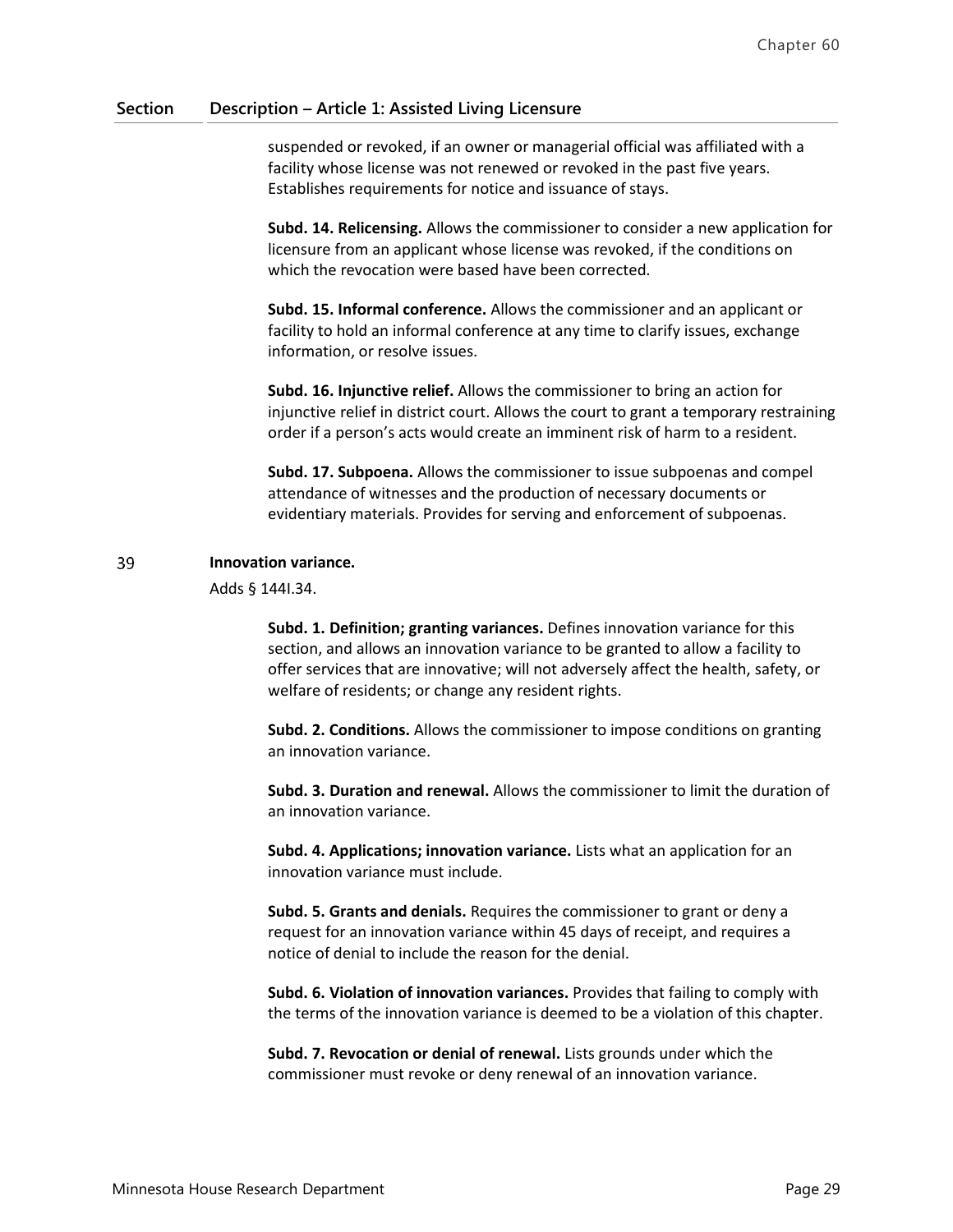#### 40 **Resident quality of care and outcomes improvement task force.**

Adds § 144I.35. Requires the commissioner to establish a resident quality of care and outcomes improvement task force to examine and make recommendations on how to apply proven safety and quality improvement practices to setting and providers that provide long-term services and supports. Lists membership on the task force, and directs the task force to periodically provide recommendations on changes needed to promote safety and quality improvement practices in long-term care settings and with long-term care providers.

#### 41 **Rulemaking authorized.**

Adds § 144I.36. Requires the commissioner to adopt rules governing assisted living facilities, beginning July 1, 2019. Lists topics that must be addressed in rules, and requires the commissioner to publish proposed rules by December 31, 2019, and final rules by December 31, 2020.

#### 42 **Retaliation prohibited.**

Adds § 144I.50. Prohibits retaliation against residents and employees of assisted living facilities.

**Subd. 1. Retaliation prohibited.** Prohibits an assisted living facility from retaliating against a resident or employee if the resident, employee, or person acting on the resident's behalf files a good faith complaint, asserts a right, indicates a good faith intention to file a complaint, files a maltreatment report in good faith, seeks help from or reports a crime to the facility or others, seeks advocacy assistance, files a civil action, participates in an investigation, contracts with a service provider other than the facility, or places an electronic monitoring device in the resident's private space.

**Subd. 2. Retaliation against a resident.** Lists actions that constitute retaliation against a resident.

**Subd. 3. Retaliation against an employee.** Lists actions that constitute retaliation against an employee.

**Subd. 4. Determination by commissioner.** Allows a resident to request that the commissioner determine whether the facility retaliated against a resident, and provides that based on the information presented by the resident and the facility the commissioner shall determine if retaliation occurred.

**Subd. 5. Other laws.** Provides that nothing in this section affects the rights of a resident under the maltreatment of vulnerable adults act.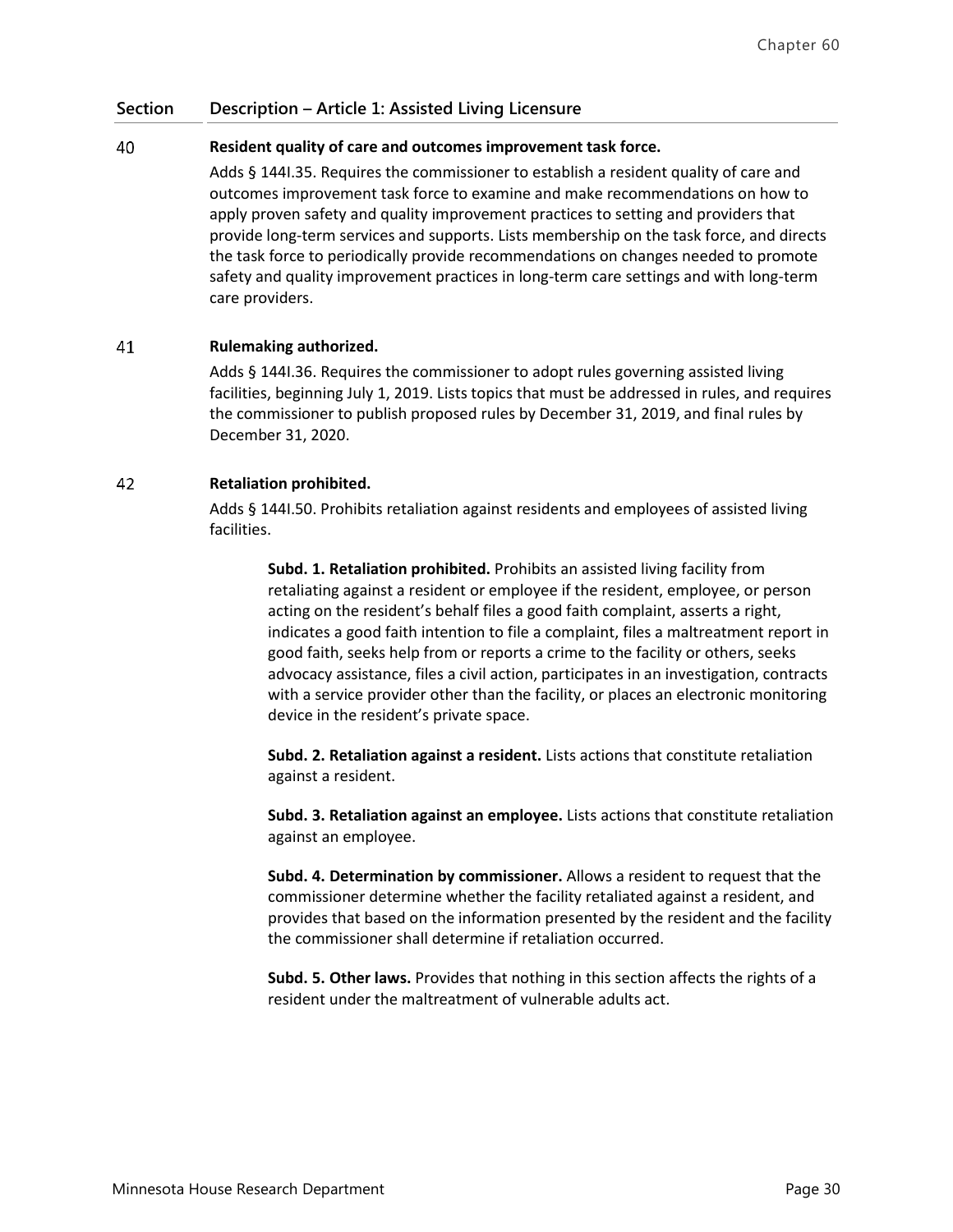#### 43 **Consumer advocacy and legal services.**

Adds § 144I.51. Requires a facility to provide the resident and certain representatives with the names and contact information of nonprofit organizations that provide advocacy or legal services and the Office of Ombudsman for Long-Term Care.

#### 44 **Applicability of other laws.**

Adds § 144I.52. Requires assisted living facilities to comply with landlord-tenant laws, and a requirement to disclose information about dementia care services provided. Provides that these facilities are not required to obtain a lodging license under chapter 157.

#### 45 **Transition period.**

Provides a timeline for adopting rules, preparing to license facilities, requiring existing housing with services establishments that provide home care services to convert their registrations to assisted living licensure, and licensing new assisted living facilities.

#### 46 **Prioritization of enforcement activities.**

Within available appropriations to the commissioner of health for enforcement activities in fiscal years 2020 and 2021, directs the commissioner to prioritize enforcement related to service terminations for assisted living clients.

#### 47 **Revisor instruction.**

Directs the revisor of statutes to recodify and reorganize sections in this act coded in chapter 144I, as sections in chapter 144G.

#### 48 **Repealer.**

Repeals sections in chapter 144D (housing with services establishments) and 144G (assisted living title protection), effective August 1, 2021.

# **Article 2: Dementia Care Services for Assisted Living Facilities with Dementia Care**

This article establishes specific requirements for assisted living facilities with dementia care.

| <b>Section</b> | Description – Article 2: Dementia Care Services for Assisted Living Facilities with<br>Dementia Care |  |
|----------------|------------------------------------------------------------------------------------------------------|--|
| 1              | Additional requirements for assisted living facilities with dementia care.                           |  |
|                | Adds § 144I.37.                                                                                      |  |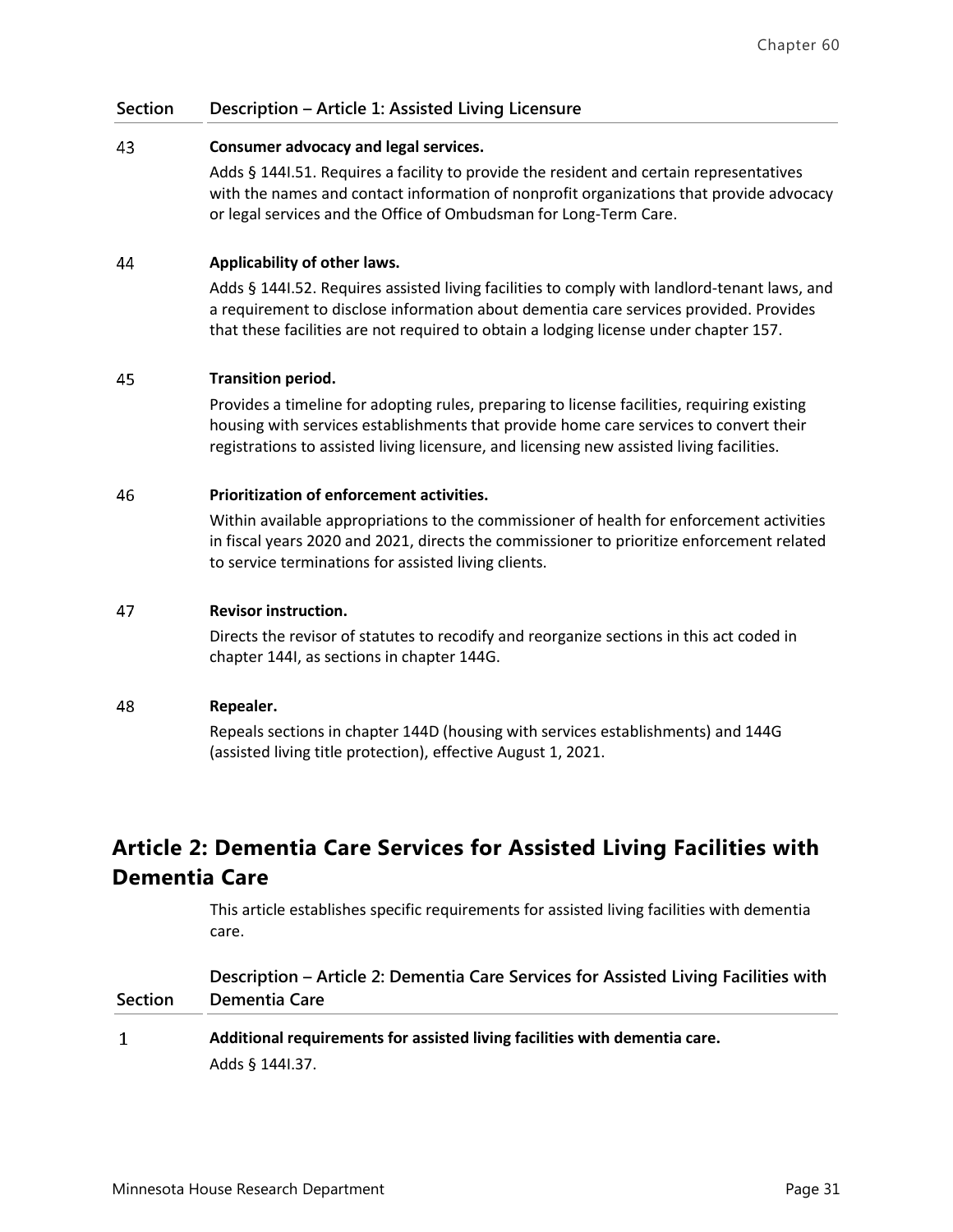#### **Section Description – Article 2: Dementia Care Services for Assisted Living Facilities with Dementia Care**

**Subd. 1. Applicability.** Provides this section applies only to assisted living facilities with dementia care.

**Subd. 2. Demonstrated capacity.** Requires an applicant to provide services in compliance with this section, and lists criteria for the commissioner to consider in determining whether the applicant can do so. If the applicant does not have experience managing residents with dementia, requires the applicant to employ a consultant for at least the first six months of operation. Requires the commissioner to conduct an on-site inspection before issuing a license, and requires the license to be labelled as a license for an assisted living facility with dementia care.

**Subd. 3. Relinquishing license.** Requires the facility to notify the commissioner at least 60 days before voluntarily relinquishing its license. Requires notice to residents, submission of a transitional plan, changes to service or care plans, notification to the commissioner when the process is completed, and changes to advertising materials and information to remove references to the facility being an assisted living facility with dementia care.

#### $\overline{2}$ **Responsibilities of administration for assisted living facilities with dementia care.** Adds § 144I.38.

**Subd. 1. General.** Makes a licensee responsible for the care and housing of people with dementia and the provision of person-centered care.

**Subd. 2. Additional requirements.** Requires an assisted living director of an assisted living facility with dementia care to complete ten hours of required annual continuing education related to the care of individuals with dementia.

**Subd. 3. Policies.** Requires an assisted living facility with dementia care to develop and implement policies related to how services are provided based on the facility licensee's philosophy, evaluations of behavioral symptoms and design of supports for intervention plans, wandering and egress prevention, medication management, staff training on dementia care, life enrichment programs and family support programs, use of public address and intercom systems, transportation coordination and assistance, and safekeeping of resident possessions. Also requires these policies to be provided to residents and their legal and designated representatives upon move-in.

#### 3 **Staffing and staff training.**

### Adds § 144I.39.

**Subd. 1. General.** Requires a facility to use staff trained according to this section to provide services to residents with dementia, except in emergencies, and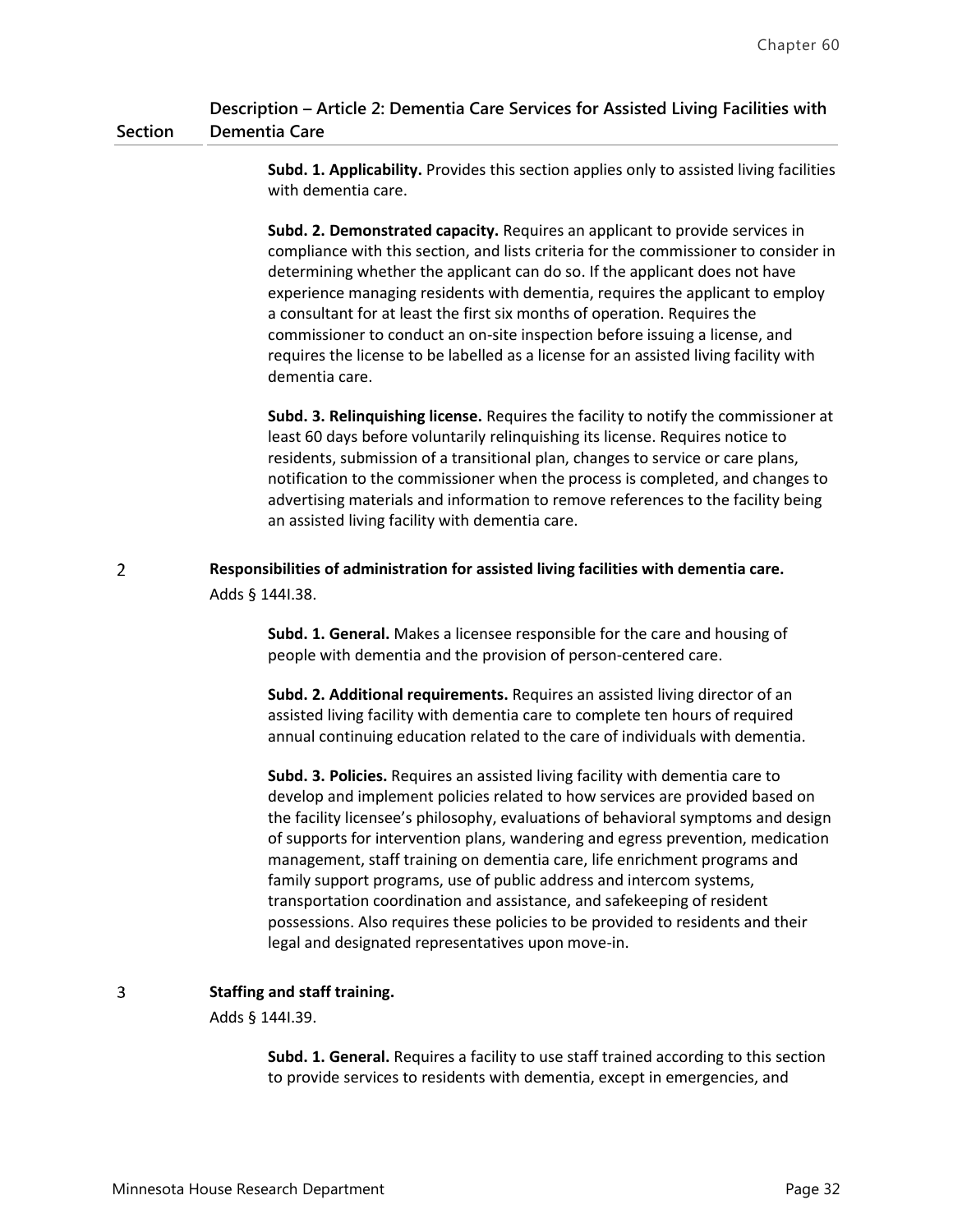#### **Section Description – Article 2: Dementia Care Services for Assisted Living Facilities with Dementia Care**

requires staffing to be sufficient to meet scheduled and unscheduled needs of residents.

**Subd. 2. Staffing requirements.** Requires a facility to ensure that staff who care for residents with dementia have a basic understanding of residents' emotional and health care needs, and who have been trained on the dementia care topics identified in rulemaking. Provides that failure to comply with the staffing requirements in this subdivision or subdivision 1 shall result in assessment of a fine by the commissioner.

**Subd. 3. Supervising staff training.** Requires persons overseeing or training staff to have experience and knowledge caring for individuals with dementia, and specifies work experience and training requirements that satisfy the experience and knowledge requirements.

**Subd. 4. Preservice and in-service training.** Allows training to include various methods of instruction and to have a method to determine and document staff understanding of the training provided. Requires all training to be documented.

#### $\overline{4}$ **Services for residents with dementia.**

Adds § 144I.40. In addition to minimum services, requires an assisted living facility with dementia care to provide assistance with activities of daily living that address the needs of each resident with dementia, nonpharmacological practices, services to prepare and educate persons living with dementia and their representatives about transitions in care, and services that provide residents with choices for meaningful engagement. Requires an evaluation of each resident's interests, abilities, skills, emotional and social needs, physical abilities and limitations, needed adaptations, and activities for behavioral interventions. Requires an individualized activity plan to be developed for each resident, and requires a selection of daily activities to be provided. Requires an evaluation of behavioral symptoms with negative impacts, and requires access to secure outdoor space to be provided.

## **Article 3: Consumer Protections**

This article authorizes electronic monitoring in nursing homes, boarding care homes, housing with services establishments, and assisted living facilities; prohibits retaliation against residents and employees of nursing homes and housing with services establishments; and establishes disclosure requirements for facilities that provide "I'm okay" check services.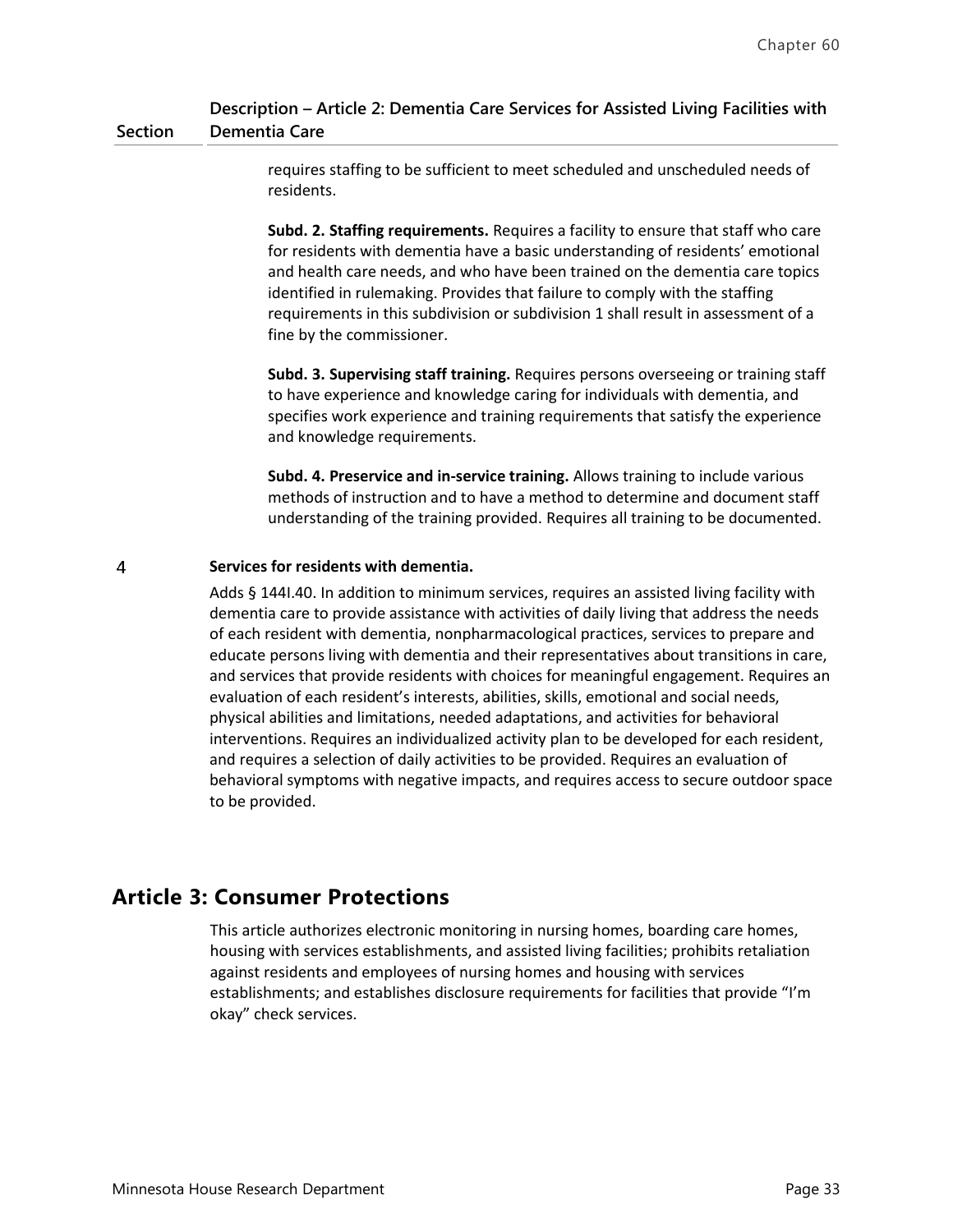#### $\mathbf{1}$ **Electronic monitoring in certain facilities.**

Adds § 144.6502. Authorizes electronic monitoring in nursing homes, boarding care homes, housing with services establishments, and assisted living facilities.

**Subd. 1. Definitions.** Defines terms for this section: commissioner, department, electronic monitoring, electronic monitoring device, facility, resident, resident representative.

**Subd. 2. Electronic monitoring authorized.** Requires a facility to allow a resident or resident representative to conduct electronic monitoring in the resident's room or private living unit. Provides that this section does not preclude electronic monitoring in health care as allowed under other law and that electronic monitoring authorized under this section is not a covered service under the home and community-based waivers.

**Subd. 3. Consent to electronic monitoring.** Requires a resident to consent to electronic monitoring in writing on a notification and consent form, unless an exception applies. If a resident does not affirmatively object to electronic monitoring and if the resident cannot understand the nature and consequences of electronic monitoring, allows a resident representative to consent to electronic monitoring on behalf of the resident. Before consenting on behalf of a resident, lists information the resident representative must explain to the resident. Allows a resident to set conditions for the use of electronic monitoring, to request that electronic monitoring is turned off or blocked in certain circumstances, or to withdraw consent for electronic monitoring. Before implementing electronic monitoring, requires a resident or resident representative to obtain written consent from all roommates. Allows a resident representative to consent on behalf of a roommate, and allows a resident, roommate, or resident representative to withdraw consent to electronic monitoring at any time.

**Subd. 4. Refusal of roommate to consent.** If a resident residing in a shared room or shared living unit wants to conduct electronic monitoring and a roommate living in or moving into the shared space refuses to consent, requires a facility to make reasonable attempts to accommodate the resident who wants to conduct electronic monitoring by offering to move the resident to another available shared room or shared living unit. Requires a resident to pay the private room rate or private unit rent if the resident chooses to reside in a private room or private living unit in order to accommodate the use of an electronic monitoring device. If the facility cannot accommodate the resident due to lack of space, requires the facility to reevaluate the situation periodically until the request is fulfilled.

**Subd. 5. Notice to facility; exceptions.** Before beginning electronic monitoring, requires a resident or resident representative to submit a notification and consent form to the facility, except the resident or resident representative is not required to submit the notification and consent form for up to 14 days if: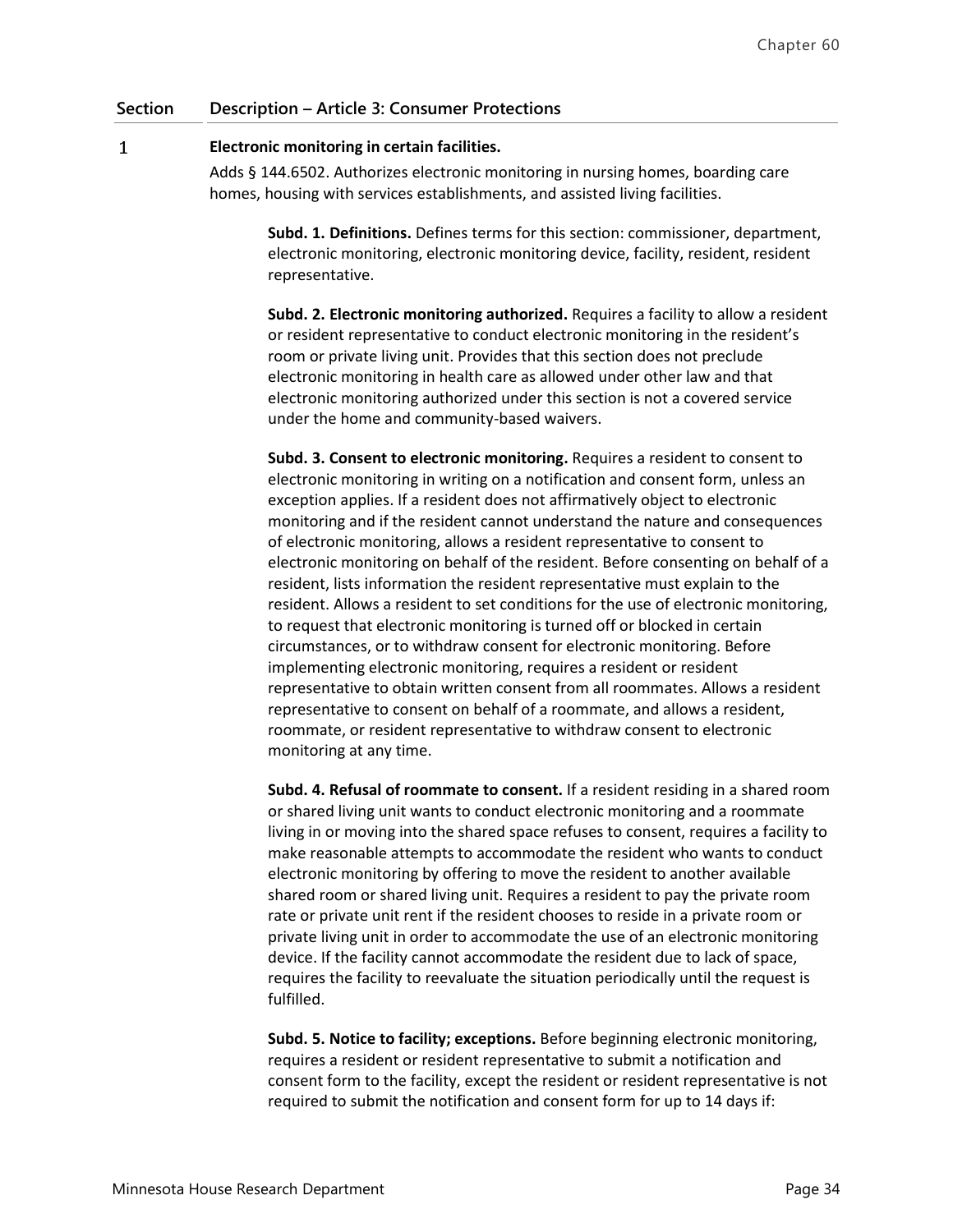- the resident or resident representative fears retaliation, submits the notification and consent form to the Office of Ombudsman for Long-Term Care, and submits a maltreatment report to the common entry point upon evidence from the electronic monitoring device of suspected maltreatment;
- **there has not been a timely written response from the facility to a** written communication from the resident or resident representative expressing a concern that prompted placement of an electronic monitoring device and the notification and consent form was submitted to the Office of Ombudsman for Long-Term Care; or
- the resident or resident representative has already submitted a maltreatment report to the common entry point or police regarding the concerns that prompted placement of an electronic monitoring device and the notification and consent form was submitted to the Office of Ombudsman for Long-Term Care.

Requires a resident who conducts electronic monitoring without immediately notifying the facility to submit the signed notification and consent form from any roommates to the facility. Specifies steps when a resident, roommate, or resident representative wants to alter the conditions of consent to electronic monitoring. If a new roommate or roommate's representative does not submit a completed notification and consent form and the resident does not remove or disable the electronic monitoring device, requires the facility to remove the electronic monitoring device.

**Subd. 6. Form requirements.** Lists what must be included on the notification and consent form. Requires facilities to make notification and consent forms available to residents, and to inform residents of the option to conduct electronic monitoring. Classifies notification and consent forms received by the Office of Ombudsman for Long-Term Care according to the data practices section that applies to that office

**Subd. 7. Costs and installation.** Requires a resident choosing to conduct electronic monitoring to pay for purchasing and installing the electronic monitoring device. Provides that the resident may also be responsible for contracting for Internet service, and requires a facility to make a reasonable attempt to accommodate the resident's installation needs. Requires all electronic monitoring device installations and supporting services to be Underwriters Laboratories (UL)-listed.

**Subd. 8. Notice to visitors.** Requires a facility to post a sign at each entrance accessible to visitors stating that electronic monitoring devices may be present.

**Subd. 9. Obstruction of electronic monitoring devices.** Prohibits a person from obstructing an electronic monitoring device without permission from the resident or resident representative, but allows the device to be turned off or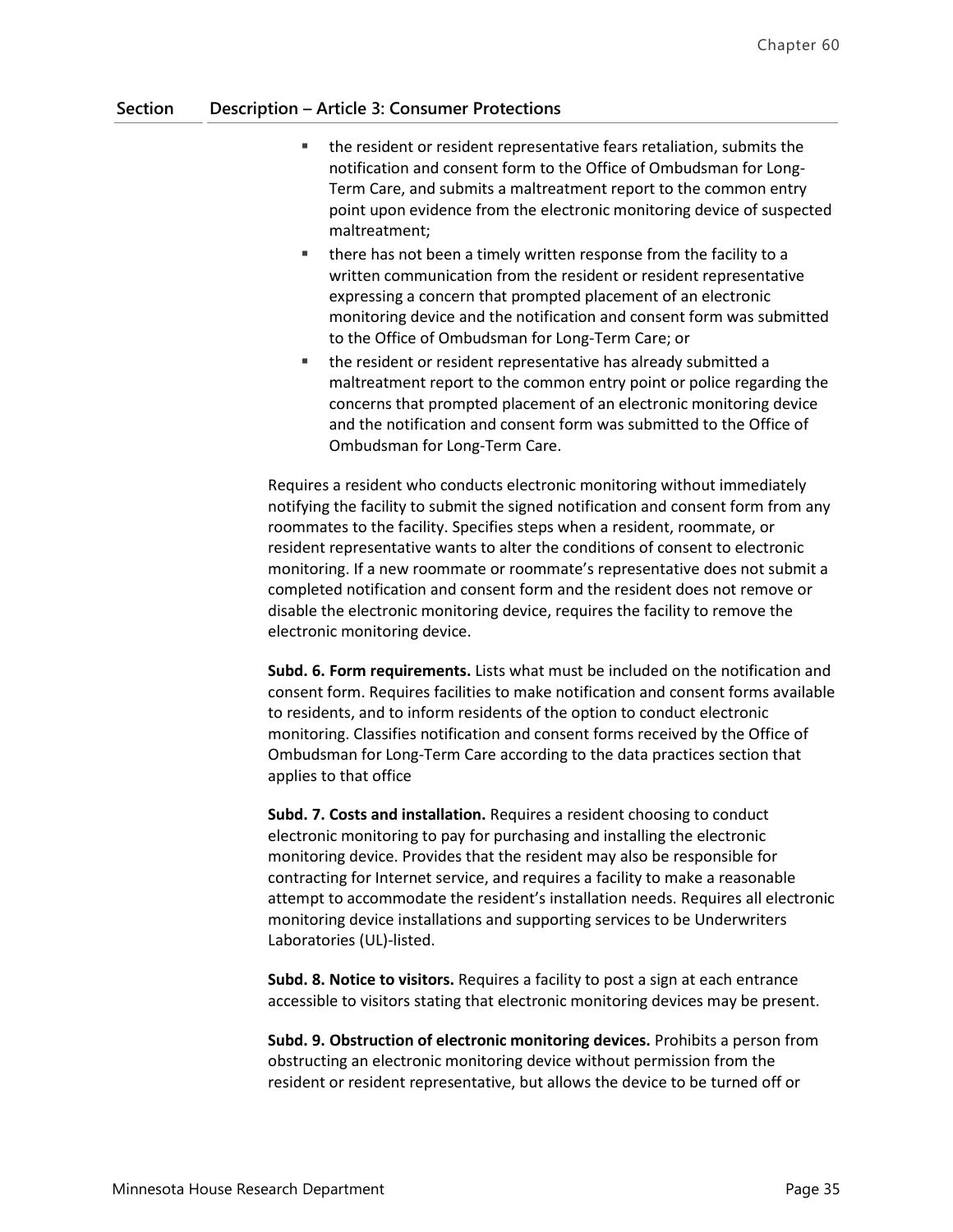blocked if the resident or resident representative so directs, or if consent has been withdrawn.

**Subd. 10. Dissemination of recordings.** Prohibits a person from accessing any data created through electronic monitoring without written consent from the resident or resident representative. Allows data created through electronic monitoring to be disseminated only to address the health, safety, or welfare concerns of residents. Disseminating data from electronic monitoring in violation of this section may be grounds for civil or criminal liability.

**Subd. 11. Admissibility of evidence.** Provides that a video or audio recording created through electronic monitoring may be admitted into evidence in a civil, criminal, or administrative proceeding, subject to applicable rules of evidence and procedure.

**Subd. 12. Liability.** States that the mere presence of electronic monitoring is not a violation of a resident's right to privacy and that a facility is not liable for violating a resident's right to privacy if a resident or resident representative discloses a recording.

**Subd. 13. Immunity from liability.** Provides for immunity from liability for the Office of Ombudsman for Long-Term Care and representatives of the office, for acts and omissions that are taken in good faith, within the scope of the person's responsibilities, and not willful or reckless misconduct.

**Subd. 14. Resident protections.** Prohibits a facility from refusing to admit a resident or removing a resident if the facility disagrees with a decision regarding electronic monitoring; retaliating against a resident for consenting or refusing to consent to electronic monitoring; or preventing the placement or use of electronic monitoring. States that a contractual provision that prohibits, limits, or modifies the rights and obligations in this section is void and unenforceable.

**Subd. 15. Employee discipline.** Allows a facility employee subject to proposed disciplinary action based on evidence obtained from electronic monitoring to access electronic monitoring to defend against the proposed action. Prohibits an employee from further disseminating the recording, and requires a copy of the recording to be returned to the facility or resident when it is no longer needed to defend against the proposed action.

**Subd. 16. Penalties.** Allows the commissioner to issue a correction order if the facility fails to comply with the requirements to store the notification and consent form and give the resident a copy, make the form available for updating, remove the device if roommate consent is not obtained or if the roommate withdraws consent, notify residents of the option to conduct electronic monitoring, accommodate resident installation needs, provide notice to visitors, prohibit obstruction of devices, prevent unauthorized dissemination of recordings, or comply with resident protections. Also allows the commissioner to issue fines for a failure to comply with a correction order, and allows the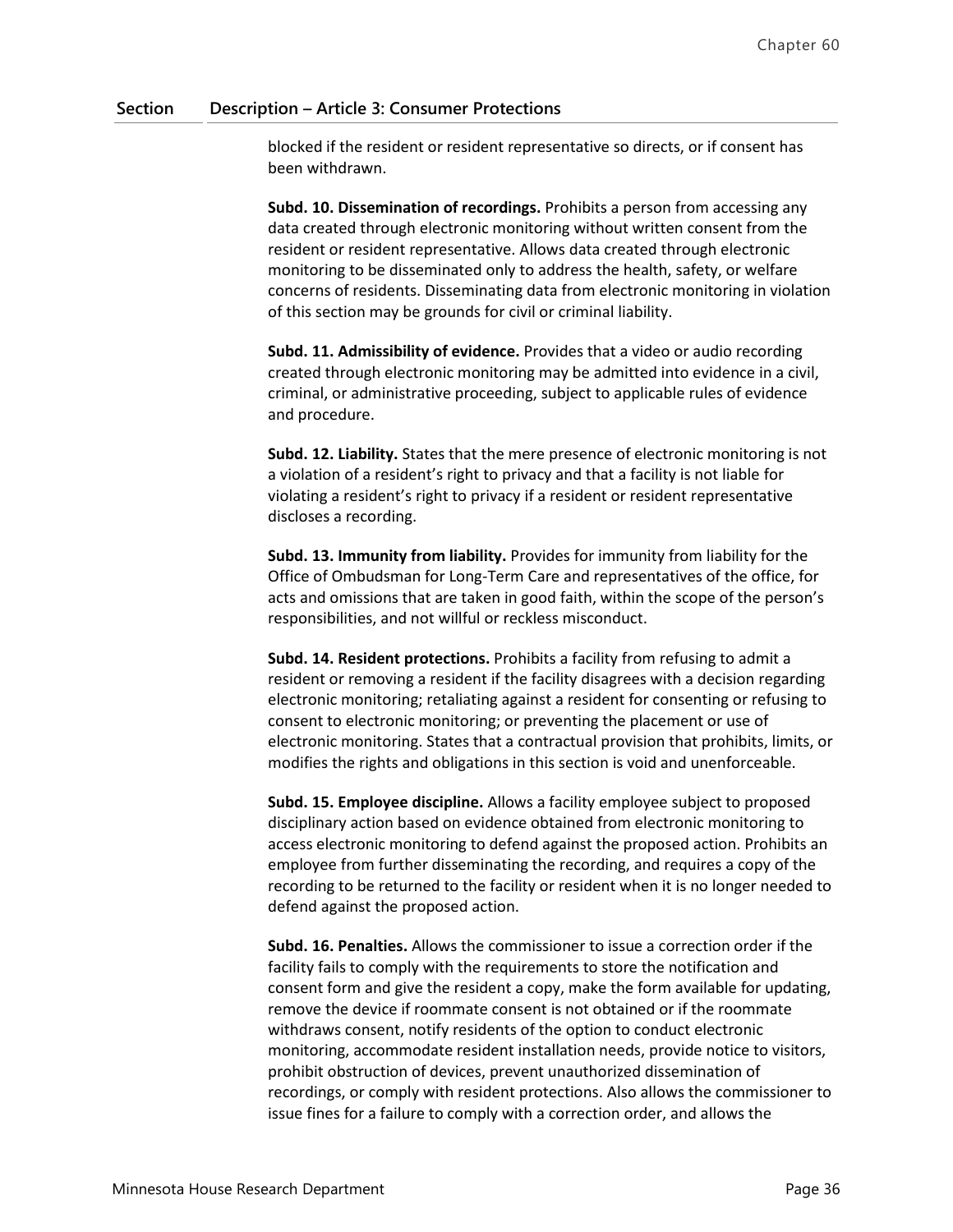commissioner to exercise existing authority to compel housing with services establishments to comply with this section.

#### $\overline{2}$ **Retaliation in nursing homes prohibited.**

Adds § 144.6512. Prohibits retaliation against nursing home residents and employees.

**Subd. 1. Definitions.** Defines nursing home and resident for this section.

**Subd. 2. Retaliation prohibited.** Prohibits a nursing home from retaliating against a resident or employee if the resident, employee, or person acting on the resident's behalf files a good faith complaint, makes a good faith inquiry, asserts a right, indicates a good faith intention to file a complaint, files a maltreatment report in good faith, seeks help from or reports a crime to the nursing home or others, seeks advocacy assistance, files a civil action, participates in an investigation or legal proceeding, contracts with a service provider other than the nursing home, or places an electronic monitoring device in the resident's private space.

**Subd. 3. Retaliation against a resident.** Lists actions that constitute retaliation against a resident.

**Subd. 4. Retaliation against an employee.** Lists actions that constitute retaliation against an employee.

**Subd. 5. Determination by commissioner.** Allows a resident to request that the commissioner determine whether the nursing home retaliated against a resident, and provides that based on the information presented by the resident and the nursing home the commissioner shall determine if retaliation occurred.

#### 3 **Retaliation prohibited.**

Adds § 144G.07. Prohibits retaliation against residents and employees of housing with services establishments that use assisted living title protection.

**Subd. 1. Definitions.** Defines facility and resident for this section.

**Subd. 2. Retaliation prohibited.** Prohibits a housing with services establishment that uses assisted living title protection from retaliating against a resident or employee if the resident, employee, or person acting on the resident's behalf files a good faith complaint, makes a good faith inquiry, asserts a right, indicates a good faith intention to file a complaint, files a maltreatment report in good faith, seeks help from or reports a crime to the facility or others, seeks advocacy assistance, files a civil action, participates in an investigation or legal proceeding, contracts with a service provider other than the housing with services establishment, or places an electronic monitoring device in the resident's private space.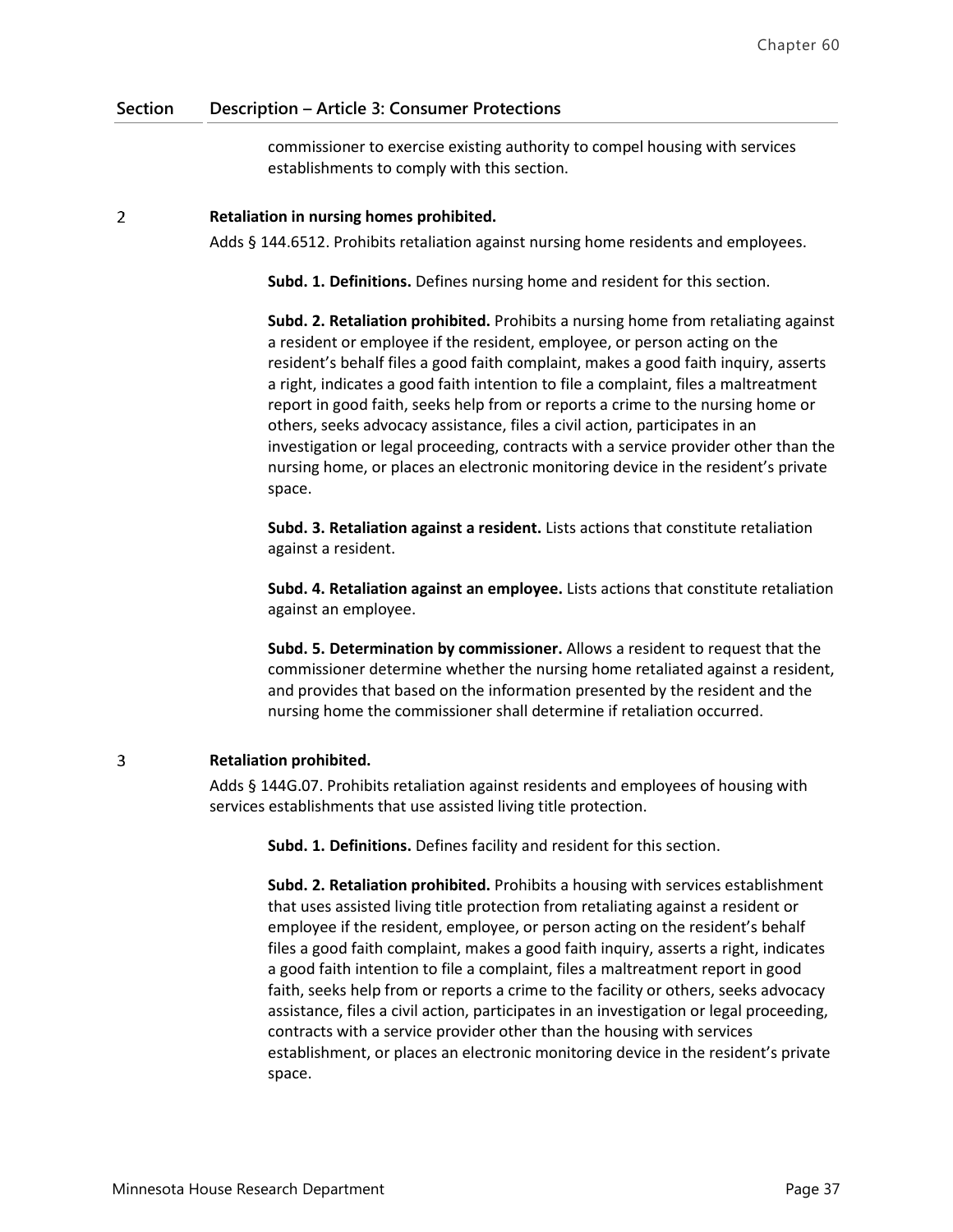**Subd. 3. Retaliation against a resident.** Lists actions that constitute retaliation against a resident.

**Subd. 4. Retaliation against an employee.** Lists actions that constitute retaliation against an employee.

**Subd. 5. Determination by commissioner.** Allows a resident to request that the commissioner determine whether the facility retaliated against a resident, and provides that based on the information presented by the resident and the facility the commissioner shall determine if retaliation occurred.

#### $\overline{4}$ **Provision of "I'm okay" check services.**

Adds § 325F.721. Establishes disclosure requirements for facilities that provide "I'm okay" check services.

**Subd. 1. Definitions.** Defines terms for this section: covered setting, "I'm okay" check services, resident, supportive services.

Covered setting is defined as an unlicensed setting that provides sleeping accommodations to one or more adult residents, at least 80 percent of whom are age 55 or older, and offering or providing supportive services. Also lists settings that are not covered settings.

"I'm okay" check services is defined as a service to, by any means, check on the safety of a resident.

**Subd. 2. Disclosure of "I'm okay" check services.** Requires a covered setting to prominently disclose in a written contract whether the setting offers "I'm okay" check services and, if offered, the nature, extent, and frequency of the services offered. Also requires a covered setting to disclose that it is not licensed as an assisted living facility and is not permitted to provide assisted living services either directly or through a contracted provider.

# **Article 4: Assisted Living Licensure Conforming Changes; Director Licensure**

This article makes changes to statutes to conform with the establishment of licensure for assisted living facilities, and establishes requirements for licensure of assisted living directors by the Board of Executives for Long Term Services and Supports.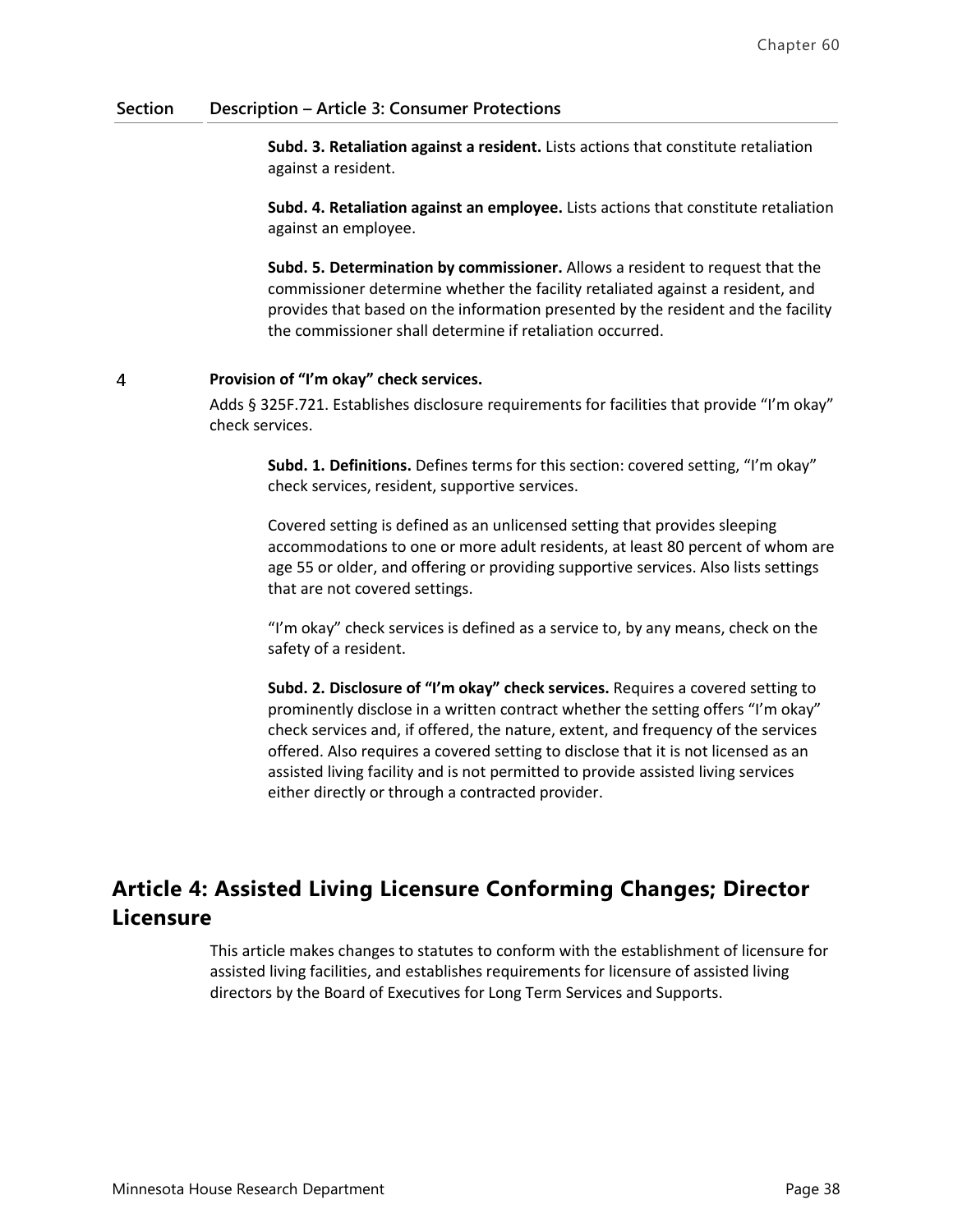# **Description – Article 4: Assisted Living Licensure Conforming Changes; Director**

#### **Section Licensure**

#### $\mathbf{1}$ **Data classification; public data.**

Amends § 144.051, subd. 4. Makes a public data classification that applies to home care provider data held by the commissioner of health, also apply to assisted living facility licensure data held by the commissioner of health.

#### $\overline{2}$ **Data classification; confidential data.**

Amends § 144.051, subd. 5. Makes a confidential data classification that applies to home care provider data held by the commissioner of health, also apply to assisted living licensure data held by the commissioner of health.

#### 3 **Release of private or confidential data.**

Amends § 144.051, subd. 6. Makes a section specifying when the commissioner may release private or confidential home care provider data held by the commissioner of health, also apply to private or confidential assisted living facility licensure data held by the commissioner of health.

#### $\overline{4}$ **Background studies required.**

Amends § 144.057, subd. 1. Includes employees of assisted living facilities and assisted living facilities with dementia care, in the Department of Health background study statute that governs other employees of health facilities or providers licensed by the commissioner.

#### 5 **Administrators.**

Amends § 144A.04, subd. 5. Renames the Board of Examiners for Nursing Home Administrators as the Board of Executives for Long Term Services and Supports, and strikes obsolete language.

#### 6 **Creation; membership.**

Amends § 144A.19, subd. 1. Renames the Board of Examiners for Nursing Home Administrators as the Board of Executives for Long Term Services and Supports, and makes the following changes to board membership:

- **PEDDE FINISH** provides that one of the nursing home administrator members may be an administrator for a proprietary nursing home or an assisted living facility;
- adds one member who is an assisted living director of an assisted living facility;
- increases the number of professional nurse members from one to two, and provides that one must practice in nursing homes and one must practice in assisted living facilities; and
- states that the public members must not be current health-related license holders.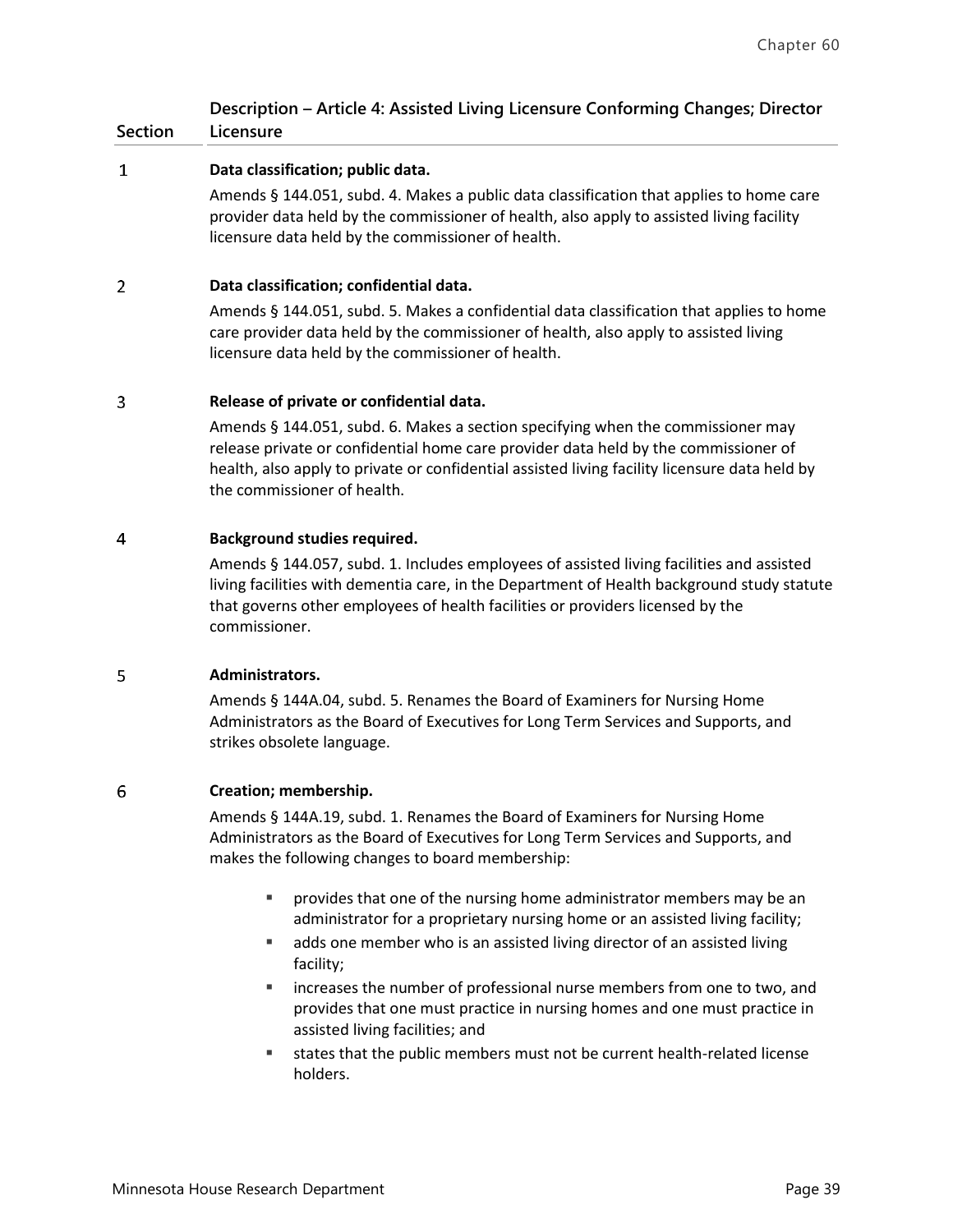### **Description – Article 4: Assisted Living Licensure Conforming Changes; Director Licensure**

|   | Criteria.                                                                                                                                                                                                                                                            |
|---|----------------------------------------------------------------------------------------------------------------------------------------------------------------------------------------------------------------------------------------------------------------------|
|   | Amends § 144A.20, subd. 1. Authorizes the board to issue licenses to qualified persons as<br>assisted living directors, and strikes language establishing qualifications for nursing home<br>administrators (these qualifications are moved to a new subdivision 3). |
| ጰ | Nursing home administrator qualifications.                                                                                                                                                                                                                           |

# **Nursing home administrator qualifications.**

Adds subd. 3 to § 144A.20. Establishes qualifications for nursing home administrators (these qualifications were moved from subdivision 1).

#### 9 **Assisted living director qualifications; ongoing training.**

Adds subd. 4 to § 144A.20. Authorizes the board to issue licenses to qualified persons as assisted living directors, requires applicants to meet the qualifications for licensure or be scheduled to complete required training within one year of hire, and requires an applicant to:

- complete an approved training course and pass an examination;
- be currently licensed as a nursing home administrator or validated as a health services executive and have core knowledge of assisted living facility laws; or
- apply for licensure by July 1, 2021, and satisfy one of the listed education, training, or experience requirements.

Requires an assisted living director to complete at least 30 hours of training every two years on operating an assisted living facility and the needs of residents. Requires a director to maintain records of training for at least the most recent three years and make those records available to Department of Health surveyors upon request.

#### 10 **Administrator licenses.**

**Section**

Amends § 144A.21. Provides that assisted living director licenses are not transferrable, and makes changes to conform with the board's new name and new authority to license assisted living directors.

#### 11 **Jurisdiction of board.**

Amends § 144A.23. Makes changes to conform with the board's new name and new authority to license assisted living directors.

#### 12 **Duties of board.**

Amends § 144A.24. Makes changes to conform with the board's new name and new authority to license assisted living directors. Also strikes a sentence requiring courses required for license renewal to be designed solely to improve professional skills and to not exceed 50 hours of classroom attendance per year.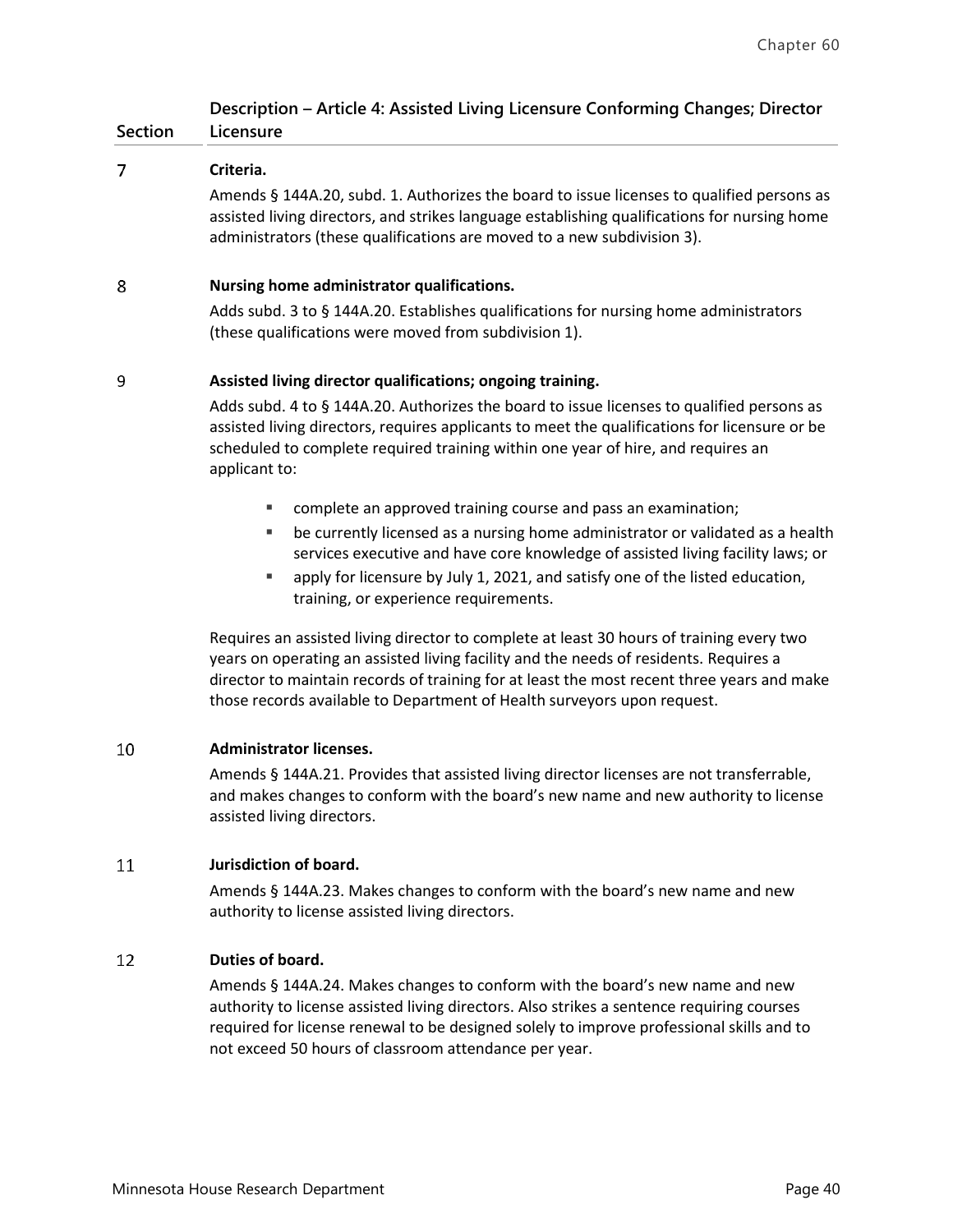| <b>Section</b> | Description – Article 4: Assisted Living Licensure Conforming Changes; Director<br>Licensure                                                                                                                                                                                                                                                                                               |
|----------------|--------------------------------------------------------------------------------------------------------------------------------------------------------------------------------------------------------------------------------------------------------------------------------------------------------------------------------------------------------------------------------------------|
| 13             | <b>Mandatory proceedings.</b>                                                                                                                                                                                                                                                                                                                                                              |
|                | Amends § 144A.251. Makes changes to conform with the board's new name and new<br>authority to license assisted living directors.                                                                                                                                                                                                                                                           |
| 14             | Costs; penalties.                                                                                                                                                                                                                                                                                                                                                                          |
|                | Amends § 144A.2511. Makes changes to conform with the board's new name and new<br>authority to license assisted living directors.                                                                                                                                                                                                                                                          |
| 15             | Reciprocity with other states and equivalency of health services executive.                                                                                                                                                                                                                                                                                                                |
|                | Amends § 144A.26. Allows the board to issue a health services executive license and<br>specifies that to obtain this license a person must have been validated by a national<br>organization as a health services executive and must meet the minimum qualifications of<br>a nursing home administrator, assisted living administrator, and home and community-<br>based service provider. |

#### 16 **Statement of rights.**

Amends § 144A.44, subd. 1. Paragraph (a) amends the home care bill of rights to make it apply to clients who receive home care services in a licensed assisted living facility, modifies existing rights, and gives clients the right to place an electronic monitoring device in the client's space in compliance with state law.

Paragraph (b) provides that a provider who violates a right is subject to fines and licensing action.

Paragraph (c) requires providers to take the listed steps to help clients exercise their rights.

Paragraph (d) prohibits a provider from requiring or asking a client to waive any rights listed in this subdivision.

#### 17 **Comprehensive home care license provider.**

Amends § 144A.471, subd. 7. Adds treatment and therapies to the list of services provided by a provider with a comprehensive home care license.

#### 18 **Exclusions from home care licensure.**

Amends § 144A.471, subd. 9. Strikes clauses that allow the following, without a home care license:

- an employee of a nursing home, boarding care home, or home care provider to respond to occasional emergency calls from individuals in a residential setting attached to or next to the nursing home, boarding care home, or home care services location; and
- an employee of a nursing home, boarding care home, or home care provider to provide occasional minor services for free to individuals in a residential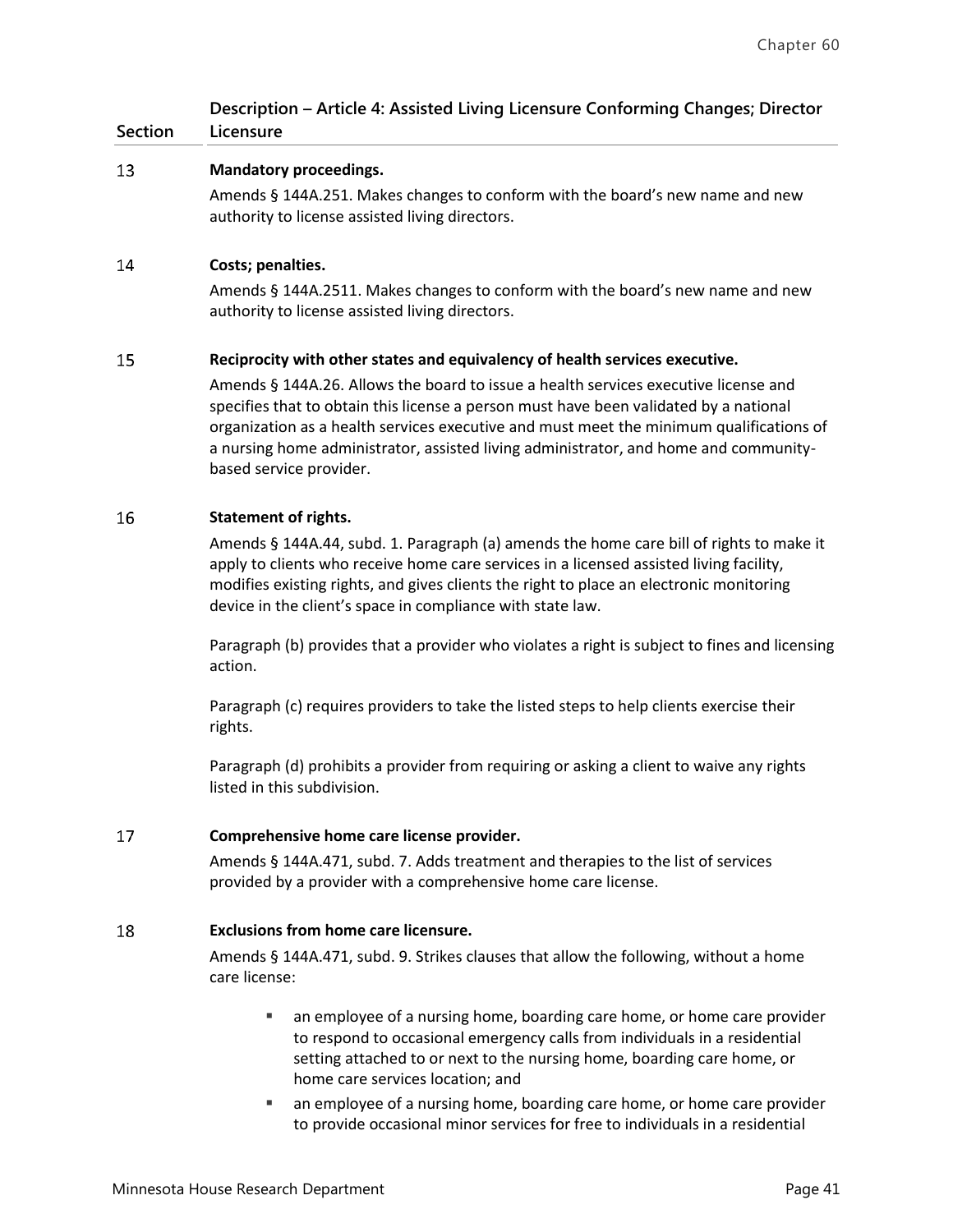#### **Section Description – Article 4: Assisted Living Licensure Conforming Changes; Director Licensure**

setting attached to or next to the nursing home, boarding care home, or home care services location.

#### 19 **Fees; application, change of ownership, renewal, and failure to notify.**

Amends § 144A.472, subd. 7. Adds a fine of \$1,000 for a home care provider with a temporary license that fails to notify the commissioner of health within five days after it begins providing services to clients. Requires fines collected under this subdivision to be deposited in a special revenue account and annually appropriated to the commissioner to implement recommendations of the home care provider advisory council.

#### 20 **Follow-up surveys.**

Amends § 144A.474, subd. 9. Strikes language prohibiting the commissioner from imposing a fine for a violation identified in a follow-up survey.

#### 21 **Fines.**

Amends § 144A.474, subd. 11. Provides that home care provider fines imposed under this subdivision may be imposed immediately without giving the provider an opportunity to correct the violation. Increases fine amounts for Level 2, Level 3, and Level 4 violations, and establishes fine amounts for maltreatment violations. For every violation, requires the commissioner to issue an immediate fine, and requires the provider to correct the violation within the required time frame. Allows for appeals of immediate fines. Directs fines collected for Level 1, 2, 3, or 4 violations to be deposited in a dedicated special revenue account and annually appropriates that money to the commissioner to implement recommendations of the home care provider advisory council. Directs fines collected for maltreatment violations to be deposited in a dedicated special revenue account and appropriated to the commissioner to provide compensation to clients who experienced maltreatment.

#### 22 **Maltreatment compensation fund.**

Amends § 144A.474, subd. 14. Directs the commissioner to pay a fine assessed on a home care provider for a maltreatment violation to the client who experienced the maltreatment, if the client chooses to receive a compensation payment of \$1,000 or \$5,000, depending on the level of maltreatment and the fine assessed, and if the client agrees to accept compensation under this subdivision and waives any other civil claims arising from the maltreatment incident. Requires the commissioner to notify the client that the client may reject a compensation payment and pursue a civil action.

#### 23 **Expedited hearing.**

Amends § 144A.475, subd. 3b. Adds a cross-reference to Minnesota Rules governing expedited administrative hearings, for a home care provider's appeal of a temporary license suspension or issuance of a conditional license.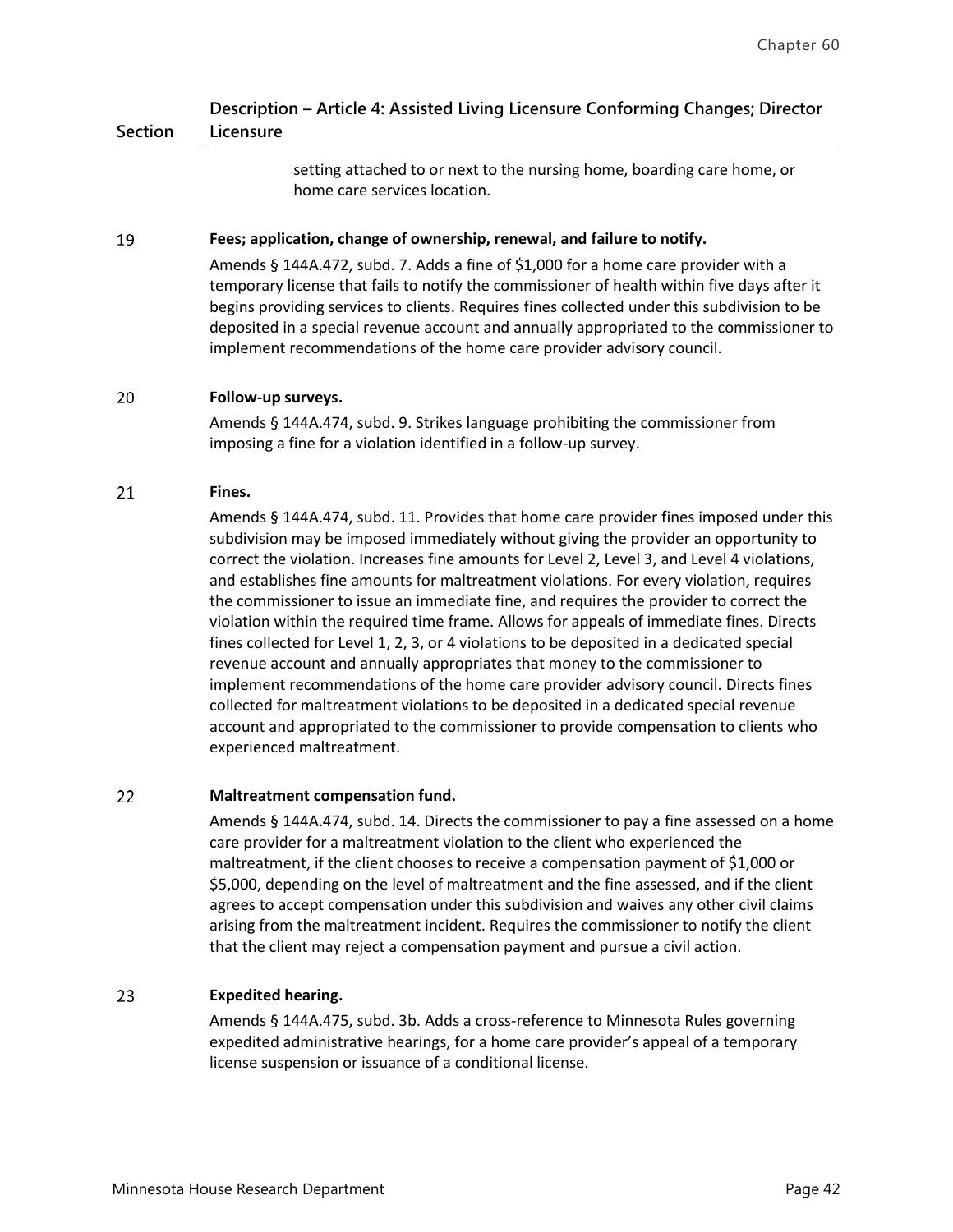### **Description – Article 4: Assisted Living Licensure Conforming Changes; Director Licensure**

#### 24 **Plan required.**

**Section**

Amends § 144A.475, subd. 5. If the commissioner refuses to renew a home care provider license, requires the process of nonrenewal to include a plan for the provider to transfer the care of affected clients to other providers. Requires home care providers to cooperate with county adult protection and county managers and the ombudsman for long-term care in transferring clients to qualified providers. If the provider does not comply with notice requirements to clients, requires the commissioner to notify clients that the provider's license is subject to an enforcement action. Also allows lead agencies, county adult protection and county managers, and the Office of Ombudsman for Long-Term Care to provide this information. Allows a home care provider to continue operating while home care clients are transferred to other providers.

#### 25 **Prior criminal convictions; owner and managerial officials.**

Amends § 144A.476, subd. 1. Requires a background study of owners and managerial officials before the commissioner issues a home care provider license as a result of an approved change in ownership.

#### 26 **Department of Health licensed home care provide advisory council.**

Amends § 144A.4799. Allows persons who have received home care services within five years of applying to serve on the home care provider advisory council, and adds a member of a county health and human services department or adult protection office to the advisory council beginning July 1, 2021. In the advisory council's duties, directs the advisory council to provide recommendations on ways to improve protection of the public under existing law and to recommend projects to improve resident lives, support providers in providing quality care, and help providers improve their compliance with state law.

#### 27 **Long-term care facility.**

Amends § 256I.9741, subd. 1. Amends the definition of long-term care facility in chapter 256I (housing support program) to include assisted living facilities and assisted living facilities with dementia care.

#### 28 **Supportive housing.**

Amends § 256I.03, subd. 15. Amends the definition of supportive housing in chapter 256I to mean housing that is not time-limited and provides or coordinates services needed for a resident to maintain housing stability.

#### 29 **License required, staffing qualifications.**

Amends § 256I.04, subd. 2a. Allows facilities licensed under chapter 144I to receive housing support under this chapter, and modifies language allowing certain facilities exempt from state licensure to receive housing support. Requires certain supportive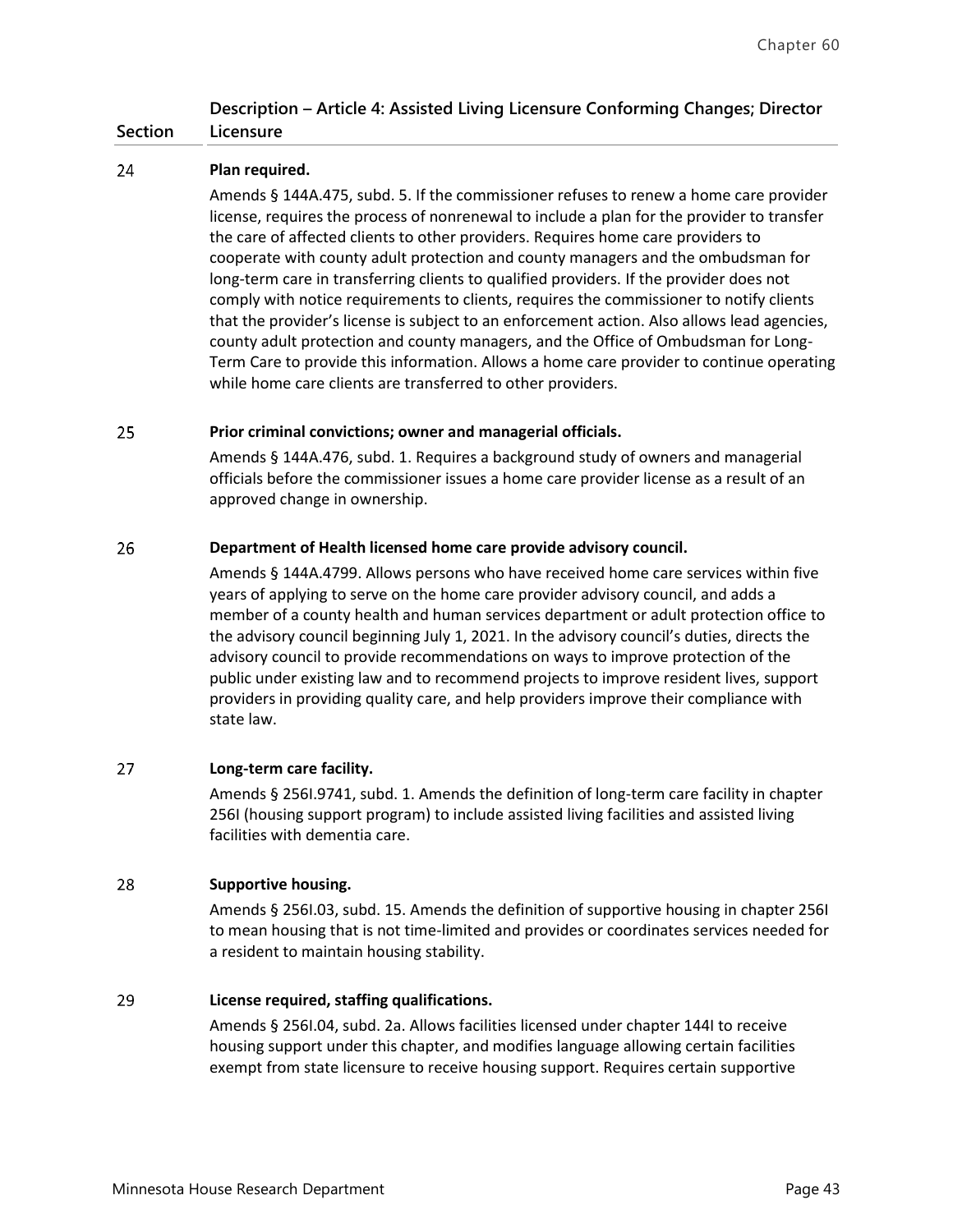#### **Section Description – Article 4: Assisted Living Licensure Conforming Changes; Director Licensure**

housing establishments that serve people experiencing long-term homelessness to participate in a coordinated assessment system.

#### 30 **Adult protection grant allocations.**

Adds § 256M.42.

**Subd. 1. Formula.** Directs the commissioner of human services to allocate state money to county boards and tribal governments that have assumed county agency duties, for adult protective services or for duties of acting as a lead investigative agency. Grants shall be allocated as follows:

- 25 percent based on the number of reports of suspected vulnerable adult maltreatment where the county or tribe is responsible; and
- 75 percent based on the number of screened-in reports for adult protective services or vulnerable adult maltreatment investigations where the county or tribe is responsible.

Prohibits the commissioner from changing the formula in this subdivision or recommending a change to the legislature without public review and input.

**Subd. 2. Payment.** Requires payments in fiscal year 2020 to be disbursed to counties and tribal governments by October 10, 2019, and by July 10 in subsequent fiscal years.

**Subd. 3. Prohibition on supplanting existing money.** Requires grant funds to be used for staffing for protection of vulnerable adults or to expand adult protective services, and prohibits grant funds from being used to supplant current county or tribe expenditures for these purposes.

#### 31 **Person to whom disclosure is required.**

Amends § 325F.72, subd. 1. Makes a section establishing disclosure requirements of a facility's care for persons with dementia apply to assisted living facilities with dementia care, rather than housing with services establishments that provide special programs or units for residents with Alzheimer's disease or a related disorder (to conform with establishment of licensure for assisted living facilities with dementia care). Also expands disclosure requirements to the legal and designated representatives of potential residents.

#### $32<sub>2</sub>$ **Content.**

Amends § 325F.72, subd. 2. In the list of information that an assisted living facility with dementia care must disclose, replaces the term "special care unit" with "secured dementia care unit" and clarifies that residents must be given a written notice of changes in the fee schedule 30 calendar days before a change.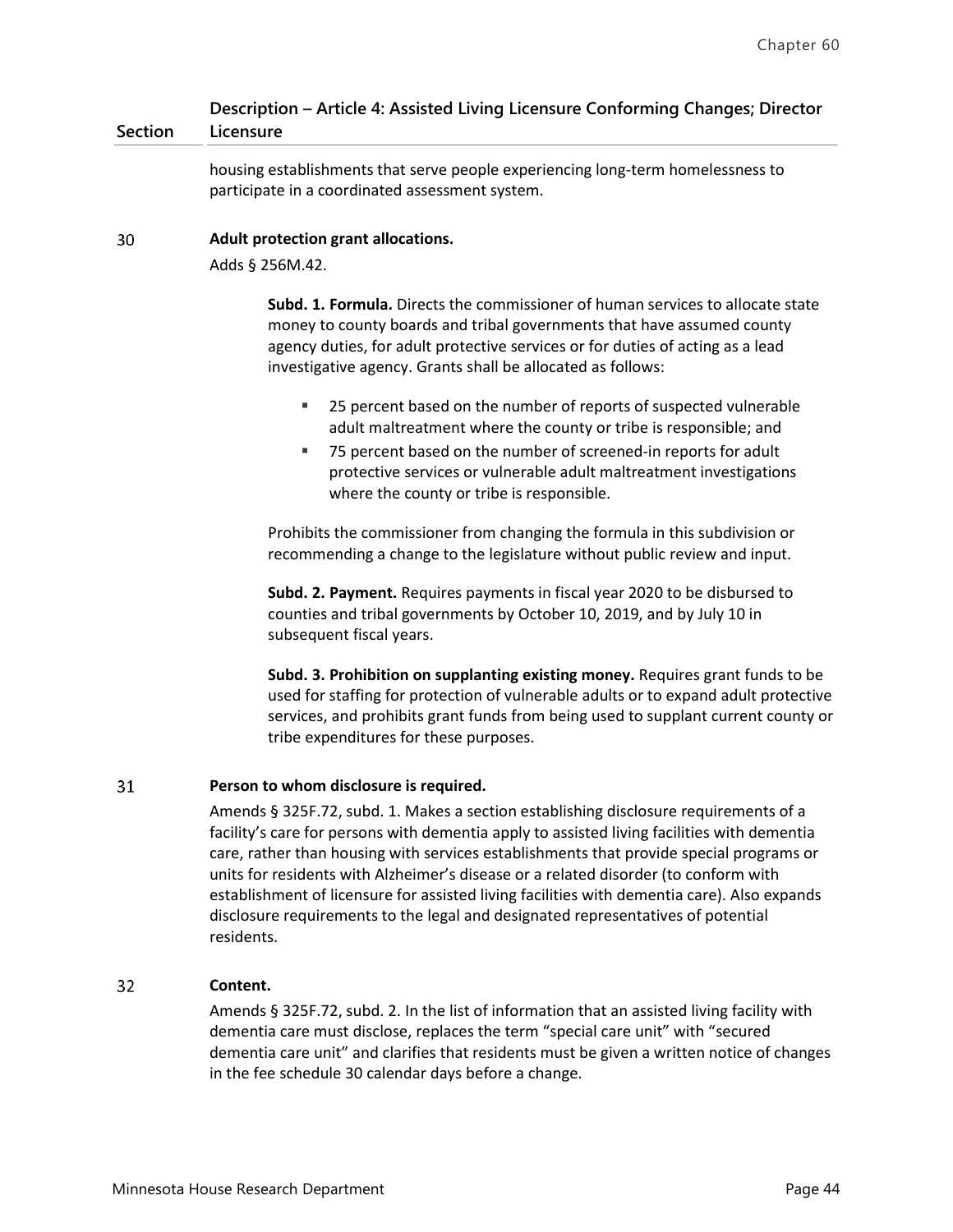|           | Description - Article 4: Assisted Living Licensure Conforming Changes; Director |  |  |
|-----------|---------------------------------------------------------------------------------|--|--|
| Licensure |                                                                                 |  |  |

| <b>Section</b> | Licensure                                                                                                                                                                                                                                                                                                                                                                             |  |  |
|----------------|---------------------------------------------------------------------------------------------------------------------------------------------------------------------------------------------------------------------------------------------------------------------------------------------------------------------------------------------------------------------------------------|--|--|
| 33             | Facility.<br>Amends § 626.5572, subd. 6. Amends the definition of facility for the maltreatment of<br>vulnerable adults act to include assisted living facilities licensed under chapter 144I. This<br>makes the requirements for facilities in the maltreatment of vulnerable adults act apply<br>to assisted living facilities.                                                     |  |  |
| 34             | <b>Revisor instruction.</b><br>Directs the revisor of statutes to replace "Board of Examiners for Nursing Home<br>Administrators" with "Board of Executives for Long Term Services and Supports" where it<br>appears in statutes.                                                                                                                                                     |  |  |
| 35             | Repealer.<br>Paragraph (a) repeals section 144A.472, subdivision 4 (requiring multiple units of a home<br>care provider to be separately licensed if they cannot share supervision and<br>administration from a main office).<br>Paragraph (b) repeals sections 144A.441 (assisted living bill of rights addendum) and<br>144A.442 (service termination for assisted living clients). |  |  |

# **Article 5: Appropriations**

This article appropriates money to the commissioner of human services and the commissioner of health for administrative and regulatory functions relating to the protection of vulnerable adults and assisted living licensure.

### **Section Description – Article 5: Appropriations**

#### **Commissioner of human services.**  $\mathbf{1}$

Appropriates \$7,687,000 in fiscal year 2020 and \$6,860,000 in fiscal year 2021 from the general fund to the commissioner of human services for vulnerable adult protection and assisted living licensure activities.